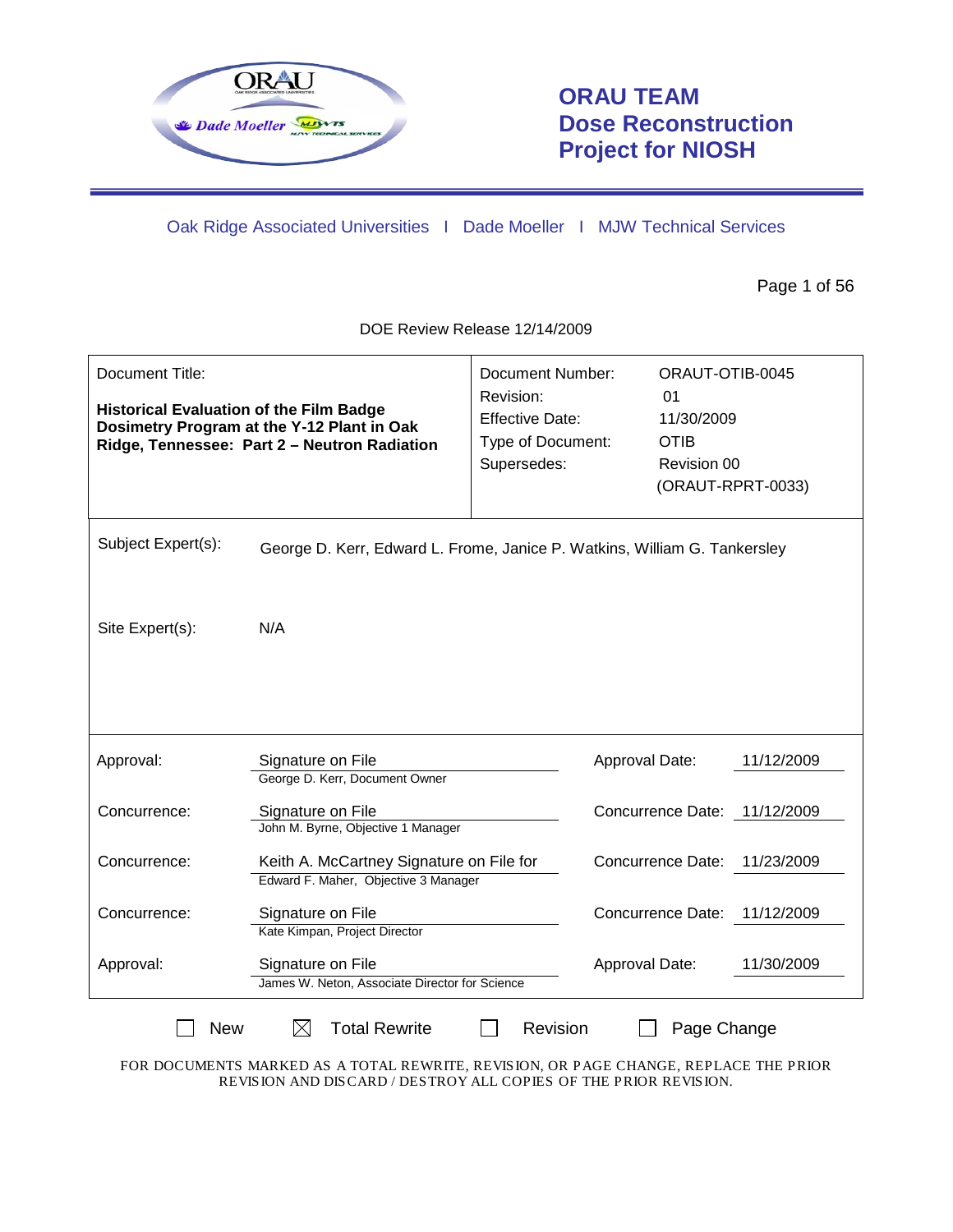| ORAUT-OTIB-0045<br>Document No. | No.<br>Revision | <b>Effective Date:</b><br>11/30/2009 | Page<br>0t<br>56 |
|---------------------------------|-----------------|--------------------------------------|------------------|

### **PUBLICATION RECORD**

| <b>EFFECTIVE</b> | <b>REVISION</b> |                                                                    |
|------------------|-----------------|--------------------------------------------------------------------|
| <b>DATE</b>      | <b>NUMBER</b>   | <b>DESCRIPTION</b>                                                 |
| 04/13/2005       | 00              | This report was previously published as an Oak Ridge Associated    |
|                  |                 | Universities document and is now being incorporated as an ORAU     |
|                  |                 | Team controlled document. Future revisions will be reviewed and    |
|                  |                 | approved by NIOSH. Initiated by George D. Kerr.                    |
| 11/30/2009       | 01              | ORAUT-RPRT-0033 Rev 00 converted to ORAUT-OTIB-0045 Rev            |
|                  |                 | 01-A. Revisions include formatting, editorial changes, addition of |
|                  |                 | required language on page 6 in Section 1.0, and a complete rewrite |
|                  |                 | of Section 3.0. New information was added on sources of neutron    |
|                  |                 | exposure at the Y-12 site in Table 3.1 of Section 3.0 and a large  |
|                  |                 | number of new references were added. Attachment B was also         |
|                  |                 | added which provides supporting data on neutron doses to Y-12      |
|                  |                 | workers during the film badge period from another recent study.    |
|                  |                 | Incorporates formal internal and NIOSH review comments.            |
|                  |                 | Constitutes a total rewrite of the document. Training required: As |
|                  |                 | determined by the Objective Manager. Initiated by George D. Kerr,  |
|                  |                 | Edward L. Frome, Janice P. Watkins, and William G. Tankersley.     |

### **Trademark Information**

FreeBSD is a registered trademark of The FreeBSD Foundation in the United States and/or other countries.

MacOS is a registered trademark of Apple, Inc. in the United States and/or other countries.

UNIX is a registered trademark of The Open Group in the United States and/or other countries.

Windows is a registered trademark of Microsoft Corporation in the United States and/or other countries.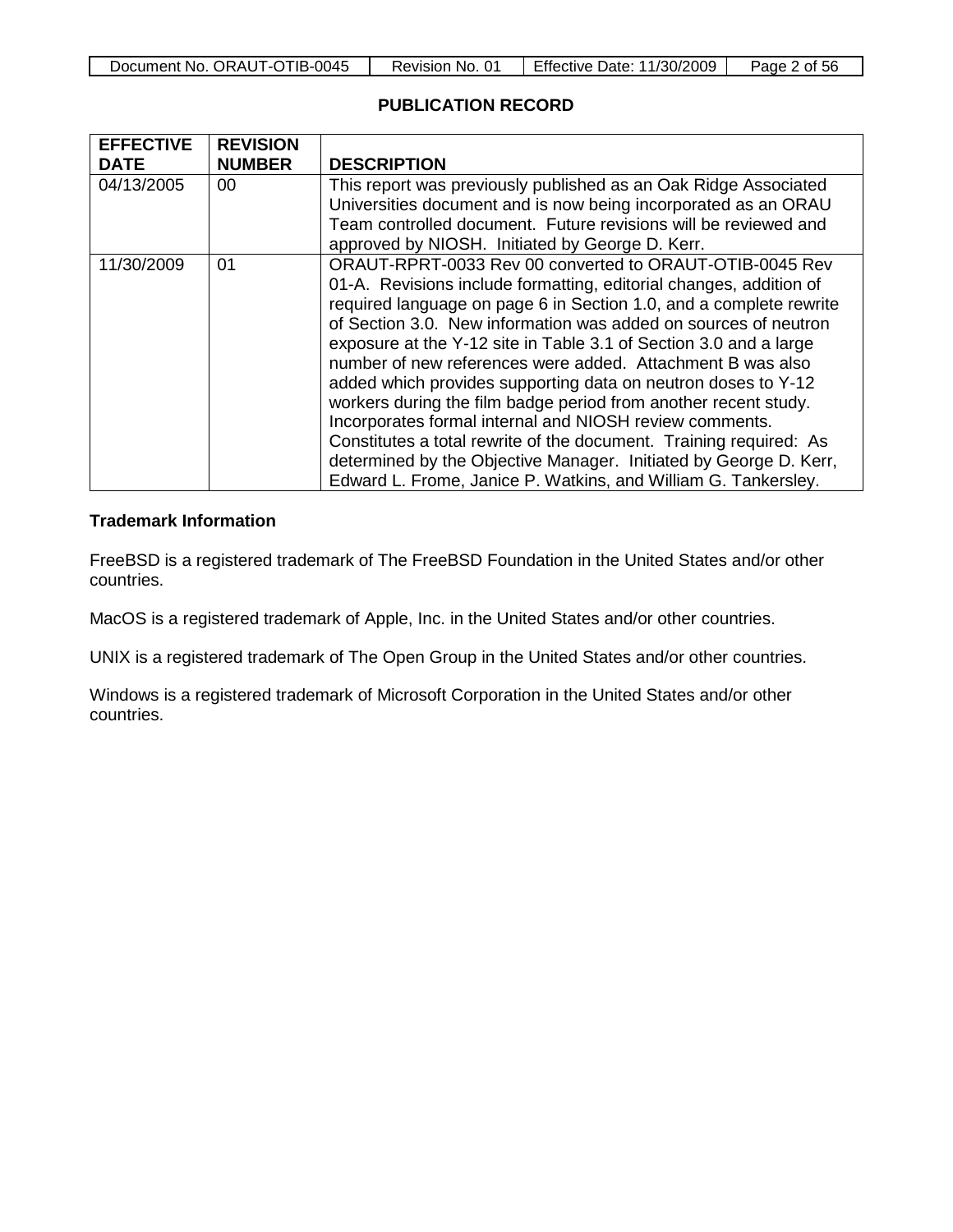| TIB-0045     | $0^{\prime}$ | 11/30/2009 | Page |
|--------------|--------------|------------|------|
| ORAUT-O      | No.          | Date:      | ላ of |
| Document No. | Revision     | Effective  | 56   |

**TABLE OF CONTENTS** 

| <b>SECTION</b> |            | <b>TITLE</b>                                                            | <b>PAGE</b> |
|----------------|------------|-------------------------------------------------------------------------|-------------|
|                |            |                                                                         |             |
| 1.0            |            |                                                                         |             |
| 2.0            |            |                                                                         |             |
| 3.0            | 3.1<br>3.2 | 3.2.1<br>3.2.2<br>3.2.3<br>3.2.4                                        |             |
| 4.0            |            |                                                                         |             |
| 5.0            |            |                                                                         |             |
| 6.0            | 6.1<br>6.2 |                                                                         |             |
| 7.0            |            | Estimating Dose for Quarters with No Recorded Positive Neutron Dose  25 |             |
| 8.0            |            |                                                                         |             |
| 9.0            |            |                                                                         |             |
|                |            |                                                                         |             |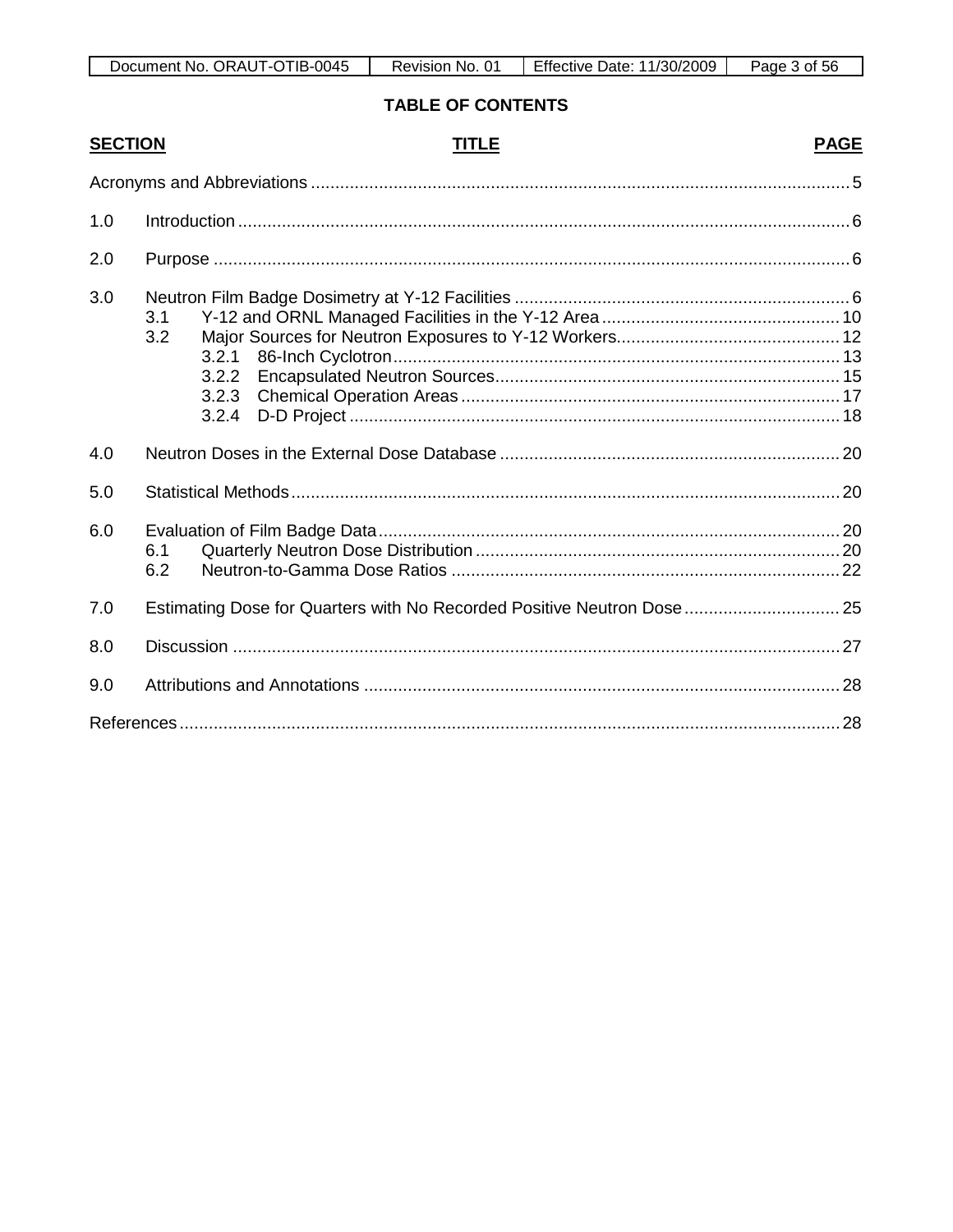### **LIST OF TABLES**

## **TABLE TITLE**

| $3 - 1$ | Major and minor sources for neutron exposures of Y-12 workers during    |  |
|---------|-------------------------------------------------------------------------|--|
|         |                                                                         |  |
| $3 - 2$ | Estimated dose fractions for exposure to neutrons from the 86-inch      |  |
|         |                                                                         |  |
| $3 - 3$ | Estimated dose fractions for exposure to water-shielded Ra-Be neutron   |  |
|         |                                                                         |  |
| $3 - 4$ | Estimated dose fractions for exposure to neutron sources stored at the  |  |
|         |                                                                         |  |
| $3-5$   | Dose fractions for exposure to neutrons from highly enriched uranium    |  |
|         |                                                                         |  |
| $3-6$   | Number of neutron monitored Y-12 workers, cumulative annual neutron     |  |
|         | dose, and average annual neutron dose for 12-year period following the  |  |
|         |                                                                         |  |
| $6 - 1$ | Quarterly neutron doses and cumulative neutron dose by year from 1952   |  |
|         |                                                                         |  |
| $6 - 2$ |                                                                         |  |
| $7 - 1$ | Parameter estimates for a lognormal prediction density of               |  |
|         |                                                                         |  |
| $A-1$   |                                                                         |  |
| $A-2$   | Data by department for 143 Y-12 workers with positive neutron doses  47 |  |
| $B-1$   | Rounded quarterly neutron doses for Y-12 workers versus Y-12            |  |
|         |                                                                         |  |
|         |                                                                         |  |

### **LIST OF FIGURES**

## **FIGURE TITLE**

## **PAGE**

| $3 - 1$ |                                                                                                                                      |     |
|---------|--------------------------------------------------------------------------------------------------------------------------------------|-----|
| $3 - 2$ | Comparison of dose equivalent (NCRP 1971) and NTA film energy                                                                        |     |
| $6 - 1$ |                                                                                                                                      |     |
| $6 - 2$ | Lognormal Q-Q plot of neutron-to-gamma dose ratios for the Health                                                                    |     |
| $6 - 3$ | Lognormal Q-Q plot of neutron-to-gamma dose ratios for the Alloy                                                                     |     |
| $6 - 4$ | Lognormal Q-Q plot of neutron-to-gamma dose ratios for the Material                                                                  |     |
| $6-5$   | Lognormal Q-Q plot of neutron-to-gamma dose ratios for Developmental                                                                 |     |
| $6-6$   | Lognormal Q-Q plot of neutron-to-gamma dose ratios for all Y-12                                                                      | .26 |
| $6 - 7$ | Lognormal Q-Q plot of neutron-to-gamma dose ratios for all Y-12<br>departments other than the Product Chemical Department (2616) and |     |
|         |                                                                                                                                      |     |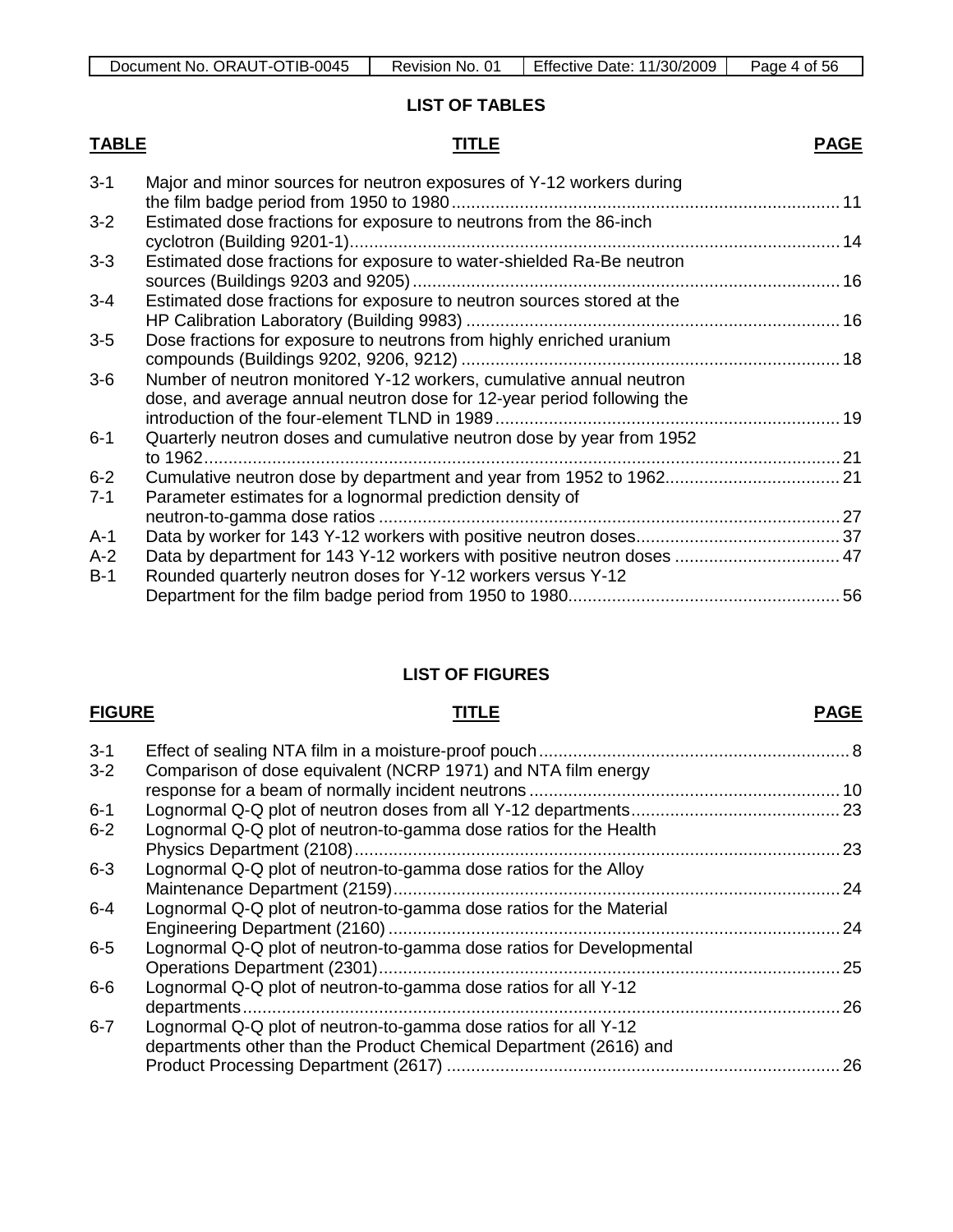## **ACRONYMS AND ABBREVIATIONS**

| <b>CEF</b><br>Ci<br>cm                       | <b>Critical Experiments Facility</b><br>curie<br>centimeter                                                                       |
|----------------------------------------------|-----------------------------------------------------------------------------------------------------------------------------------|
| D-D<br><b>DOE</b>                            | deuterium-deuterium reaction<br>U.S. Department of Energy                                                                         |
| eV                                           | electron volt                                                                                                                     |
| ft                                           | foot                                                                                                                              |
| <b>HP</b><br>hr                              | health physics or health physicist<br>hour                                                                                        |
| in.<br><b>IREP</b>                           | inch<br>Interactive RadioEpidemiological Program                                                                                  |
| keV                                          | kiloelectron volts (one thousand electron volts)                                                                                  |
| m<br><b>MDL</b><br>MeV<br>ML<br>mrem<br>mrep | meter<br>minimum detection level<br>megaelectron volts (one million electron volts)<br>maximum likelihood<br>millirem<br>millirep |
| n<br><b>NIOSH</b><br><b>NTA</b>              | neutron<br>National Institute for Occupational Safety and Health<br>nuclear track emulsion, Type A                                |
| <b>ORAU</b><br><b>ORNL</b>                   | Oak Ridge Associated Universities<br>Oak Ridge National Laboratory                                                                |
| Q-Q                                          | quantile-quantile                                                                                                                 |
| s                                            | second                                                                                                                            |
| TIB<br>TLD<br><b>TLND</b>                    | <b>Technical Information Bulletin</b><br>thermoluminescent dosimeter<br>thermoluminescent neutron dosimeter                       |
| <b>U.S.C.</b>                                | <b>United States Code</b>                                                                                                         |
| $Y-12$                                       | Y-12 Plant, now the Y-12 National Security Complex                                                                                |
| α                                            | alpha particle                                                                                                                    |
| §                                            | section or sections                                                                                                               |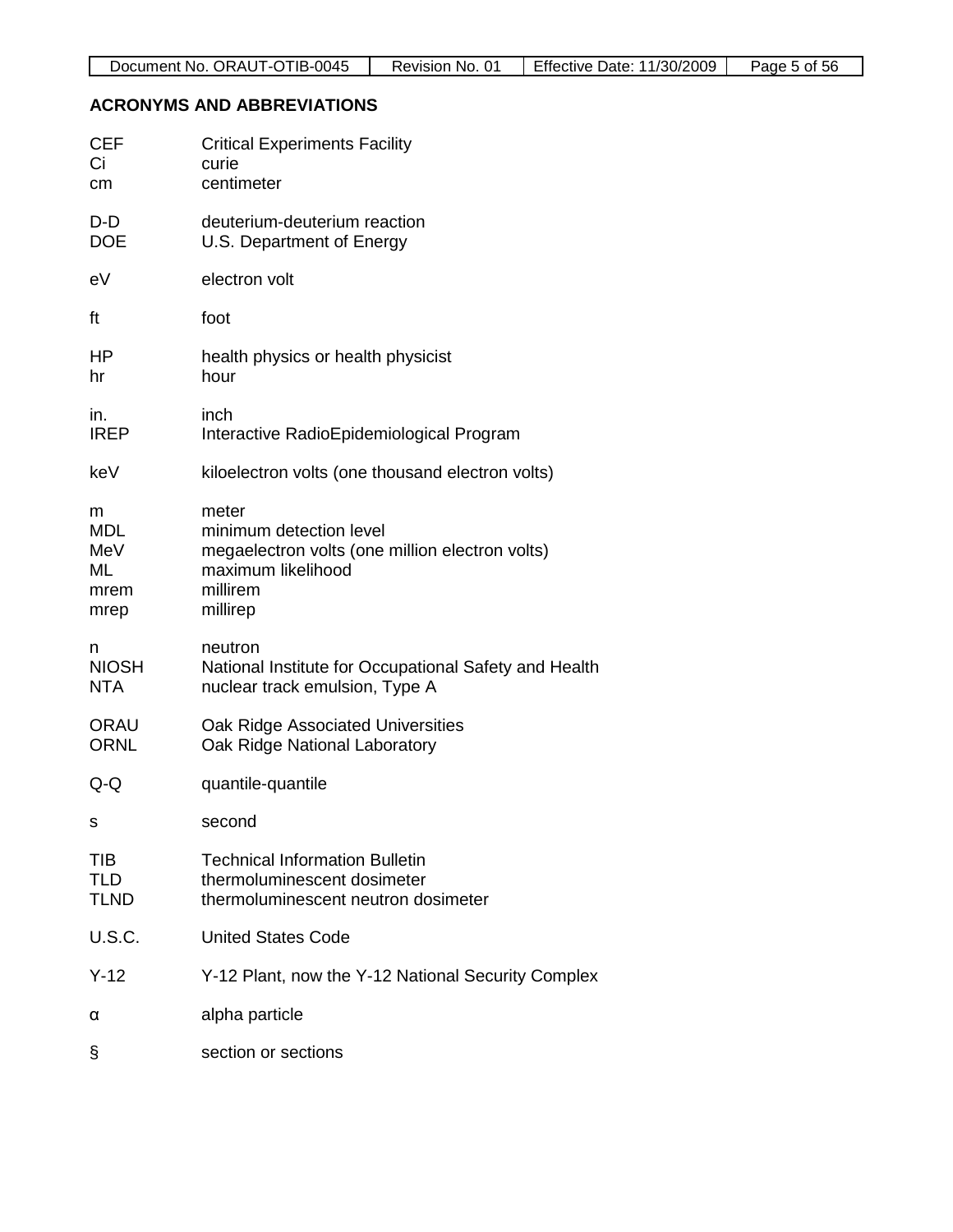| <b>Effective Date: 11/30/2009</b><br>Document No. ORAUT-OTIB-0045<br>Page 6 of 56<br>Revision No. 01 |
|------------------------------------------------------------------------------------------------------|
|------------------------------------------------------------------------------------------------------|

#### **1.0 INTRODUCTION**

Technical information bulletins (TIBs) are not official determinations made by the National Institute for Occupational Safety and Health (NIOSH) but are rather general working documents that provide historic background information and guidance concerning the preparation of dose reconstructions at particular sites or categories of sites. They will be revised when additional relevant information is obtained about the affect site(s). TIBS may be used to assist the NIOSH staff in the completion of individual dose reconstructions.

In this document the word "facility" is used as a general term for an area, building, or group of buildings that served a specific purpose at a site. It does not necessarily connote an "atomic weapons employer facility" or a "Department of Energy (DOE) facility" as defined in the Energy Employees Occupational Illness Compensation Program Act of 2000 [42 U.S.C. § 7384I(5) and (12)].

### **2.0 PURPOSE**

The purpose of this TIB is to provide information on the Y-12 film badge for the monitoring of neutron radiation. Other reports have been prepared that deal with film badge dosimetry at the Y-12 facility for gamma radiation (ORAUT 2005a) and beta radiation (ORAUT 2007a). The Y-12 film badge program began shortly after the Union Carbide Corporation-Nuclear Division (UCCND) assumed management of the Y-12 Plant in May of 1947 and continued until the film badge dosimeters were replaced in 1980 by thermoluminescent dosimeters (TLDs) (McLendon et al. 1980; Howell and Batte 1982).

The potential for occupational exposure to neutron doses at the Y-12 Plant was largely confined to research activities at the Oak Ridge 86-Inch Cyclotron and to a few workers in certain departments during the film badge era at the Y-12 Plant. During this period, only 375 positive quarterly neutron doses were recorded among a total of 143 workers. Thus, only a small fraction of the Y-12 workers had a significant potential for exposure to neutrons, and in these cases, personnel monitoring was provided by the use of neutron sensitive films in the film badge dosimeters (Emlet 1956, p. 6).

A summary of the major neutron sources involved in radiation exposures to Y-12 workers is presented in this TIB. Graphical methods are used to evaluate available neutron dose data from quarterly exposures to Y-12 workers and to determine how the data could be used to derive neutron-to-gamma dose ratios for dose reconstruction purposes. This TIB provides estimates of neutron-to-gamma dose ratios for specific departments and a default value for the neutron-to-gamma dose ratio based on the pooled neutron dose data for all Y-12 departments.

All statistical analyses in this TIB were carried out using the R system (RDCT 2008). The R system is an integrated suite of free software for data manipulation, calculation, and graphic display. It can be run on a variety of UNIX<sup>®</sup> platforms and similar systems (including Linux or FreeBSD<sup>®</sup>), Windows<sup>®</sup>, and MacOS<sup>®</sup>. A detailed documentation on all aspects of the R system is available on the R web page (http://www.r-project.org).

### **3.0 NEUTRON FILM BADGE DOSIMETRY AT Y-12 FACILITIES**

Early operations at Y-12 were managed by the Tennessee Eastman Corporation and involved the use of the electromagnetic separation process to enrich uranium in 235U (Wilcox 2001, p. 3). Ground was broken for the first building at Y-12 in February 1943, and the first production unit was in use by January 1944 (Marsden 1945, p. 115; Jones 1985, pp. 130, 139). Until the latter part of 1945, Y-12 converted  $UO_3$  to  $UCl<sub>4</sub>$ , which was subsequently enriched by the electromagnetic separation process using two calutrons (termed "Alpha" and "Beta"). In late 1945, Y-12 discontinued the use of the Alpha calutron stage and began using partially enriched UF $_6$  from the K-25 Gaseous Diffusion Plant (Wilcox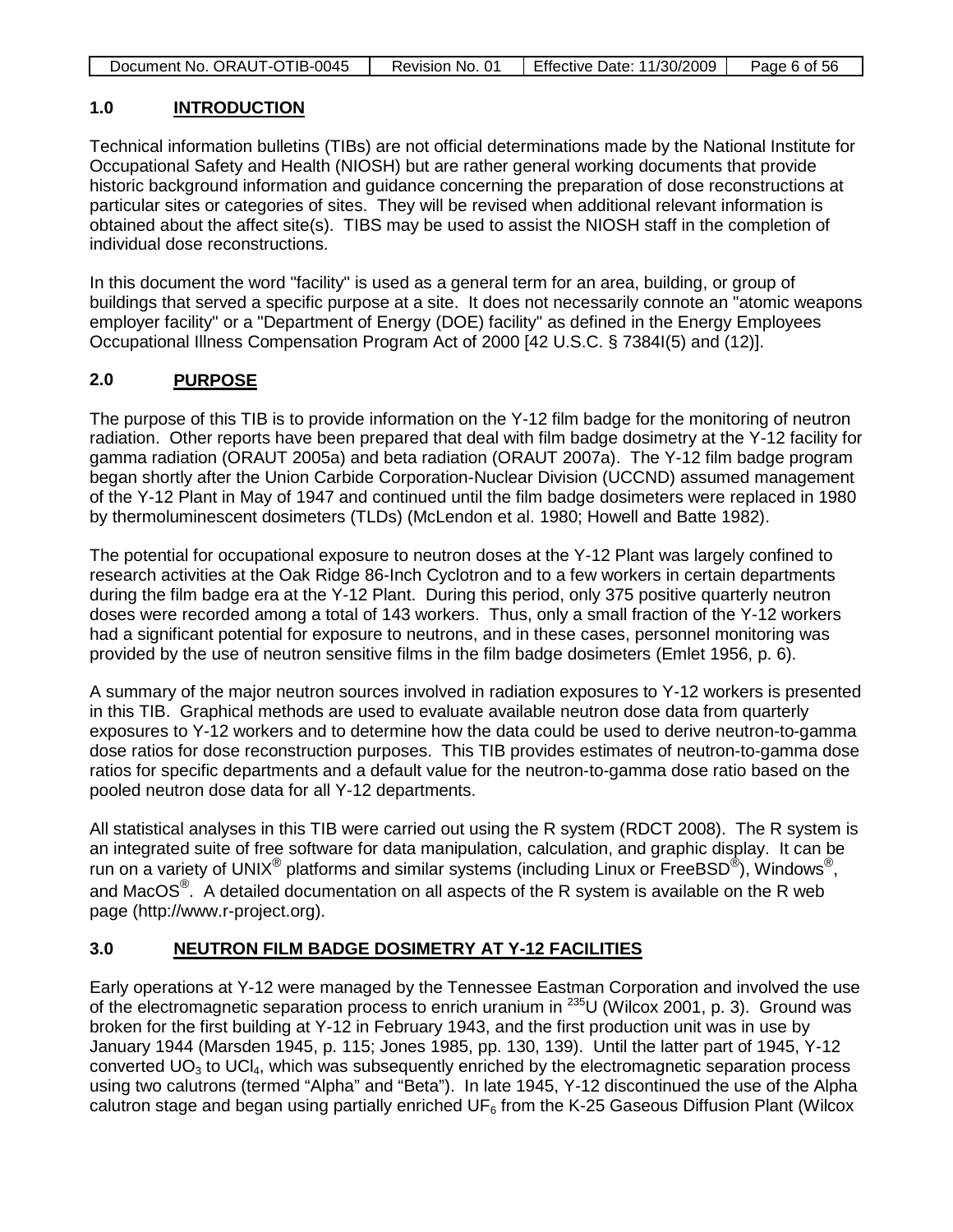| Document No. ORAUT-OTIB-0045 | Revision No. 01 | <b>Effective Date: 11/30/2009</b> | Page 7 of 56 |
|------------------------------|-----------------|-----------------------------------|--------------|

2001, pp. 16-21). The UF<sub>6</sub> from K-25 was converted UCI<sub>4</sub>, further enriched in <sup>235</sup>U using the Beta calutrons, converted to UF<sub>4</sub>, and shipped to Los Alamos for weapon production. In May 1947, the management of Y-12 was transferred to UCCND, and the mission of Y-12 changed from uranium enrichment to nuclear material processing and fabrication (Watkins et al. 1993, p. 10; Watkins et al. 1997, pp. 195-196). Internal radiation exposure to alpha particles from inhaled dust of uranium was still the largest concern at Y-12, but there was increased concern over the external radiation exposure to gamma rays and beta particles in the metal handling departments.

The first experience with the machining of uranium metal at Y-12 occurred in December of 1947 (Murray 1948, p. 1; Emlet 1952, p. 1) and steps were taken in the spring of 1948 for the transfer of certain weapon fabrication functions from Los Alamos to Y-12 (Williams 1948, p. 1; Emlet 1952, p. 3). At this time, responsibility for studying and monitoring the uranium machining operations was transferred from a Special Hazards Group to a Health Physics (HP) Department set up under the Y-12 Medical Division (Emlet 1952, p. 3). The HP Department started an external monitoring program in 1948 to monitor exposures to Y-12 workers in the Assay Laboratories, Radiographic Shop, Spectrographic Shop, and Machine Shops, where uranium metals were handled (Struxness 1948, pp. 8-9). The first film badge dosimeter used at Y-12 in 1948 was identical to the badge that was used at ORNL in 1949 and described by Thornton, Davis, and Gupton (1961, pp. 2-5). This film badge was an AEC Catalog Number PF-1B film badge manufactured by the A. M. Samples Machine Company in Knoxville, Tennessee (Patterson, West, McLendon 1957, p. 21). The radiation-sensitive medium (dosimetry film) in the PF-1B badge was encased in a protective packet with a clip for attachment to clothing or a lanyard (Handloser 1959, p. 152, Figure 8-1). The film badge was normally worn on the front of the torso between the neck and waist. A portion of the film was covered by a 1-mm thick cadmium filter to determine the radiation dose from gamma rays and high-energy x-rays and the remaining uncovered portion of the film (open window) was used to determine the radiation dose from beta particles and low-energy x-rays (Handloser 1959, p. 152, Figure 8-1).

Neutron-sensitive films were added to the PF-1B film badge in 1949 with the inauguration of the socalled D-D Project in Building 9204-3 by the Beta Development Group (Struxness 1949a, p. 3). The high positive ion output of the calutron made it particularly attractive as a neutron source using the low energy deuteron-deuteron (D-D) reaction which produced neutrons with energies of approximately 2.5 MeV. As a temporary expedient, the measurements of neutron dose to the personnel involved in the D-D Project were made with alpha-sensitive film provided by the ORNL HP Division, and they also calibrated the film, developed the film, and microscopically counted the density of neutron-recoil ion tracks in the film to determine the neutron dose to each person (Struxness 1949a, p. 3). These alpha sensitive films were exchanged on a weekly basis (Souleyrette 2003a, p. 2). In June 1952, nuclear track emulsions, type A, or so-called NTA films were first used as neutron dosimeters in the PF-1B film badges worn by personnel operating the Oak Ridge 86-Inch Cyclotron (Struxness 1953, p. 31). These emulsions were carried for two weeks, exchanged, and microscopically examined to determine the density of recoil ions in the emulsion and neutron dose to the individual wearing the film badge (Struxness 1953, p. 31). Film badges containing an NTA film were assigned to all workers who had a notable potential for exposure to neutrons at the Y-12 Plant from 1952 to 1961 (Emlet 1956, p. 6).

On June 16, 1958, an unexpected nuclear excursion occurred in the C-Wing of Building 9212 at the Y-12 Plant (UCNC 1958; Callihan and Thomas 1959). Eight Y-12 employees, who did not have a notable potential for exposure to neutrons or gamma rays and were not wearing a film badge dosimeter, received estimated radiation doses ranging from 23 rem to 365 rem (Hurst, Ritchie, and Emerson 1959). As a result of this criticality accident at the Y-12 Plant, a newer dosimeter system was developed that was an integral part of each employee's ID badge and contained components for both routine and accident-related dosimetry (Thornton, Davis and Gupton 1961, pp. 22-32). It had been found that the fading of the latent images of tracks from neutron-produced recoil ions was reduced by an appreciable factor when the NTA film was packaged in a moisture proof container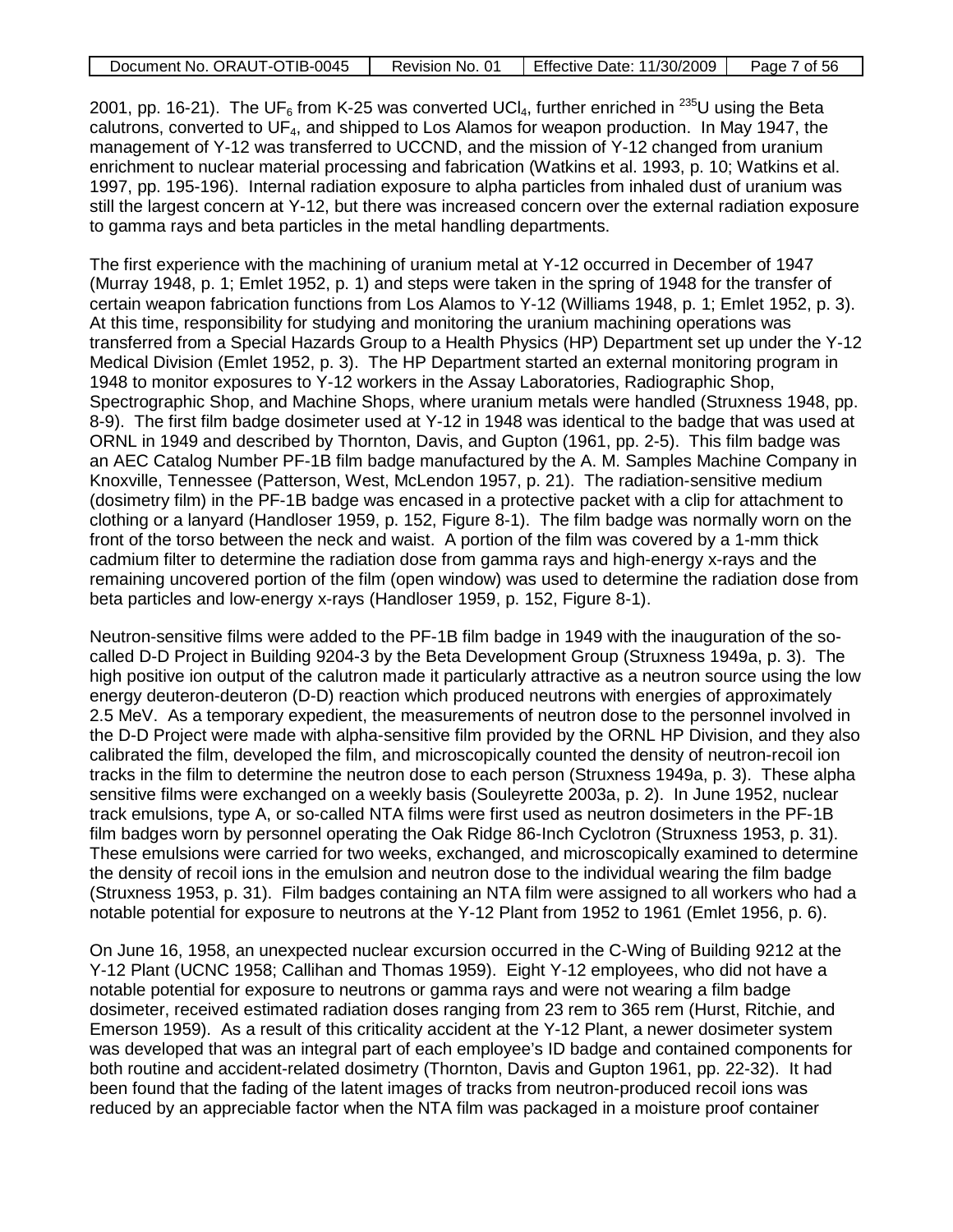| Document No. ORAUT-OTIB-0045 | Revision No. 01 | <b>Effective Date: 11/30/2009</b> | Page 8 of 56 |
|------------------------------|-----------------|-----------------------------------|--------------|

(Cheka 1954). Thornton, Davis, and Gupton (1961, pp. 24-29) experimented with moisture-proof pouch paper and found that the latent image of tracks from the neutron-produced recoil ions could be controlled while the NTA films remained in the film badge dosimeters for a calendar quarter (13 weeks). The fading of the latent image of the neutron recoil tracks in NTA films sealed in a moisture-proof pouch is shown as function of time in Figure 3-1 (Thornton, Davis and Gupton 1961, p. 28; Morgan, Davis, and Hart 1963, p. 69). After 1961, film badge dosimeters containing NTA films were assigned to all employees, but the NTA films were processed and read only if an employee entered an area with a neutron source and the HP staff recommended processing. If the NTA film indicated that the neutron dose was less than the minimum detectable limit (MDL), the general guideline was to record either a zero or the MDL. A surprising result of this study is the number of recorded neutron doses that are greater than zero, but less than the estimated MDL of 50 mrem (see Tables A-1 and A-2 of Attachment A).



Figure 3-1. Effect of sealing NTA film in a moisture-proof pouch (Thornton, Davis, and Gupton 1961, p. 28; Morgan Davis, and Hart 1963, p. 69). Fading of latent images of tracks formed by neutronrecoil ions in NTA films sealed in moisture-proof paper (line 1) and NTA films as received from the manufacturer (line 2).

The NTA films were first calibrated at Y-12 using a <sup>210</sup>Po-Be neutron source (Struxness 1949a, p.7; Struxness 1953, p. 31) and later a <sup>241</sup>Am-Be neutron source (UCNC 1963, p. 19; McLendon 1963, p. 85; McRee, West and McLendon 1965, p.77). The film badge dosimeters containing the NTA films were exposed free in air (no phantom) to neutrons from the Po-Be or Am-Be source for pre-selected times to produce a range of track densities from neutron doses similar to those normally encountered in the workplace. Studies of backscattering from phantoms used to represent the human body have found an increase in track densities from reflected neutrons ranging from a low of zero to a high of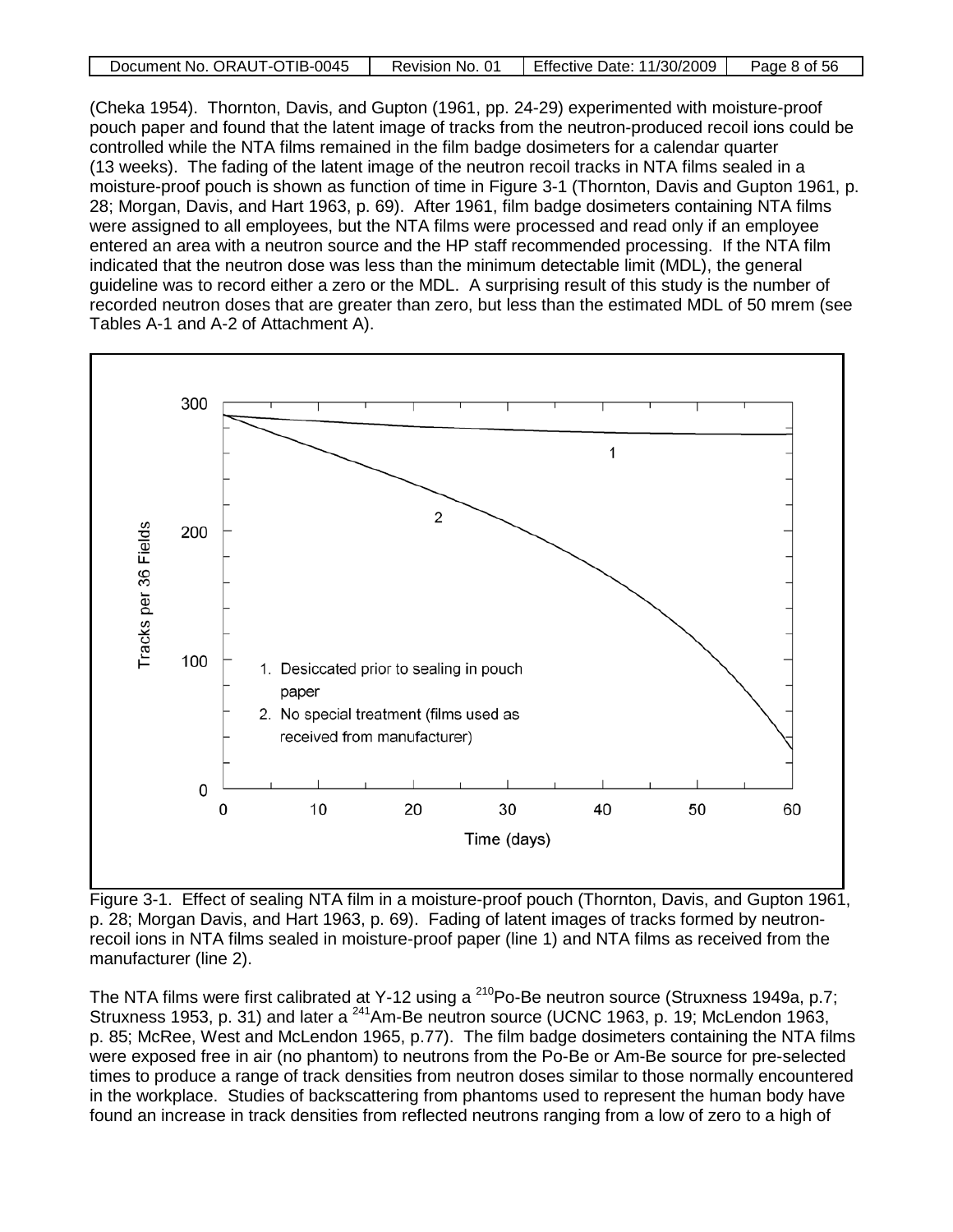| Document No. ORAUT-OTIB-0045 | Revision No. 01 | Effective Date: 11/30/2009 | Page 9 of 56 |
|------------------------------|-----------------|----------------------------|--------------|
|------------------------------|-----------------|----------------------------|--------------|

33% (Thomas et al. 1997, p. 3). To better define the effect of reflected neutrons on track density in NTA films exposed on a phantom, the National Physical Laboratory in England made a study using two different phantoms, two different neutron sources ( $^{252}$ Cf and  $^{241}$ Am-Be), and two different track readers (Thomas et al. 1997, pp. 6-10). There was a systematic difference between the two track readers of about 10%; however, this difference was roughly the same for all irradiation conditions and the ratios determined by the two readers typically agreed to within about 3%. The final mean ratios from the different track readers suggested that the reflected neutrons added only about 5% on the average to the track reading of the NTA film and that there was no significant difference between the responses for NTA films calibrated with or without the use of a phantom (Thomas et al. 1997, pp. 6-10).

The NTA films were also calibrated with neutrons that were perpendicularly incident on the face of the film badge dosimeter and NTA film contained inside the film badge (Struxness 1949a, pp. 20-22; McLendon 1963, pp. 75-76; McRee, West and McLendon 1965, pp. 85-87). In most workplace environments, however, the neutrons are incident on the film badge and NTA film at widely variant angles. The angular dependence of NTA films has been studied experimentally by Kathren, Prevo, and Block (1965) and they suggest that multiplication of the tracks produced by perpendicularly incident neutrons from a calibration source should be multiplied by a factor of 0.75 to avoid the underestimation of the neutron dose to workers in most typical workplace environments. This is equivalent to multiplying the recorded neutron dose from a worker's NTA film by a factor of 1.3 (1 divided by 0.75). It is recommended, therefore, that dose reconstructors apply this factor to all recorded NTA film dosimeter results for Y-12 workers and an additional factor to account for the missed neutron dose due to the so-called energy threshold of the NTA film (ORAUT 2006). The threshold energy of the NTA film for fast neutron detection is typically quoted as having values ranging from 0.5 to 0.7 MeV (ORAUT 2006, Table 3-1, p. 10). A favorable to claimant value of 0.7 MeV is assumed in this report for the energy threshold of the NTA film.

The minimum detectable limit (MDL) depends on a number of parameters including the number of fields used in the evaluation of the neutron-produced recoil ion density of the exposed film and the energy of the neutrons used in calibrating the NTA film (Thomas, Horwood, and Taylor 1999; IAEA 1985, pp. 63-71). The minimum detectable limit (MDL) of the NTA film based on laboratory calibrations at the Y-12 Plant using <sup>210</sup>Po-Be or <sup>241</sup>Am-Be neutron sources is estimated to be approximately 50 mrem. In workplace exposure situations, the MDL could be much larger than 50 mrem because the NTA film responded only to fast neutrons with energies greater than the energy threshold of the NTA film as illustrated in Figure 3.2 (also see IAEA 1985, p. 64). For comparison purposes, the multicollision dose equivalent near the surface of the body from a plane beam of neutrons normally incident on the body is also shown in Figure 3.2 (NCRP 1971, also see IAEA 1990, p 15, Table 2-II). If a person was exposed in an area with a highly degraded spectrum of neutrons, then a significant part of the neutron dose below the effective 0.7-MeV threshold of the NTA film might have been undetected, and the MDL could have been larger than 50 mrem. Thus, it is important to correct a worker's recorded neutron dose for the missed neutron dose from neutrons with energies less than the measured or assumed energy threshold of the NTA film (ORAUT 2006).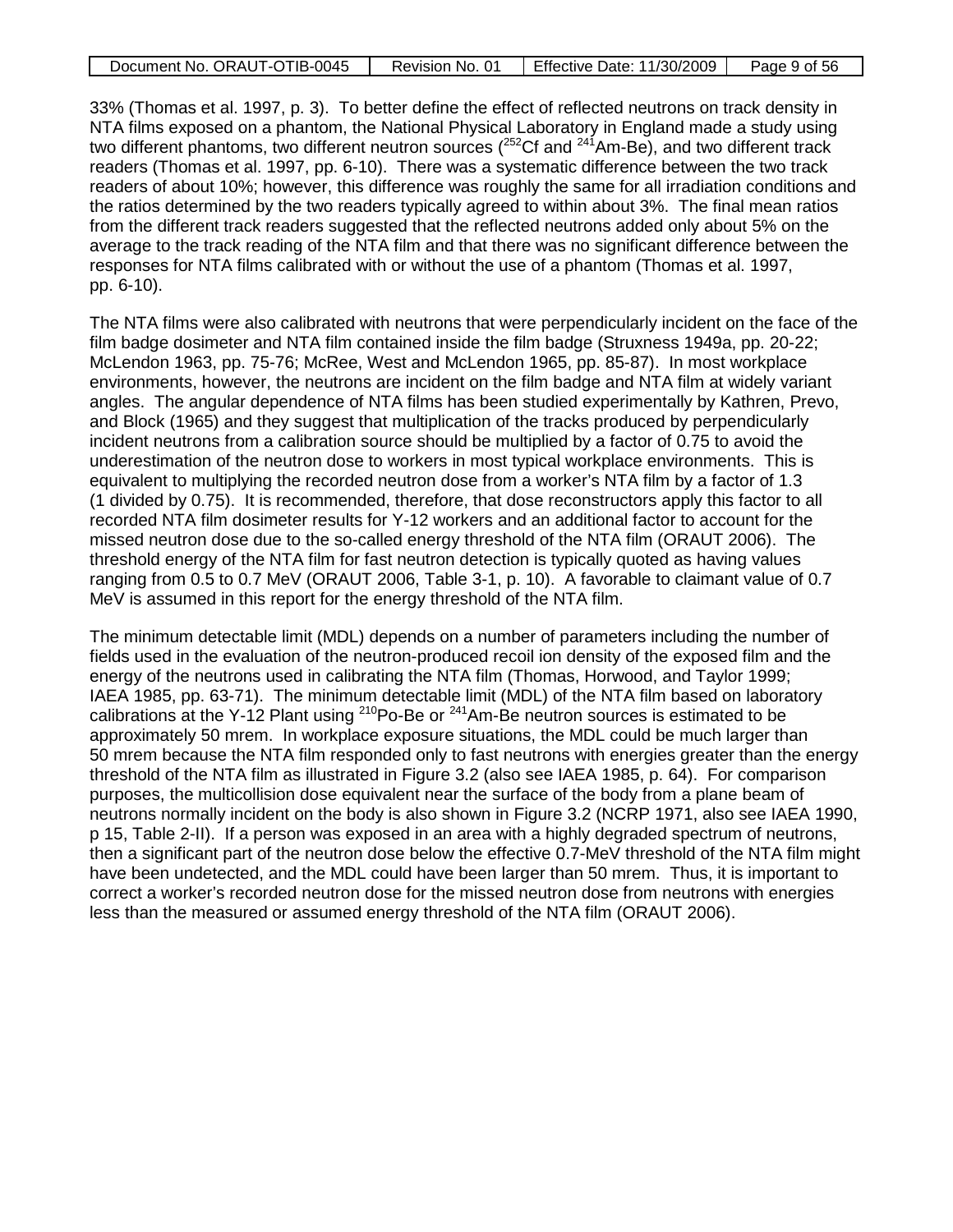

Figure 3-2. Comparison of dose equivalent (NCRP 1971) and NTA film energy response (IAEA 1985) for a beam of normally incident neutrons.

## **3.1 Y-12 AND ORNL MANAGED FACILITIES IN THE Y-12 AREA**

After the Y-12 Plant transitioned from an electromagnetic uranium-enrichment plant to a weaponcomponent manufacturing plant (Williams 1948), its research divisions were transferred to ORNL and increased their staff by about 50% (Quist 2000, p. 21). These research divisions allowed everyone and everything to stay pretty much in place, but the former Y-12 researchers in these divisions now reported directly to ORNL management (Johnson and Shaffer 1994, pp. 63-64). The Y-12 buildings that were placed under ORNL management included: 9201-2 Thermonuclear or Fusion Energy Division (from Y-12 in 1951); 9201-3 Reactor Design and Engineering Development (from Y-12 in 1950); 9204-3 Electronuclear Research Division (from Y-12 in 1951); 9213 Criticality Experiments Facility (from Y-12 in 1949); 9207, 9210 Biology Division (from Y-12 in 1947); and 9204-3 Isotopes Research and Production Division (from Y-12 in 1951) (Markowitz et al. 2004, p. V-30; Quist 2000, p. 21; Johnson and Shaffer 1994, p. 63-64).

Building 9213 is located at a remote site in the southwest portion of the Y-12 Plant Site in a pocket formed by surrounding hills (UCC 1962, pp. 14-21; Stapleton 1992, p. 27). The building was constructed in 1946 for the storage of highly enriched uranium (HEU) while awaiting shipment from the Y-12 site and was expanded in 1949 to serve as a Criticality Experiments Facility (CEF) (Auerbach 1993, pp. 87-88). Prior to the construction of the CEF, several experimental criticality studies were carried out at the Oak Ridge Gaseous Diffusion Plant (K-25 Plant) and ORNL sites (UCC 1967, pp. 11-12). The inadequacy of the facilities at ORNL and K-25 was recognized in 1949 due to the expected demands for further experimentation dealing with (1) the safety of metallurgical and chemical processes and (2) the support of new reactor designs (UCC 1967, pp. 2-4). The latter need was further emphasized by an Oak Ridge program aimed at the development of nuclear propulsion for aircraft (Johnson and Schaffer 1994, pp. 58-63). It was decided, therefore, that a laboratory adequate for a wide variety of criticality studies be established, that the various criticality studies in Oak Ridge be combined, and that the work be managed by ORNL (UCC 1967, pp. 2-4). Critical and near-critical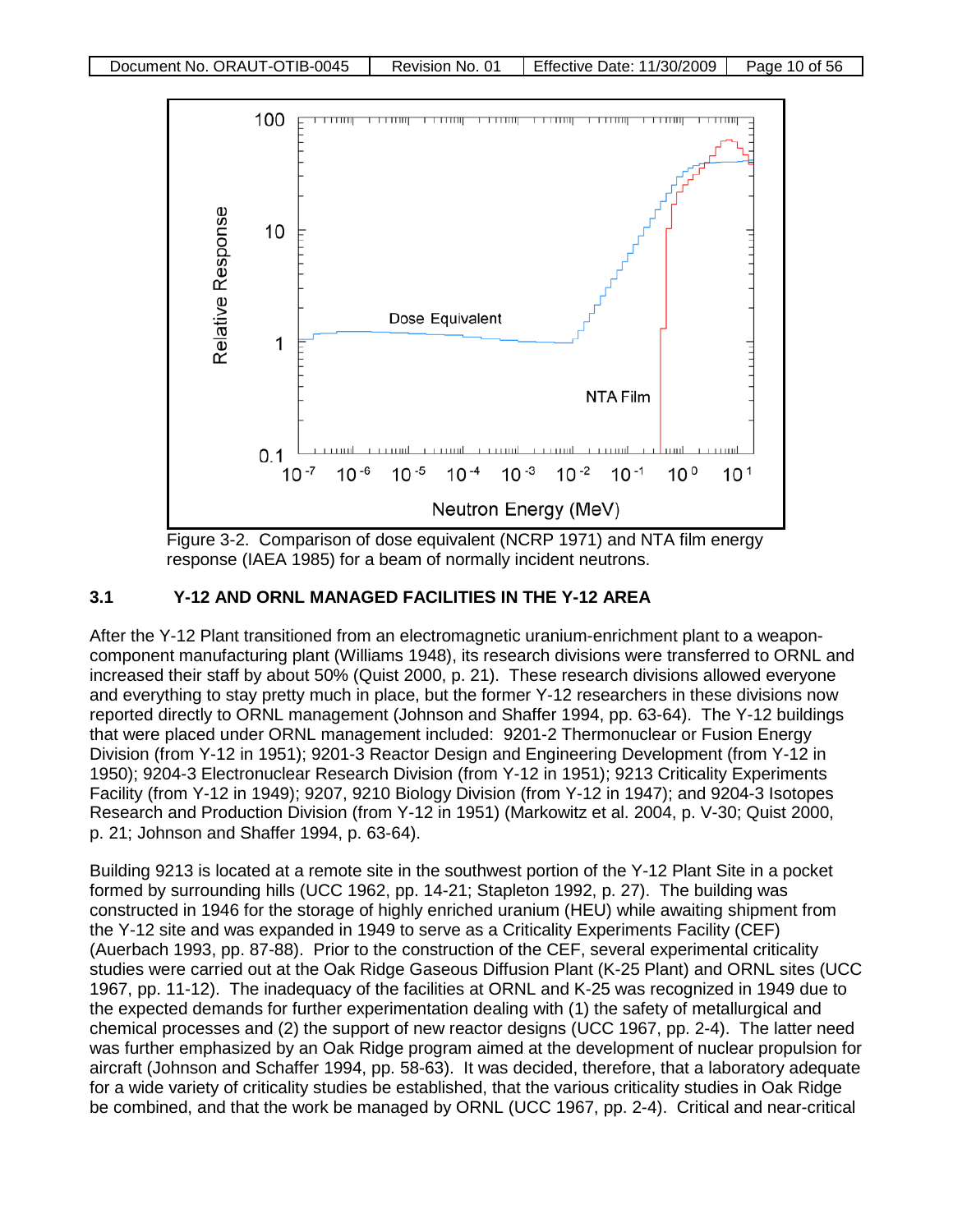| Document No. ORAUT-OTIB-0045 | Revision No. 01 | <b>Effective Date: 11/30/2009</b> | Page 11 of 56 |
|------------------------------|-----------------|-----------------------------------|---------------|
|                              |                 |                                   |               |

experiments began at the CEF in late August and early September 1950 (Struxness 1951a, p. 11; UCC 1967; pp. 2-4).

Because of established policies in 1950, it was decided at a June 14th meeting that the Y-12 Health Physics Department was to provide necessary auxiliary services for the CEF located in Building 9213 (CCCC 1950). These services were to include air sampling, surface contamination checking, area monitoring, and personal monitoring for both internal and external radiation exposure (CCCC 1950). The personal monitoring devices for external radiation exposure were to include neutron and gamma film badges, thermal neutron dosimeters, gamma pocket chambers, film rings for monitoring hand exposures to gamma and beta radiation, and hand counters for alpha radiation (CCCC 1950). The health physics services provided this facility required one full time Y-12 health physicist (Struxness 1951a, p. 11). Similar services were also provided at other ORNL buildings in the Y-12 area until July 1954 when the ORNL Health Physics Division assumed responsibility for the radiation monitoring of all ORNL personnel working at Y-12 (West 1956).

The administrative and service responsibility for ORNL employees working in the Y-12 area was addressed further in a 1958 Y-12 Plant Bulletin numbered AR-213 (Murray 1958, p. 3). This bulletin states: "Whenever processes involving radioactive materials are carried out in the Y-12 Area under the supervision of ORNL, the Laboratory shall assume responsibility for maintaining proper controls over all health physics problems which may arise, including the problem of detecting such hazards. Likewise whenever any phase of a Laboratory project is performed under Y-12 supervision, the Y-12 Health Physics Group will have sole responsibility for establishing the criteria for adequate employee protection, and shall conduct all necessary investigations. If personnel from both plants are involved in some particular Laboratory project, the investigating Health Physics Group will report all personnelmonitoring results to the Health Physics Group of the other plant." An ORNL Badge Office (Morgan and Davis 1965, p. 55) and four ORNL Health Physics Offices (Copenhaver et al. 1986, p. 12) were opened at Y-12 site to serve visitors and staff members at ORNL facilities located in the Y-12 area. While some Y-12 workers were used in the operation of the ORNL managed facilities in the Y-12 area, these facilities were minor sources for neutron exposures to Y-12 workers.

Table 3-1 provides a summary of the major and minor sources of neutron exposures to Y-12 workers at Y-12 and ORNL Buildings in the Y-12 area during the film badge period from 1950 to 1980. The major sources for neutron exposures to Y-12 workers were at facilities under Y-12 management with one exception. This one exception was the Oak Ridge 86-Inch Cyclotron which was originally built and operated by Y-12, but was placed under the management of ORNL in the early 1950s. All other facilities at Y-12 that were operated under ORNL management are classified as minor sources of neutron exposure to Y-12 workers in Table 3-1. For example, the U.S. Air Force agreed in March 1949 to purchase a 5-MeV Van de Graff accelerator for use in the Aircraft Nuclear Propulsion (ANP) project if ORNL would construct a permanent building to house it (Johnson and Schaffer 1994, pp. 65- 67). This accelerator was temporarily housed in the east wing of Y-12 Building 9201-2 for about one and one-half years (Kerr 2007). In 1952, ORNL completed construction of the High Voltage Laboratory and moved the 5-MeV Van de Graff accelerator plus two other existing linear accelerators into the newly constructed High Voltage Laboratory (Building 5500) at ORNL (Johnson and Schaffer 1994, pp. 65-67; Snell and Wollan 1953, pp. 1 and 17). Thus, the ORNL Technical Basis Document on External Occupational Dose (ORAUT 2007b) should be consulted for data that can be used in the dose reconstruction for Y-12 workers who may have been exposed to neutrons while working at ORNL facilities listed in Table 3-1 as minor sources for neutron exposures during the film badge period from 1950 to 1980. Some information on these so-called minor sources for neutron exposure to Y-12 workers is provided by the references in the footnotes to Table 3.1.

Table 3-1. Major and minor sources for neutron exposures of Y-12 workers during the film badge period from 1950 to 1980.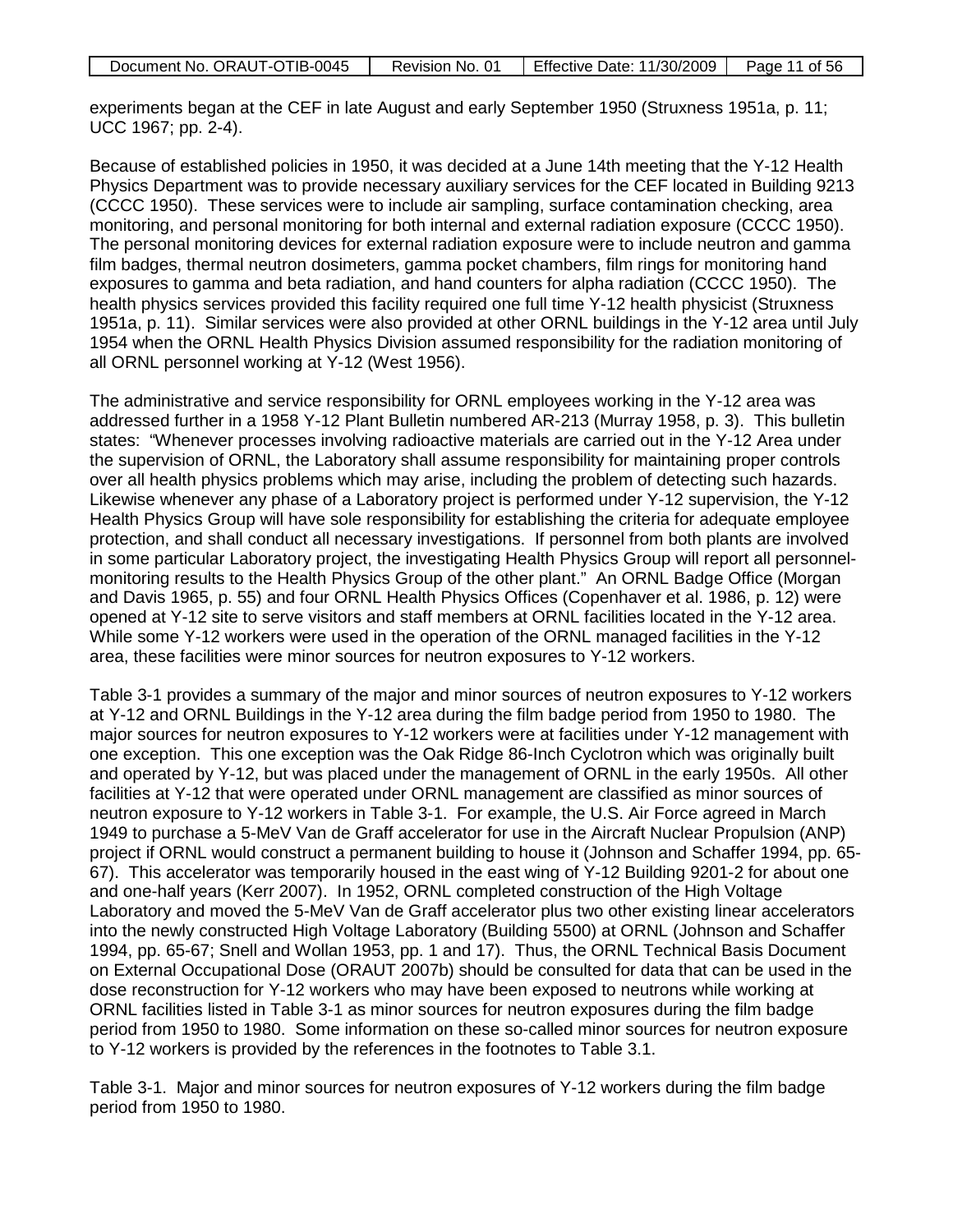| Document No. ORAUT-OTIB-0045 | Revision No. 01 | Effective Date: 11/30/2009 | Page 12 of 56 |
|------------------------------|-----------------|----------------------------|---------------|
|                              |                 |                            |               |

| <b>Building</b>               | Location                                            | <b>Neutron sources</b>                                  |  |  |  |
|-------------------------------|-----------------------------------------------------|---------------------------------------------------------|--|--|--|
|                               | Major sources for neutron exposures of Y-12 workers |                                                         |  |  |  |
| $9201 - 2^a$                  | West Wing                                           | 86-inch cyclotron (1950-1961),                          |  |  |  |
|                               |                                                     | Po-Be neutron sources                                   |  |  |  |
| 9202, 9206, 9212 <sup>b</sup> | <b>Chemical Operations</b>                          | $(\alpha, n)$ reactions in storage containers of highly |  |  |  |
|                               |                                                     | enriched uranium fluoride and oxide compounds,          |  |  |  |
|                               |                                                     | Pu-Be source neutrons                                   |  |  |  |
| $9203^{\circ}$                | Room 8, Assay Laboratory,                           | Ra-Be, Po-Be neutron sources                            |  |  |  |
|                               | <b>Development Facility</b>                         |                                                         |  |  |  |
| $9204 - 3^{d}$                | D-D Project, Beta-3 Building                        | 2 MeV neutrons from (d,d) reaction (1949–1950),         |  |  |  |
|                               |                                                     | Po-Be neutron sources                                   |  |  |  |
| 9205 <sup>e</sup>             | Assay Laboratory,                                   | Ra-Be, Po-Be neutron sources                            |  |  |  |
|                               | <b>Development Laboratories</b>                     |                                                         |  |  |  |
| $9983$ <sup>r</sup>           | <b>HP Calibration Laboratory</b>                    | Am-Be, Am-B neutron sources plus                        |  |  |  |
|                               |                                                     | storage of other neutron sources                        |  |  |  |
|                               |                                                     | Minor sources for neutron exposures of Y-12 workers     |  |  |  |
| $9201 - 2^{9}$                | West Wing                                           | 86-inch cyclotron (1962-1983)                           |  |  |  |
| $9201 - 2^{h}$                | East Wing                                           | 5-MeV Van de Graff accelerator (1951-1952)              |  |  |  |
| $9201 - 2$                    | <b>Fusion Energy Division</b>                       | Fusion energy neutrons,                                 |  |  |  |
|                               |                                                     | Am-Be neutron sources                                   |  |  |  |
| $9204 - 3$                    | Beta-3 Building, Physics                            | 63-inch cyclotron (1952-1961),                          |  |  |  |
|                               | <b>Division</b>                                     | Po-Be neutron sources                                   |  |  |  |
| $9207^{k}$                    | <b>Biology Division</b>                             | 250-kV Cockcroft-Walton particle accelerator,           |  |  |  |
|                               |                                                     | PoBe neutron sources                                    |  |  |  |
| 9213'                         | <b>Critical Experiments Facility</b>                | Fission energy neutrons (1950-1987),                    |  |  |  |
|                               |                                                     | Po-Be, Pu-Be neutron sources,                           |  |  |  |
|                               |                                                     | 150-kV Cockcroft-Walton particle accelerator            |  |  |  |
| $9983 - 17^{m}$               | Trailer, Biology Division                           | 1,000 µg Cf-252 fission-neutron source                  |  |  |  |

a. Struxness (1951a, pp. 7-10), Struxness (1951b, pp. 17, 23-24), Livingston and Boch (1952), Livingston and Martin (1952), Ballenger (1952, pp. 36-42), Struxness (1953, pp. 22-25), Johnson and Schaffer (1994), Kerr (2007).

- b. Roberts (1964, Attachment I), DOE (2004, Section 2, pp. 19-20), ORAUT (2005b).
- c. Dahl (1946), Struxness (1949b, p. 6), Struxness (1951a, pp. 7-8).
- d. Struxness (1949a, p. 6); Shipley and Livingston (1949a, pp. 7,11), Shipley and Livingston (1949b, pp. 5, 25), Shipley and Livingston (1950, pp. 5, 22), Livingston (1950, p. 6), Struxness (1951a, pp. 7-8).
- e. Struxness (1949a, p. 6), Struxness (1951a, p. 7-8), Sanders (1956).
- f. Struxness (1949a, p. 6), Struxness (1951a, p. 7-8), McRee (1960, 1961), UCNC (1963, p. 19), McLendon (1963, p. 85), Roberts (1964, Attachment I), McRee, West, and McLendon (1965, p. 77), Souleyrette (2003a, p. 2).
- g. Livingston and Zucker (1962, p. 30), Livingston and Zucker (1963, p. 35), Butler (1963), Terry (1981), Auxier and Davis (1981, p. 84), Kerr et al. (1992, pp. 44-47), Johnson and Schaffer (1994), Tankersley (2009).
- h. Ellis (1950, pp. 7, 44), Nielsen and Ellis (1950, pp. 233, 235), Ellis and Cottrell (1951, pp. 92-95), Struxness (1951b, pp. 23), Ballenger (1952, p. 43, 68), Good (1952, p. 1), Roberts (1952, pp. 2, 17-18), Shull (1952, pp. 1, 25), Snell and Wollan (1953, p.1), Copenhaver et al. (1986, p. 100), Johnson and Schaffer (1994), Kerr (2007).
- i. Berry et al. (1975), Kim and Mihalczo (1979), Copenhaver et al. (1986, p. 113).
- j. Ballenger (1952, p. 43), Livingston and Zucker (1962, p. 30), Livingston and Zucker (1963, p. 35), Johnson and Schaffer (1994, pp. 67-700), Kerr (2008a).
- k. Slaughter (1953, p. 71), Struxness (1954, p. 16), Hollaender (1954, p. 72), Slaughter (1955, pp. 130-131), Carson (1956a, pp. 57-58), Carson (1956b, p. 61), Kerr (2008b).
- l. Struxness (1951b, p. 17-22), Blizard et al. (1961, pp. 173-174), UCC (1962, pp. 3-11, 30-46), UCC (1967, pp. 56-70), Roberts (1964, Attachment I), ORAUT (2007c, pp. 41-42).
- m. Adler and Carson (1972, p. 144), ORAUT (2007c, p. 39), Kerr (2008b).

### **3.2 Major Sources for Neutron Exposures to Y-12 Workers**

The major sources for neutron exposures for Y-12 workers in Table 3-1 are characterized in this section using parameters of interest in the dose reconstructions for Y-12 workers (NIOSH 2007). These parameters include: (1) the neutron-to-gamma dose ratios for exposures to these various sources, (2) the missed neutron dose due to the angular response and assumed 0.7-MeV threshold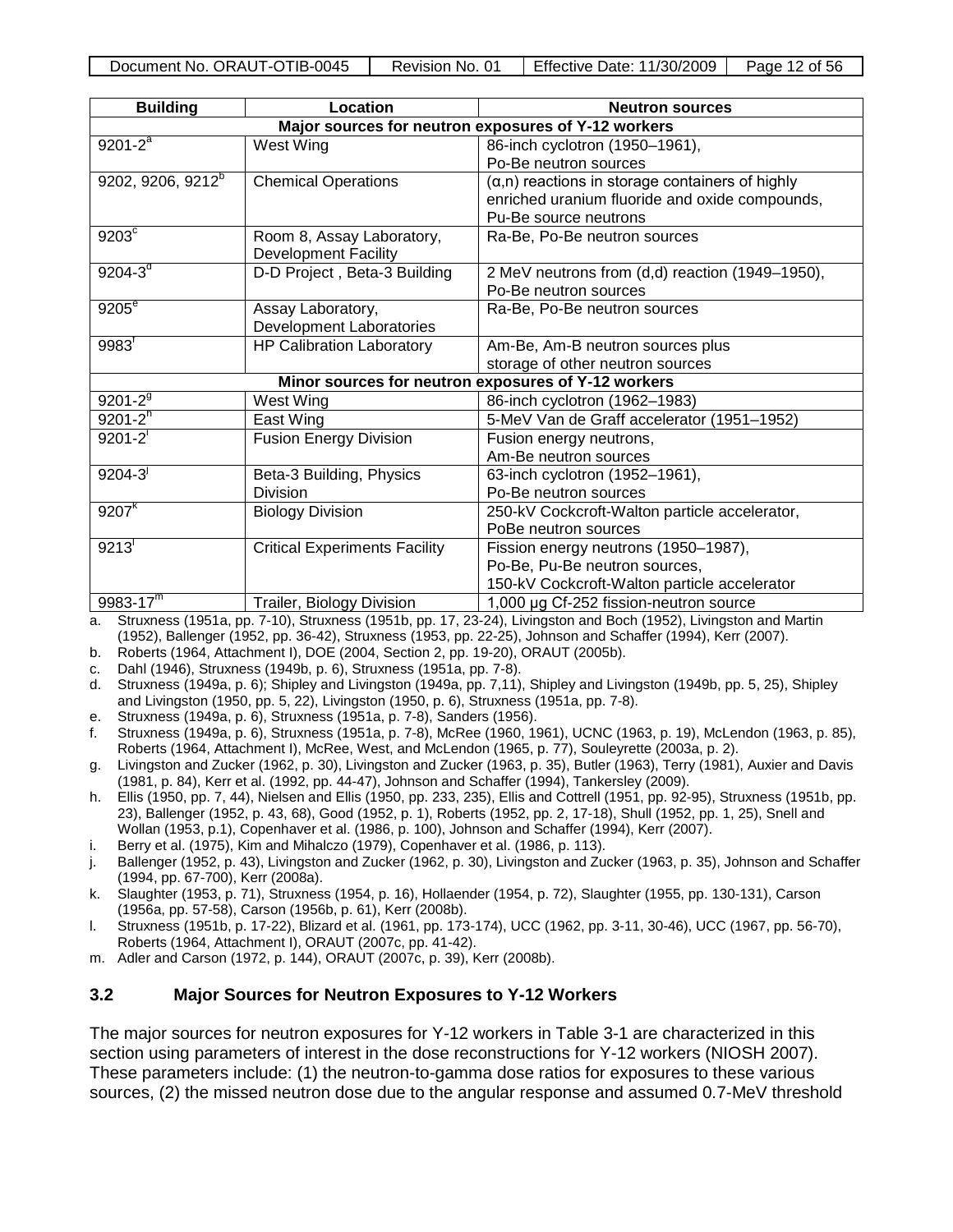| Document No. ORAUT-OTIB-0045 | Revision No. 01 | Effective Date: 11/30/2009 | Page 13 of 56 |
|------------------------------|-----------------|----------------------------|---------------|

energy of the NTA film dosimeters, and (3) the energy spectrum of the neutrons incident on a worker during exposure to one of these sources.

The neutron energy spectra used in dose reconstruction for workers is typically divided into the following five energy groups: <10 keV, 10-100 keV, 0.1-2 MeV, 2-20 MeV, and >20 MeV (NIOSH 2007, p. 19). The Radiation Effectiveness Factors used in NIOSH-IREP (NIOSH 2002) for calculating the POC are less for the lower two energy groups of <10 keV and 10-100 keV than for the 0.1-2 MeV energy group (NIOSH 2002; Kocher, Apostoaei, and Hoffman 2005). Thus, the two lower energy groups of <10 keV and 10-100 keV are combined with the 0.1-2 MeV group throughout this OTIB. The 0.1-2 MeV group is a substantial neutron component in each workplace, and it alone can be used (i.e., assigned 100%) as an analysis that is favorable to claimants when calculating their POC using NIOSH-IREP (NIOSH 2002, p. 31).

#### **3.2.1 86-Inch Cyclotron**

The Oak Ridge 86-Inch Cyclotron is treated here as a major source of neutron exposure to Y-12 workers from 1950 to 1961 because several Y-12 Departments were involved in the early operation of the cyclotron and the production of radioisotopes at the cyclotron (Bloch 1951). The need for a cyclotron in the Oak Ridge area was discussed as early as 1946 (Livingston and Boch 1952, pp. 7-8). The availability of large magnetic and vacuum components at the Y-12 Plant greatly simplified the planning of the 86-inch cyclotron and facilitated its fabrication (Johnson and Schaffer 1994, pp. 65- 70). A study of available buildings at the Y-12 Plant resulted in the selection of the Alpha Process Building 9201-1, which had been in standby condition since 1945 (Livingston and Boch 1952, p.10). The early operation of the 86-inch cyclotron was a cooperative Y-12 and ORNL effort (Johnson and Schaffer 1994, p. 67; Kerr 2007). Ground was broken for the magnet footings on September 21, 1949, and the machine was ready for test operations the following September (Livingston and Boch 1952, p. 7-8). The 86-inch cyclotron became operational in November 1950, and the first proton beam was observed on November 11, 1950 (Livingston and Boch 1952, p. 7-8). By the end of the year, a proton beam of a few microamperes had been obtained at proton energies of approximately 20 MeV, and by September 1951 proton currents above 1 milliampere at proton energies of 20 MeV were possible (Livingston and Boch 1952, pp. 7-8).

The first major use of the 86-Inch cyclotron was the production of  $^{208}$ Po (Livingston and Martin 1952, p. 5; Butler 1963, p. 17; Kerr 2007). In 1952, internal revisions of the position and mounting of the ion source resulted in an increase in proton energy to 23 MeV (Livingston and Martin 1952, p. 50). At the higher energy, the <sup>208</sup>Po yield was more than doubled and a total of approximately 9 Ci of <sup>208</sup>Po was produced before the project was terminated in August 1952 (Livingston and Martin 1952, pp. 22-23; Butler 1963, p. 17). During the next few years, the groundwork was laid for the production of neutrondeficient radioisotopes (Butler 1963, p. 17). From 1952 to 1961, however, the 86-Inch cyclotron was used mainly in nuclear physics studies by the ORNL Electromagnetic Research Division (Howard 1954; Livingston 1958), and isotope production time was made available only when it did not interfere with the primary program (Butler 1963, 17). Following completion of the construction and testing of the Oak Ridge Isochronous Cyclotron at ORNL in 1961, the responsibility for operation and maintenance of the 86-inch cyclotron was shifted on December 1 from the ORNL Electronuclear Research Division to the ORNL Isotope Division (Livingston and Zucker 1962, p.35). The 86-inch cyclotron was used primarily by ORNL for production of medical radioisotopes until it was shut down permanently in 1983 (Kerr et al. 1992, pp. 44-47; Tankersley 2009).

Fast neutrons are the radiation of most concern in occupied areas near cyclotrons operated at proton beam energies between 15 MeV and 50 MeV (Shleien, Slaback, and Birky 1998, p. 11-71, Table 11.4.11). The shielding for the 86-Inch Cyclotron consisted of 5-ft-thick concrete walls supporting a 5-ft-thick concrete ceiling (Livingston and Boch 1952, pp. 88-89). Two mazes were the only openings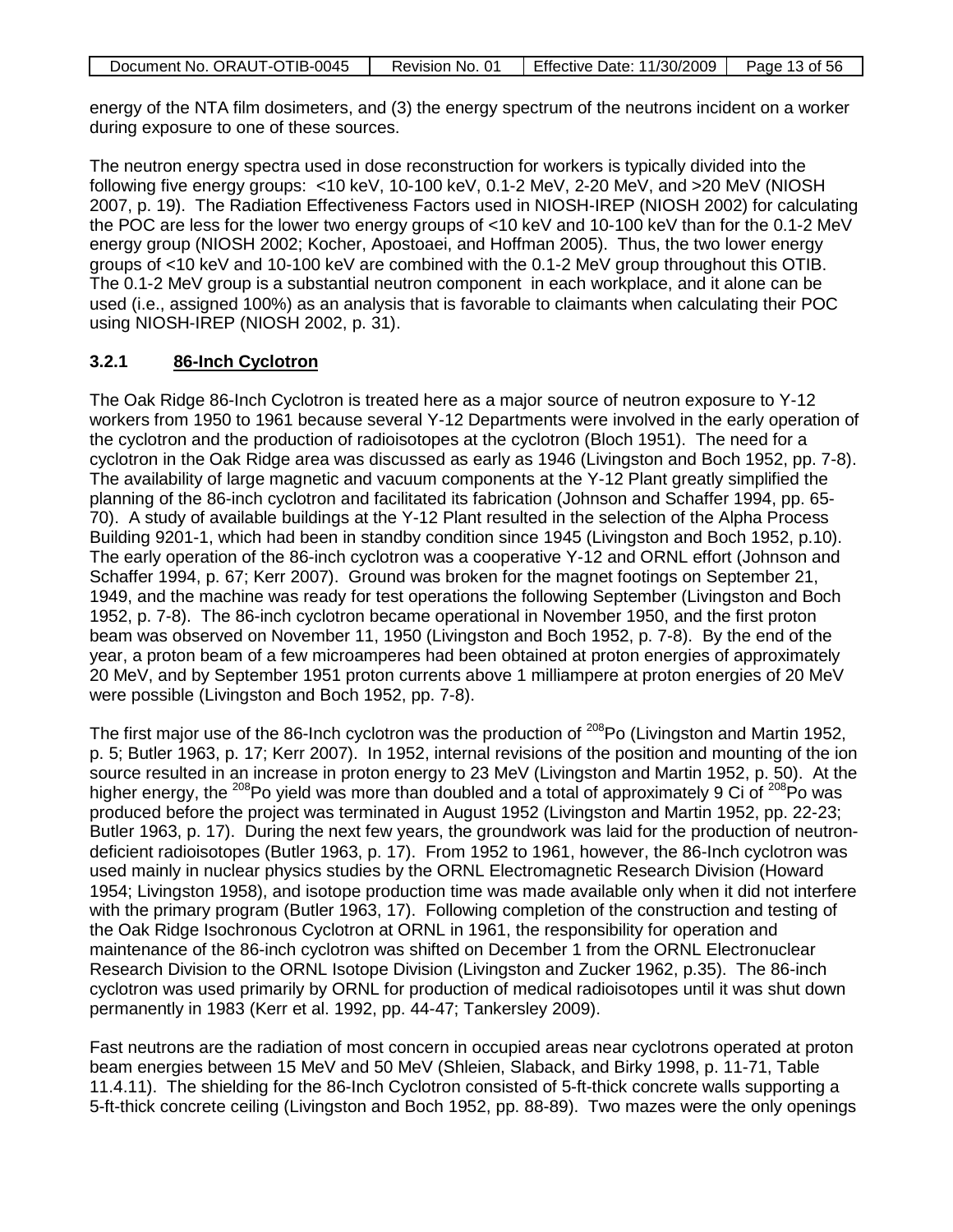| Document No. ORAUT-OTIB-0045 | Revision No. 01 | Effective Date: 11/30/2009 | Page 14 of 56 |
|------------------------------|-----------------|----------------------------|---------------|

into the cyclotron vault (Livingston and Boch 1952, p. 90). Measurements made in early 1950 indicated the presence of an excessive stray neutron flux outside the maze entrance and the emergency maze exit to the 86-inch cyclotron (Struxness 1951b, pp. 23-24; Ballenger 1952, pp. 37- 38; Livingston and Boch 1952, p. 91). A completely enclosed cyclotron vault with a minimum of apertures and movable doors with overlapping side panels became the standard shielding design for other early cyclotrons producing high-energy proton beams (Patterson and Thomas 1973, p. 380). A maximum permissible flux of 250 n/cm<sup>2</sup>-s was established to limit the neutron exposure of personnel at the Oak Ridge 86-Inch Cyclotron to less than 300 mrem per 40-hr workweek, which was the radiation protection guideline at that time (Wiley 2004; ORAUT 2007a, p. 14). The measured neutron flux in most occupied areas outside the shielding for the cyclotron was typically smaller than the maximum permissible flux of 250 n/cm<sup>2</sup>-s by one to two orders of magnitude (Livingston and Boch 1952, p. 91; Howard 1952, p. 38; Ballenger 1952, p. 12).

The neutron energy spectra in work areas near the Oak Ridge 86-Inch Cyclotron, like the neutron energy spectra near other early proton accelerators, are not well known (IAEA 1988). To simulate the stray neutron fields near the Oak Ridge 86-Inch Cyclotron, a Maxwellian thermal neutron spectrum was used at energies less than  $0.125$  eV, and an  $E^{-1}$  slowing down spectrum was used at energies from 0.125 eV to 20 MeV, where E is the neutron energy. Table 3-2 lists the dose fractions in the neutron energy groups used in the dose reconstruction for Y-12 workers; the results appear to be consistent with observations by others (IAEA 1988). For example, it has been found that most of the dose at early proton accelerators came from neutrons with energies between 0.1 and 10 MeV, and the neutron dose contributions from both thermal neutrons and fast neutrons with energies above 10 MeV were quite small. The results in Table 3-2 suggest that neutrons with energies less than 0.1 MeV and neutrons with energies from 14 to 20 MeV contribute only 12% and 8.7%, respectively, to the total neutron dose equivalent in the stray radiation fields at the 86-Inch Cyclotron. Therefore, combining the dose from these five neutron energy groups into only two neutron energy groups is reasonable and favorable to claimant simplification of the neutron dose reconstruction for Y-12 workers (Table 3-2).

| <b>Neutron energy group</b>                 | Dose fraction |
|---------------------------------------------|---------------|
| $<$ 10 keV                                  | 0.076         |
| 10-100 keV                                  | 0.044         |
| $0.1 - 2$ MeV                               | 0.336         |
| $2-14$ MeV                                  | 0.457         |
| 14-20 MeV                                   | 0.087         |
| <b>Favorable to claimant dose fractions</b> |               |
| $0.1 - 2$ MeV                               | 0.46          |
| 2–20 MeV                                    | 0.54          |

| Table 3-2. Estimated dose fractions for |
|-----------------------------------------|
| exposure to neutrons from the 86-inch   |
| cyclotron (Building 9201-1).            |

The fraction of the dose equivalent from neutrons below the effective threshold energy of 0.7 MeV for the NTA film was calculated to be approximately 30% (ORAUT 2006, p. 12, Fig. 4-3). Thus, an estimated correction factor to the recorded neutron dose for missed neutron dose due to the threshold energy of the NTA film should be approximately 1.4 (1 divided by 0.7) and the total correction factor for both the estimated missed neutron dose due to threshold energy and angular response of the NTA film should be approximately 1.8 (1.4 multiplied by 1.3) (ORAUT 2006, p. 18, Table 8-1).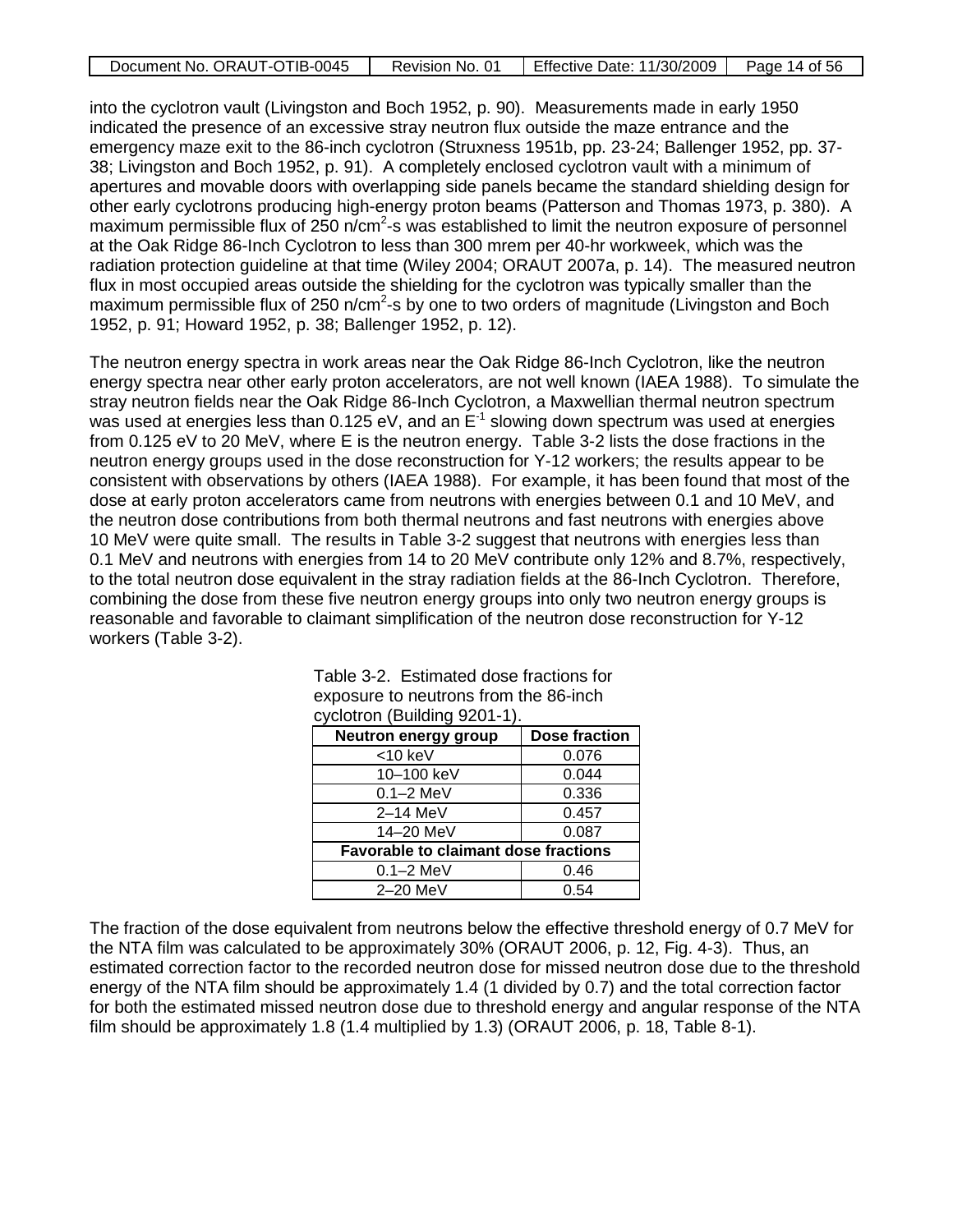|  | Document No. ORAUT-OTIB-0045 | Revision No. 01 | <b>Effective Date: 11/30/2009</b> | Page 15 of 56 |
|--|------------------------------|-----------------|-----------------------------------|---------------|
|--|------------------------------|-----------------|-----------------------------------|---------------|

#### **3.2.2 Encapsulated Neutron Sources**

Encapsulated sources that produced neutrons by alpha particle reactions with boron or beryllium provide a convenient source of neutrons for a variety of applications (Rees 1967, pp. 44 and 176). Table 3-3 provides some information on locations at the Y-12 Plant, where such sources were used (Buildings 9201-2, 9202, 9203, 9204-3, 9205, 9212, and 9983). Additional locations at the Y-12 Plant where encapsulated neutron sources were used include: Building 9737 (Struxness 1951a, pp. 7-8); Buildings 9204-1, 9734, and 9771 (Emerson 1952); and Buildings 9204-2 and 9987 (McRee 1960, 1961; Roberts 1964, Attachment I). These neutron sources were stored in accordance with accepted practices (Struxness 1951a, p. 7). They were surrounded by hydrogenous material, such as paraffin or water, which degraded the energetic fast neutron component by proton scattering, and the resulting slow (thermal) neutrons were then captured by various chemical elements in the scattering medium. For many of the larger sources, it was customary to enhance the probability of neutron capture in the scattering medium by addition of borax (Struxness 1951a, p. 7). Consequently, once the handing procedures for an encapsulated neutron source were established, the services provided by the Health Physics Department evolved into routine periodic checks. Instrumentation calibration with Po-Be, Am-Be, and Am-B sources was also a standardized operation in that the majority of calibrations were made at one location, and usually, by the same operator. Any unusual operations or transfers involving encapsulated neutron sources were done under the supervision of the Health Physics Department (Struxness 1951a, p. 7).

One unusual situation at the Y-12 Plant was the use of five large Ra-Be neutron sources in the Assay Laboratories of the Development Facility (Building 9203) and Development Laboratories (Building 9205) (Struxness 1949b, p. 6; Struxness 1951a, p. 8). These sources were contained in four so-called "Dog Houses" in Room 8 of Building 9203 (Dahl 1946; Struxness 1949b, p. 6; Struxness 1951a, p. 8; Emerson 1952) and the so-called "Birdbath Moderator" in Building 9205 (Struxness 1949b, pp. 6; Sanders 1956). In 1955, NTA films were included in the film badge dosimeters of all Department 2159 personnel (Alloy Maintenance), who were assigned to maintenance of assay monitors containing the Ra-Be sources (West 1955; Sanders 1956). These NTA film badges were exchanged every other week or biweekly (West 1955). Very little is known about the construction of the "Birdbath Moderator" in Building 2159, but there is detailed information available on the "Dog Houses" in Building 9203 (Daul 1949). The Ra-Be source was located at the center of a cylinder that provided about 12 in. of water shielding in the radial direction. The cylinder had a 17-in. outer radius, a 17-in. outer height , and an outer wall thickness of 0.125 in. of iron (Daul 1949). There were six ports in each cylinder so that the assay samples could be placed near the Ra-Be source at its center. The "Dog Houses" were placed near a wall in Room 6 of Building 9205 with a distance of about 80 in. between the centers of the water-filled metal cylinders (Daul 1949). Available records indicate that Ra-Be neutron sources from these Assay Laboratories were placed in permanent storage in the late 1950s (McRee 1960; 1961; Roberts 1964, Attachment I). The permanent storage area for excess neutron and photon sources was the Radioactive Source Storage Facility in Building 9987 (TAPP 2003, pp. 133-134).

Information on the neutron spectrum in work areas near the "Dog Houses" and "Birdbath Moderator" is not available. Thus, the neutron fields from these sources are simulated by the use of recent measurements made at a distance of 24 inches from the surface of a water filled drum containing both a<sup>238</sup>Pu-Be and <sup>252</sup>Cf encapsulated neutron source (Soldat et al. 1990, p. A.5; MMES 1992; ORAUT 2007b, pp. 27-28). The characterization of the neutron field consisted of measurements of the energy spectrum of the neutrons and the personal dose equivalent from both neutrons and gamma rays. The neutron-to-gamma dose ratio was approximately 3.7 (ORAUT 2007b, p. 27), and the neutron spectrum is provided in Table 3-3 using the following four neutron energy groups: <10 kev, 10-100 kev, 0.1-2 MeV, and 2-20 MeV (ORAUT 2007b, p. 28). The results in Table 3.3 suggest that neutrons with energies less than 0.1 MeV contribute only 2.1% to the total neutron dose equivalent. Therefore,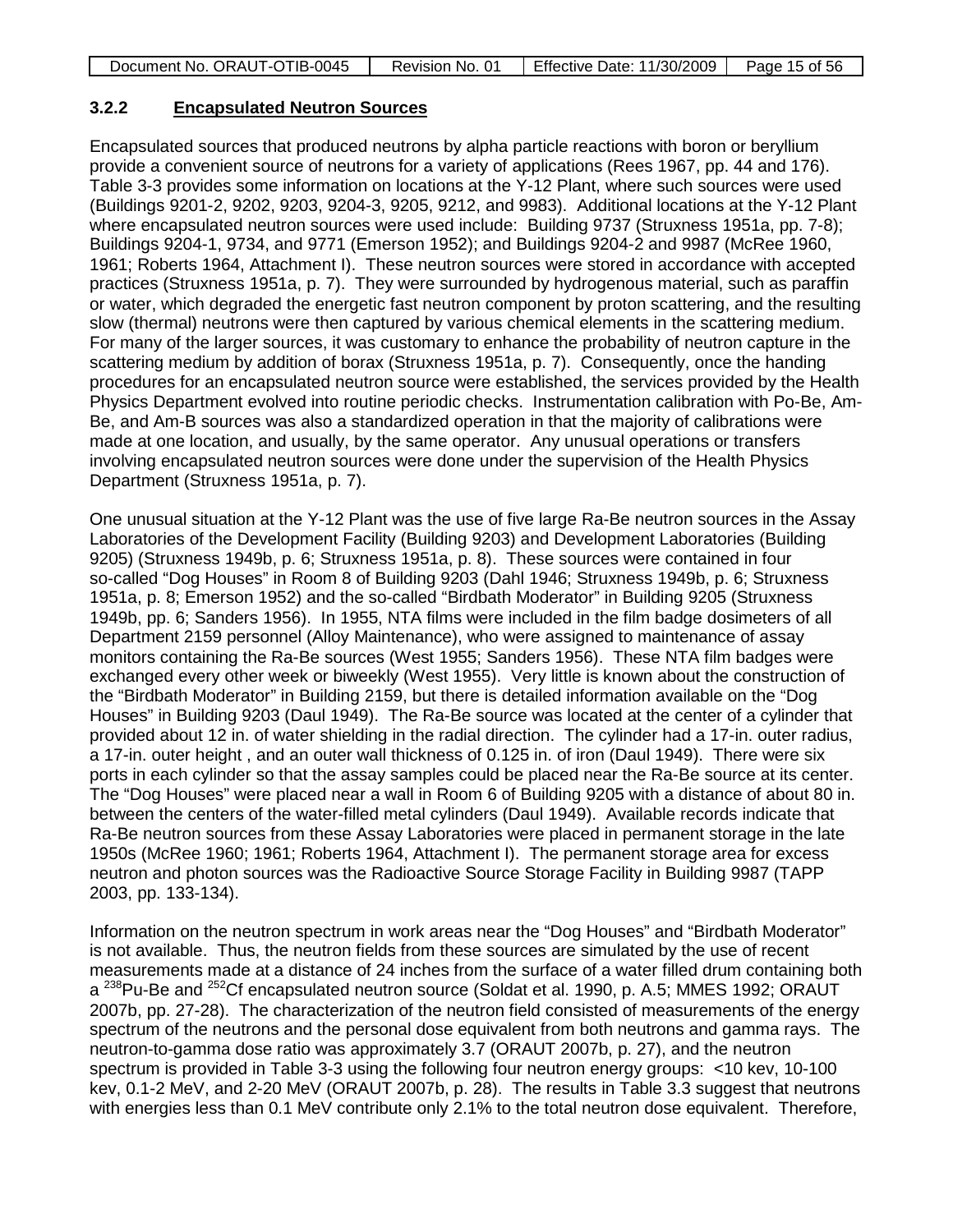| Document No. ORAUT-OTIB-0045 | Revision No. 01 | Effective Date: 11/30/2009 | Page 16 of 56 |
|------------------------------|-----------------|----------------------------|---------------|
|------------------------------|-----------------|----------------------------|---------------|

combining the dose from these lower neutron energy groups with the nearby neutron energy group of 0.1-2.0 MeV provides a reasonable and favorable to claimant simplification of the dose reconstruction for Y-12 workers. The fraction of the dose equivalent from neutrons with energies less than the assumed effective threshold energy of 0.7 MeV for NTA film was also estimated to be approximately 20% based on the neutron spectrum data for the water-shielded <sup>238</sup>Pu-Be and <sup>252</sup>Cf sources (ORAUT 2007b, p. 28). Thus, the estimated correction to the recorded neutron dose for missed neutron dose due to the threshold energy of the NTA film should be approximately 1.3 (1 divided by 0.8) and the total correction factor for missed neutron dose due to both the threshold energy and angular response of the NTA film should be approximately 1.7 (1.3 multiplied by 1.3). It is important to note here that the <sup>238</sup>Pu-Be and <sup>252</sup>Cf sources were also shielded by 12 in. of water (Soldat et al. 1990, p. A.5). In addition, the neutron output of the Cf source was  $2 \times 10^7$  n/sec, while that of the Pu-Be source was an order of magnitude larger or  $2 \times 10^8$  n/sec (Soldat et al. 1990, p. A.5). Thus, these measurement results should provide a realistic simulation for use in the dose reconstruction for Y-12 workers who were exposed to neutrons from the Ra-Be sources in Buildings 9203 and 9205.

| exposure to water-shielded Ra-Be neutron    |                      |  |
|---------------------------------------------|----------------------|--|
| sources (Buildings 9203 and 9205).          |                      |  |
| <b>Neutron energy group</b>                 | <b>Dose fraction</b> |  |
| $<$ 10 keV                                  | 0.013                |  |
| 10-100 keV                                  | 0.008                |  |
| $0.1 - 2$ MeV                               | 0.264                |  |
| 2-20 MeV                                    | 0.715                |  |
| <b>Favorable to claimant dose fractions</b> |                      |  |
| $0.1 - 2$ MeV                               | 0.29                 |  |
| 2-20 MeV                                    | 0.71                 |  |

| Table 3-3. Estimated dose fractions for  |
|------------------------------------------|
| exposure to water-shielded Ra-Be neutron |
| sources (Buildings 9203 and 9205).       |

Another storage facility for encapsulated neutron and photon sources at Y-12 was located at the HP Calibration Laboratory in Building 9983 (Soldat et al. 1990, p. 3.6; MMES 1992; ORAUT 2006, pp.8- 9). The neutron field in this storage area was simulated by the use of recent measurements made at a distance of 18 inches of the storage safe located in one corner of the Calibration Laboratory. At the time of the measurements, the neutron sources were being stored in the room in shielded containers. The types of neutron sources in the room included twelve 2- to 4-Ci Am-B sources, several Am-Li sources, and several Am-Be sources. The safe also contained a <sup>252</sup>Cf source (Soldat el al. 1990, p. 3.22). The characterization of the neutron field near the safe included measurements of the energy spectrum of the neutrons and the personal dose equivalent from both neutrons and gamma rays (MMES 1992). The neutron-to-gamma dose ratio was approximately 8 and the neutron spectrum has been summarized in Table 3-4 using the following four energy groups: <10 keV, 10-100 keV, 0.1-2 MeV, and 2-20 MeV. The results in Table 3-4 suggest that neutrons with energies less than 0.1 MeV contribute only 6.2% to the total neutron dose equivalent. Therefore, combining the dose from these lower energy groups with the nearby neutron energy group of 0.1-2 MeV is a reasonable and favorable to claimant simplification of the dose reconstruction for Y-12 workers. The fraction of the dose equivalent from neutrons with energies less than the assumed effective threshold energy of 0.7 MeV for NTA film was also estimated to be approximately 40% (ORAUT 2006, p. 13). Thus, the estimated correction to the recorded neutron dose for missed neutron dose due to the threshold energy of the NTA film should be approximately 1.7 (1 divided by 0.65) and the total correction factor for missed neutron dose due to both the threshold energy and angular response of the NTA film should be approximately 2.2 (1.7 multiplied by 1.3).

> Table 3-4. Estimated dose fractions for exposure to neutron sources stored at the HP Calibration Laboratory (Building 9983).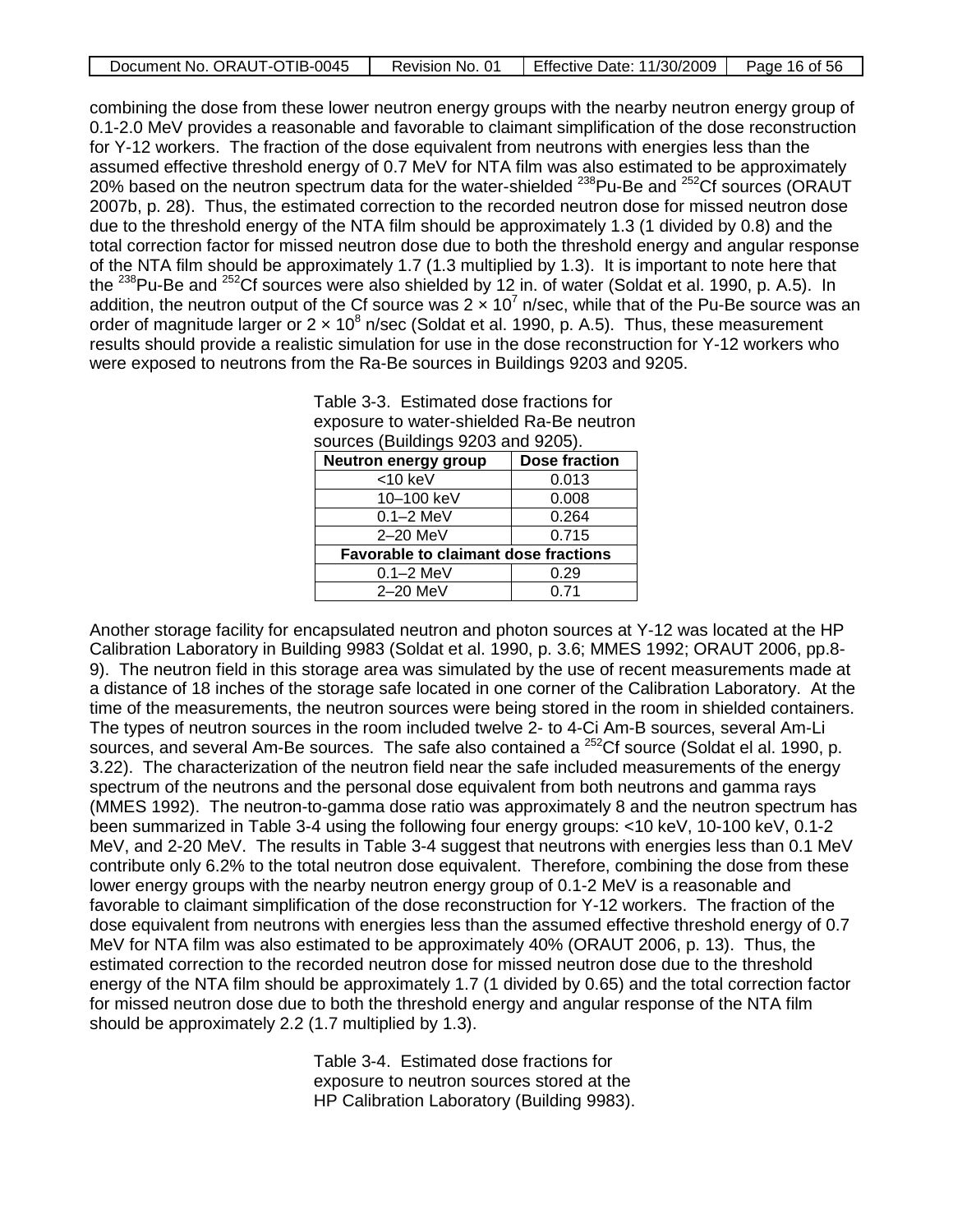| Neutron energy group                        | Dose fraction |
|---------------------------------------------|---------------|
| $<$ 10 keV                                  | 0.055         |
| 10-100 keV                                  | 0.007         |
| $0.1 - 2$ MeV                               | 0.509         |
| 2-20 MeV                                    | 0.429         |
| <b>Favorable to claimant dose fractions</b> |               |
| $0.1 - 2$ MeV                               | 0.57          |
| 2.0-20 MeV                                  | 0.43          |

#### **3.2.3 Chemical Operation Areas**

From about 1949 to 1964, the Y-12 Plant received cylinders of uranium hexafluoride (UF $_6$ ) containing highly enriched uranium as feed material for the manufacture of nuclear weapons components (ORAUT 2007d, p. 15). After 1964, the majority of enriched uranium processed at Y-12 was recycled uranium materials from nuclear weapons stockpiles (Owings 1995, pp. 22-23). These operations were confined primarily to Buildings 9202, 9206, and 9212 (ORAUT 2007d, p. 15). The recycled uranium contained transuranic material (e.g., plutonium and neptunium-237), fission products (e.g., technetium-99), and reactor-generated products (e.g., uranium-236) (BWXT Y-12 2000, Section 1, p. 1). Recycled uranium process streams involved the processing of other material forms including uranium metal, uranium alloys, and other uranium compounds such as  $UO<sub>2</sub>$ ,  $UO<sub>3</sub>$ , and  $UF<sub>4</sub>$  (ORAUT 2007d, p. 15). The interaction of alpha particles from uranium with nuclei of fluorine, oxygen, and other low-atomic weight atoms generates neutrons with energies of approximately 2 MeV (DOE 2004, Section 6, pp. 4-10). The magnitude of the neutron flux varies based on total activity of the uranium (a function of enrichment) and chemical compound in question (mixing of uranium with fluorine or oxygen). In the case of  $UF_6$ , the typically measured neutron dose equivalent rates for storage containers are as follows (DOE 2004, Section 2, p. 19):

| Natural to 5% enrichment:    | $0.01$ to 0.2 mrem/hr,                                |
|------------------------------|-------------------------------------------------------|
| Very high enrichment (97%+): | 2 to 4 mrem/hr (contact)<br>1 to 2 mrem/hr $(3 ft)$ . |

The potential for significant worker exposure to neutrons generated by  $(\alpha, n)$  reactions in uranium compounds is not very high unless workers spend a significant amount of time near containers of uranium-fluoride or -oxide compounds, or near storage or processing areas for large quantities of those materials (DOE 2004, Section 2, p. 19). At very high <sup>235</sup>U enrichments, the neutron-to-gamma dose ratio can be as much as 2:1 and neutrons can be the limiting radiation source for whole-body exposure (DOE 2004, Section 6, p. 8). The neutron doses from low enriched <sup>235</sup>U compounds or from uranium metals are considerably lower than the gamma-ray component and consequently are not limiting doses (DOE 2004, Section 6, p. 8).

The neutron fields in chemical processing areas of the Y-12 facility were simulated by the use of recent measurements made in Building 9212 at the Y-12 facility (Soldat et al. 1990, p. 3.6; MMES 1992). At the time of the measurements, this storage area in Building 9212 held storage containers of both enriched uranium fluoride (UF<sub>4</sub>) and uranium trioxide (UO<sub>3</sub>). Containers of these materials were placed on a rack of shelves and arranged in a matrix that was critically safe (Soldat et al. 1990, p. 3.6; MMES 1992). The measurements were made at a height of 39 in. (1 m) above the floor and 27 in. from the nearest container. The location of the measurements was also selected so that it was near only containers of  $UF_4$  (Soldat et al. 1990, p. 3.6; MMES 1992). The characterization of the neutron field consisted of measurements of the energy spectrum of the neutrons and personal dose equivalent from both neutrons and gamma rays. The measured values for neutron dose equivalent and neutronto-gamma dose ratio were 1.65 mrem/hr and 1, respectively, which are in good agreement with the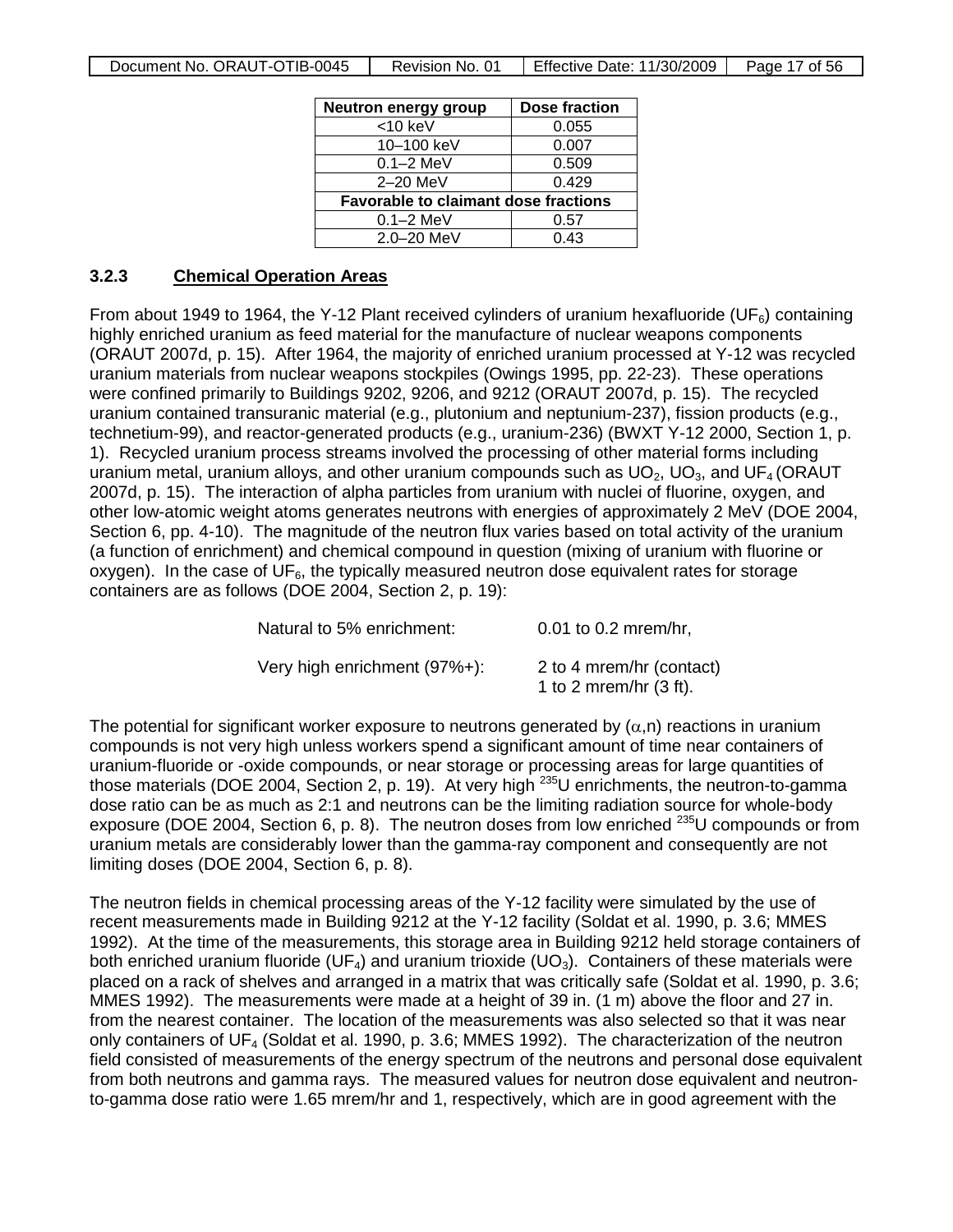| Document No. ORAUT-OTIB-0045 | Revision No. 01 | Effective Date: 11/30/2009 | Page 18 of 56 |
|------------------------------|-----------------|----------------------------|---------------|

above quoted values from the *Guide of Good Practices for Occupational Radiological Protection in Uranium Facilities* (DOE 2004, Section 2, p. 19). The results of the neutron spectrum are summarized in Table 3-5 and suggest that the neutrons with energies less than 0.1 MeV and energies greater than 2 MeV contribute only 3% to the total neutron dose equivalent. Therefore, assigning all of the neutrons to the 0.1- to 2-MeV energy group is a reasonable and favorable to claimant simplification of the dose reconstruction for Y-12 workers. The fraction of the dose equivalent from neutrons with energies less than the assumed 0.7-MeV threshold energy of the NTA film is estimated to be about 40% (ORAUT 2006, p. 13). Thus, an estimated correction factor to the recorded dose for missed neutron dose due to the threshold energy of the NTA film should be approximately 1.7 (1 divided by 0.6) and the total correction factor for the missed neutron dose due to both the threshold energy and angular response of the NTA film should be approximately 2.2 (1.7 multiplied by 1.3).

| compounds (Buildings 9202, 9206, 9212).     |                      |  |  |  |  |
|---------------------------------------------|----------------------|--|--|--|--|
| Neutron energy group                        | <b>Dose fraction</b> |  |  |  |  |
| $<$ 10 keV                                  | 0.012                |  |  |  |  |
| 10-100 keV                                  | 0.003                |  |  |  |  |
| $0.1 - 2$ MeV                               | 0.970                |  |  |  |  |
| 2-20 MeV                                    | 0.015                |  |  |  |  |
| <b>Favorable to claimant dose fractions</b> |                      |  |  |  |  |
| $0.1 - 2$ MeV<br>1.00                       |                      |  |  |  |  |

Table 3-5. Dose fractions for exposure to neutrons from highly enriched uranium

The monitoring of workers in the UF<sub>4</sub> (fluid-bed) processing areas of the Y-12 Plant has been cited as an example of a group of workers who were involved in hands-on operations of neutron-producing materials and should have been monitored for fast- and thermal-neutron exposures during the film badge era (SCA 2005, p. 75). It was speculated that their exposures may have been due mainly to thermal and epithermal neutrons, and therefore, their neutron doses would not have been measured using NTA films (SCA 2005, p. 75). In the 1990s, however, workers in  $UF_4$  (fluid-bed) processing areas were monitored for neutron exposure using thermoluminescent neutron dosimeters (TLNDs) (SCA 2006, p. 8). The TLNDs were extremely sensitive to thermal and epithermal neutrons (MMES 1992, Volume 1, Executive Summary, pp 1-6; Oxley 2001, p. 17) and have a MDL of the order of 10- 20 mrem for exposures involving neutrons of all energies (Oxley 2001, pp. 17, 44-46; Souleyrette 2003a, p. 6). No positive doses were observed for these individuals, so the neutron monitoring for this group of workers was discontinued in the mid- to late-1990s (SCA 2006, p. 8). Data on all Y-12 employees monitored for neutrons over the 12-year period following the introduction of the so-called four-element TLND in January 1990 is provided in Table 3-6 (Souleyrette 2003b). It should be noted from the data in Table 3-6 that the cumulative annual neutron doses and average annual neutron doses were quite small for the Y-12 workers who were monitored using the four-element TLNDs during the 12-year period from 1990 to 2001.

#### **3.2.4 D-D Project**

In 1949 and 1950, the Beta calutrons in Building 9204-3 were investigated for use as a source of monoenergetic neutrons (Struxness 1949a, p. 3). The high positive ion current produced by a calutron made it particularly attractive when used to produce neutrons via the low-energy deuteron-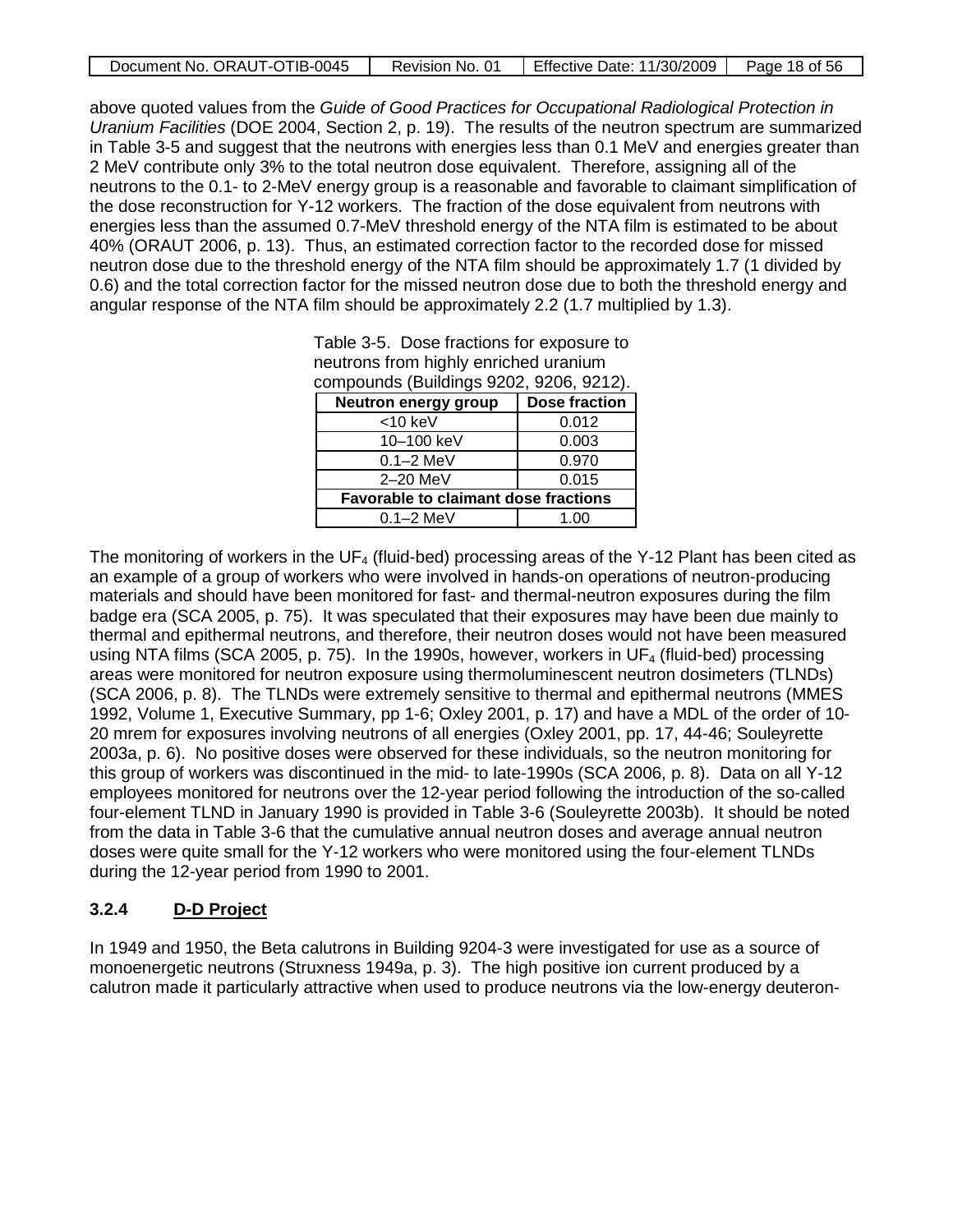| Document No. ORAUT-OTIB-0045 | Revision No. 01 | Effective Date: 11/30/2009 | Page 19 of 56 |
|------------------------------|-----------------|----------------------------|---------------|
|------------------------------|-----------------|----------------------------|---------------|

| Year | <b>Neutron monitored</b><br>workers | <b>Cumulative neutron</b><br>dose (mrem) | Average neutron dose<br>(mrem) |
|------|-------------------------------------|------------------------------------------|--------------------------------|
| 1990 | 82                                  | 1085                                     | 13.2                           |
| 1991 | 64                                  | 463                                      | 7.2                            |
| 1992 | 86                                  | 200                                      | 2.3                            |
| 1993 | 215                                 | 343                                      | 1.6                            |
| 1994 | 301                                 | 1,289                                    | 4.3                            |
| 1995 | 165                                 | 116                                      | 0.7                            |
| 1996 | 203                                 | 470                                      | 2.3                            |
| 1997 | 38                                  | 10                                       | 0.3                            |
| 1998 | 47                                  | 57                                       | 1.2                            |
| 1999 | 141                                 | 121                                      | 0.9                            |
| 2000 | 49                                  | 35                                       | 0.7                            |
| 2001 | 73                                  | 55                                       | 0.8                            |

Table 3-6. Number of neutron monitored Y-12 workers, cumulative annual neutron dose, and average annual neutron dose for 12-year period following the introduction of the four-element TLND in 1989 (Souleyrette 2003b).

deuteron (D-D) reaction (Shipley and Livingston 1949a, p. 7). Because the neutrons from this reaction are monoenergetic with energies of approximately 2.5 MeV and free of gamma rays, a D-D neutron source appeared to be useful for the determination of shielding attenuation data and measurement of the cross sections for inelastic scattering (Shipley and Livingston 1949a, p. 7). The maximum neutron output obtained using 40-keV deuteron ions incident on several different kinds of targets was approximately 1 × 109 neutrons/sec (Shipley and Livingston 1949b, p. 25; Livingston 1950, p. 45).

The total neutron output from all experiments was kept at a safe level by deliberately limiting the beam current (Shipley and Livingston 1949a, p. 9). No personnel were allowed within 20 ft of the neutron target source during experiments and no shielding was required (Shipley and Livingston 1949a, p. 9). The neutron counter used in the measurement of neutron output from a target consisted of a boronlined proportional counter encased in a cylinder of paraffin (Shipley and Livingston 1949a, p. 11) and provided a nearly uniform sensitivity to neutrons with energies from 10 keV to 3 MeV (Hanson and McKibben 1947). The neutron counter was calibrated by placing a Po-Be neutron source at the position of the neutron producing target in the calutron (Shipley and Livingston 1949a, p. 11). The electronic pulses from the neutron counter were sent to a preamplifier that was connected to a metal cabinet containing the high voltage supplies, discriminator, scaler, and mechanical counter to provide a continuous readout of the neutron output from a target (Shipley and Livingston 1950, p. 24).

Neutron sensitive films were first added to the film badges of workers in 1949 with the inauguration of the D-D Project (Struxness 1949a). The monitoring of individual neutron exposures used special alpha emulsion films provided by the ORNL Health Physics Division, who also calibrated the film and estimated the neutron dose by counting the density of the neutron-produced recoil tracks in the exposed film. The neutron monitoring for this group of workers was highly developmental and the available results from the last calendar-year quarter of 1949 and first calendar-year quarter of 1950 appear to be inadequate for dose reconstruction purposes (Wiley 2005). The neutron monitoring results for the D-D workers are also not included in the external dose database discussed in the following section of this report (Section 4.0). A listing is available for the small group of individuals who participated in the D-D Project (Parsons 1949).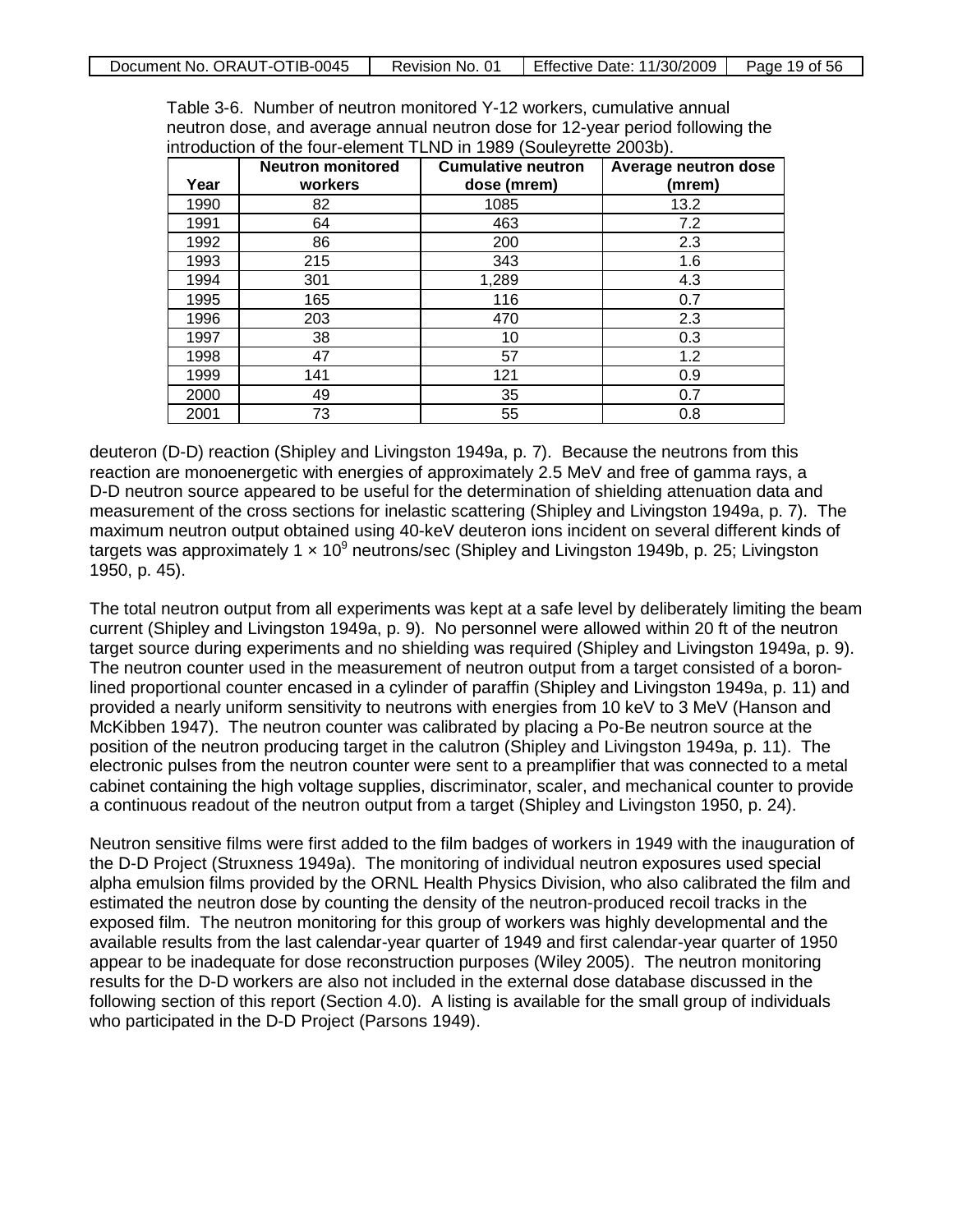|  | Document No. ORAUT-OTIB-0045 | Revision No. 01 | Effective Date: 11/30/2009 | Page 20 of 56 |
|--|------------------------------|-----------------|----------------------------|---------------|
|--|------------------------------|-----------------|----------------------------|---------------|

### **4.0 NEUTRON DOSES IN THE EXTERNAL DOSE DATABASE**

Quarterly neutron doses in mrem were among the variables contained in the electronic files that the Y-12 site delivered to the Center for Epidemiologic Research from 1978 through the 1980s. These records, for more than 17,000 Y-12 workers, begin with 1950 data and have resided in a Microsoft © SQL Server database since 2002 as described in Part 1 (ORAUT 2005a, pp. 14-15). Neutron doses in the files were summations of biweekly or monthly doses (or blanks) that are no longer available.

#### **5.0 STATISTICAL METHODS**

Let *ni* denote the recorded neutron dose and *gi* the recorded gamma dose for each quarter for one of the four departments described in Section 5.2. If one or more of the gamma doses is zero, it is considered to be left censored (i.e., a nondetect) and is represented as  $g_i^*$  = MDL indicating that g is in the interval (0, *g\**). An MDL of 30 mrem for the quarterly gamma dose was assumed to ensure that the calculated neutron-to-gamma dose ratios would be favorable to claimants. The calculated neutron-to- gamma ratio for the *i*th quarter is  $r_i = n_i / g_i, l = 1, ..., m$ , where m is the number of detected gamma doses and  $r_i^+ = n_i/g_i, l = m + 1,...,N$ , when the gamma dose is a nondetect and N is the number of quarters with data. If the gamma dose is a nondetect (i.e., left censored) then the ratio  $r_i^+ = n_i / g_i^*$  is right censored (i.e.,  $r^*$  indicates that  $r_i$  is greater than or equal to  $r^*$ ). If, for example, the neutron dose is 60 mrem and gamma dose is zero, then the ratio r<sup>+</sup> is at least 2. Assuming the ratios are a random sample from a lognormal distribution, the log of the likelihood function for the unknown parameters μ and σ, given the data  $\{r_i \mid l = 1, ..., m; r_i^+ \mid l = m+1, ..., N\}$  is:

$$
L(\mu,\sigma) = \sum_{i=1}^{m} \log \left[ g\left(r_i;\mu,\sigma\right) \right] + \sum_{i=m+1}^{N} \log \left[1 - G\left(r_i^+;\mu,\sigma\right) \right] \tag{2}
$$

where  $g(r; \mu, \sigma)$  = exp[-½  $\left(\log 1 - \mu\right)^2 / \sigma^2$  ]  $\left(\sqrt{2\pi \ \sigma r}\right)^{-1}$  is the probability density function for the lognormal distribution and  $G(r^+, \mu, \sigma)$  is the lognormal cumulative distribution function.

The maximum likelihood (ML) estimates of  $\mu$  and  $\sigma$  are obtained using the approach described by Cohen (1991) for a lognormal distribution with random right-censored data. The numerical approach used to calculate the ML estimates is based on the RDCT (2004) function optim(). The R driver

function rclnml() is used to calculate the ML estimates  $\hat{\mu}$ ,  $\hat{\sigma}$ , and their standard errors. Note that when all of the gamma doses are greater than zero,  $m = N$  and the second term in equation 2 is not present. In this case, the solution of the likelihood equations results in the well-known estimates:

$$
\hat{\mu} = \sum y_i / N, \hat{\sigma} = \left[ \sum (y_i - \hat{\mu}_i)^2 / N \right]^{1/2}, \text{where } y_i = \log(r_i)
$$
 (3)

#### **6.0 EVALUATION OF FILM BADGE DATA**

### **6.1 QUARTERLY NEUTRON DOSE DISTRIBUTION**

A zero quarterly dose for a worker in the database meant that there were no positive neutron dose readings in the monitoring periods that were summed to produce the quarterly dose. Zero neutron doses could have arisen for two different reasons: (1) the worker was monitored with NTA film but all measured neutron doses during the quarter were less than the MDL; or (2) NTA film was included in the film badge but was not processed because the worker did not enter an area of potential neutron exposure during the quarter. Table 6-1 summarizes the distribution of positive neutron quarterly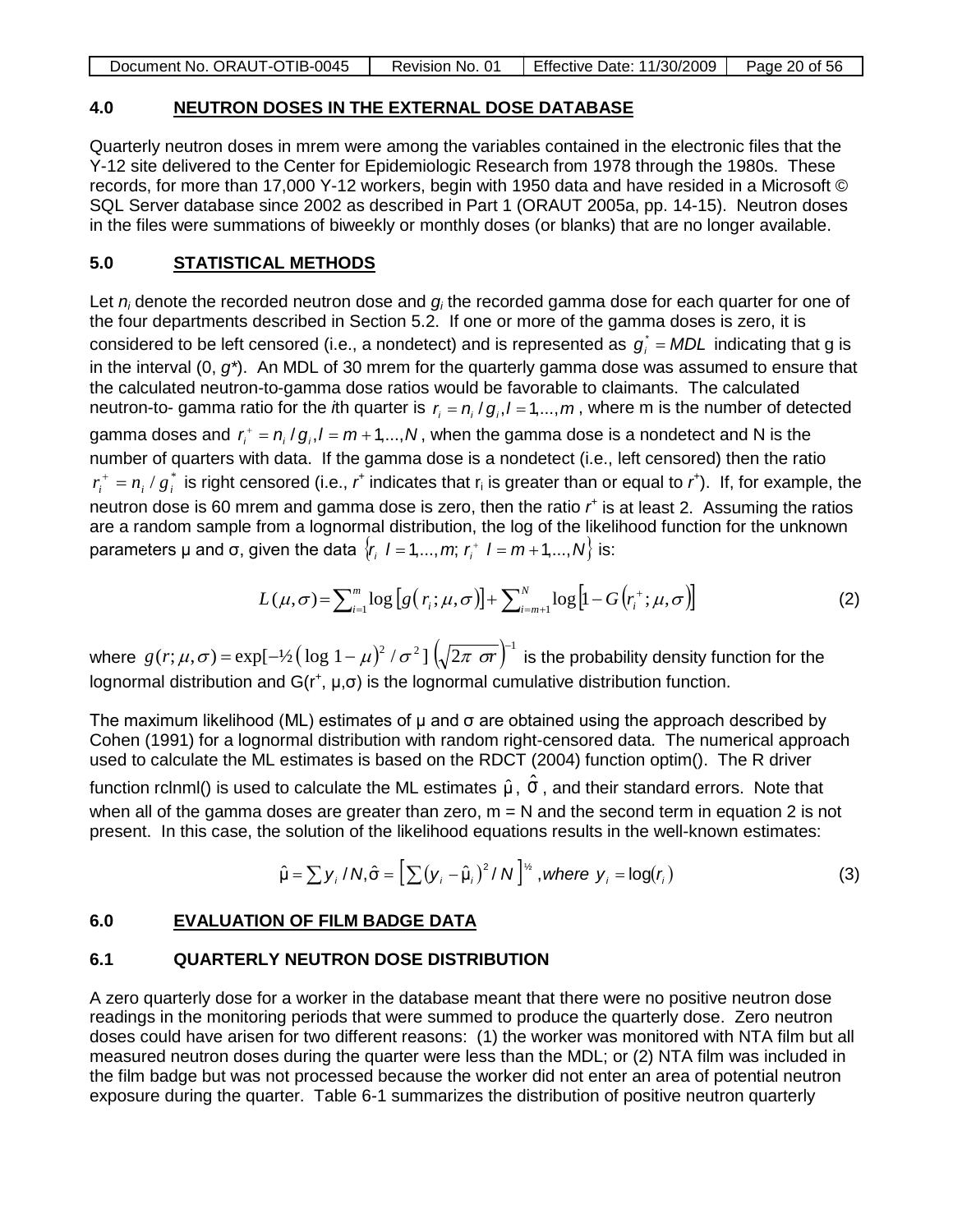|  | Document No. ORAUT-OTIB-0045 | Revision No. 01 | Ⅰ Effective Date: 11/30/2009 | Page 21 of 56 |
|--|------------------------------|-----------------|------------------------------|---------------|
|--|------------------------------|-----------------|------------------------------|---------------|

doses and cumulative neutron doses by year, and Table 6-2 further summarizes the cumulative neutron doses by year and department of exposure.

| Table 6-1. Quarterly neutron doses and cumulative neutron dose by |  |  |
|-------------------------------------------------------------------|--|--|
| year from 1952 to 1962.                                           |  |  |

| Year  | Number of<br>employees | <b>Number of positive</b><br>neutron doses | <b>Cumulative neutron</b><br>dose (mrem) |
|-------|------------------------|--------------------------------------------|------------------------------------------|
| 1952  | 3                      | 3                                          | 338                                      |
| 1953  | 3                      | 3                                          | 434                                      |
| 1954  | 42                     | 48                                         | 5,927                                    |
| 1955  | 57                     | 99                                         | 17,631                                   |
| 1956  | 32                     | 66                                         | 2,458                                    |
| 1957  | 34                     | 76                                         | 1,650                                    |
| 1958  | 19                     | 22                                         | 530                                      |
| 1959  | 19                     | 54                                         | 3,009                                    |
| 1960  | 2                      | 2                                          | 81                                       |
| 1961  | 0                      | 0                                          |                                          |
| 1962  | $\overline{2}$         | $\overline{2}$                             | 210                                      |
| Total | 143                    | 375                                        | 32,268                                   |

|                                   |      |      |       |        |                                | Year  |      |       |      |      |              |
|-----------------------------------|------|------|-------|--------|--------------------------------|-------|------|-------|------|------|--------------|
| Dept.                             | 1952 | 1953 | 1954  | 1955   | 1956                           | 1957  | 1958 | 1959  | 1960 | 1962 | <b>Total</b> |
| 2000                              |      |      | 348   |        |                                |       |      |       |      |      | 348          |
| 2001                              |      |      |       |        | 38                             | 18    |      |       |      |      | 56           |
| 2003                              |      |      |       | 471    |                                |       |      |       |      |      | 471          |
| 2018                              |      |      | 16    |        | 44                             | 99    | 18   |       |      |      | 177          |
| 2044                              |      |      |       | 300    |                                |       | 30   |       |      |      | 330          |
| 2070                              |      | 94   | 142   |        |                                |       |      |       |      |      | 236          |
| 2077                              |      |      | 22    | 714    | 246                            | 86    | 15   |       |      |      | 1,083        |
| 2091                              |      |      | 50    |        |                                |       |      |       |      |      | 50           |
| 2108                              |      |      | 262   | 1,923  | 257                            | 142   | 41   | 259   |      |      | 2,884        |
| 2158                              |      |      |       |        | 288                            | 168   | 12   |       |      |      | 468          |
| 2159                              |      |      |       | 6,424  | 759                            |       |      |       |      |      | 7,001        |
| 2160                              |      |      |       | 2,556  | 33                             |       |      |       |      |      | 2,589        |
| 2231                              |      |      | 200   |        |                                | 334   |      |       |      |      | 534          |
| 2260                              |      |      | 50    |        |                                |       |      |       |      |      | 50           |
| 2301                              |      |      |       | 1,128  | 703                            | 743   | 283  | 2,750 |      |      | 5,607        |
| 2303                              |      |      |       | 1,016  |                                |       |      |       |      |      | 1,016        |
| 2345                              |      |      |       |        |                                |       |      |       |      | 210  | 210          |
| 2616                              | 18   |      | 2,552 |        |                                |       |      |       |      |      | 2,570        |
| 2617                              |      |      | 2,235 | 3,231  |                                |       |      |       |      |      | 5,466        |
| 2618                              | 320  | 340  | 50    |        |                                |       |      |       | 66   |      | 776          |
| 2685                              |      |      |       | 50     |                                |       |      |       |      |      | 50           |
| 2687                              |      |      |       |        |                                | 60    |      |       |      |      | 60           |
| 2701                              |      |      |       |        |                                |       | 131  |       |      |      | 131          |
| 2703                              |      |      |       |        |                                |       |      |       | 15   |      | 15           |
| 2791                              |      |      |       |        | 90                             |       |      |       |      |      | 90           |
| Total<br>$\overline{\phantom{a}}$ | 338  | 434  | 5,927 | 17,631 | 2,458<br>$\epsilon$ $\epsilon$ | 1,650 | 530  | 3,009 | 81   | 210  | 32,268       |

Table 6-2. Cumulative neutron dose (mrem) by department and year from 1952 to 1962.<sup>a</sup>

a. There were no recorded positive neutron doses for 1961.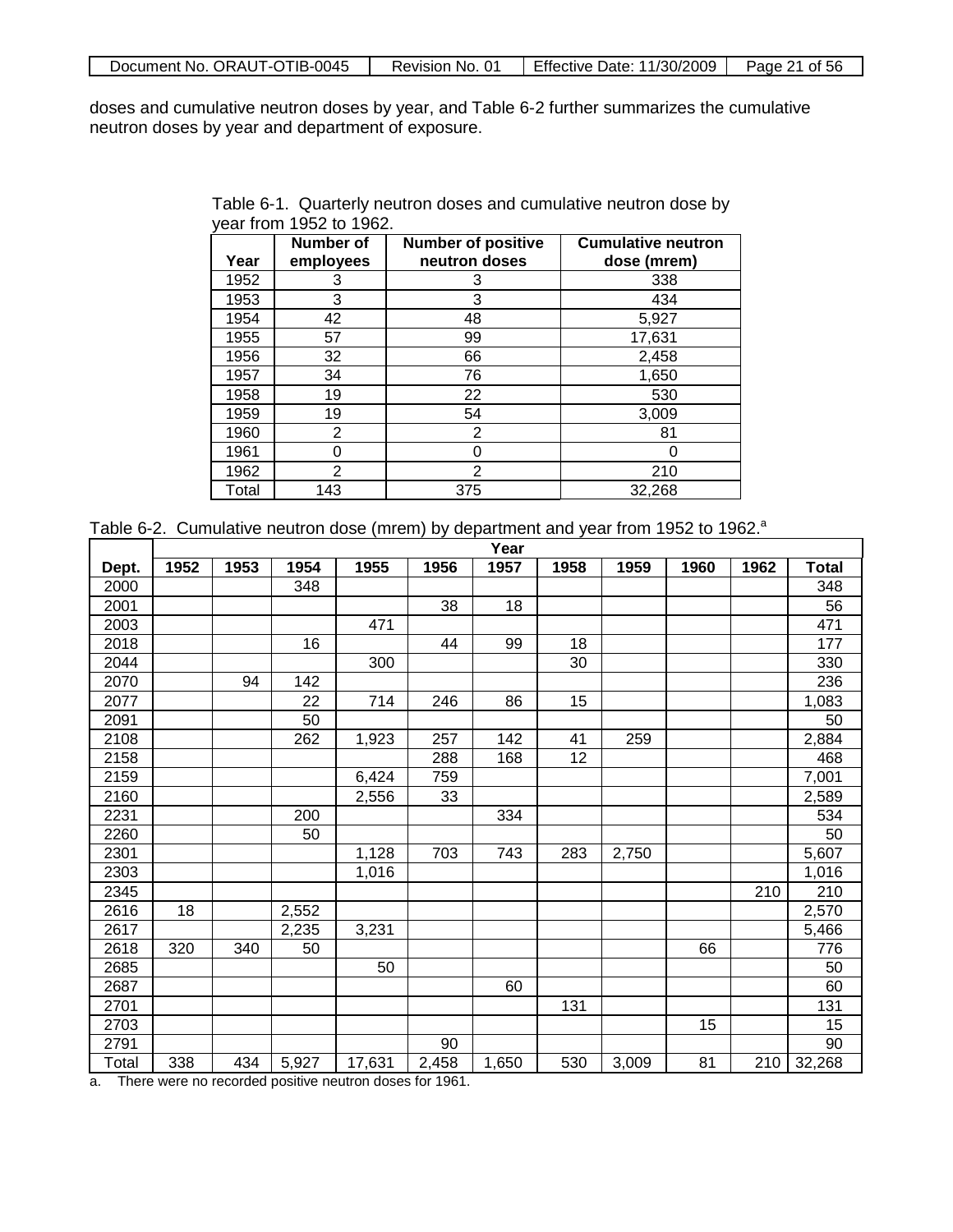| Document No. ORAUT-OTIB-0045 | Revision No. 01 | Effective Date: 11/30/2009 | Page 22 of 56 |
|------------------------------|-----------------|----------------------------|---------------|

Because only 143 Y-12 employees had at least one positive quarterly neutron dose, individual neutron doses and additional data, including department of exposure, are presented for each of these workers in Tables A-1 and A-2 of Attachment A. All of these 143 workers were employed in only 25 departments, which comprised approximately 10% of the total number of Y-12 departments in this period, and only 7 departments had 10 or more workers with at least 1 positive quarterly neutron dose. Figure 6-5 is a lognormal quantile-quantile (Q-Q) plot of the (total) 375 positive quarterly neutron doses from all departments, including ML estimates of the lognormal parameters and additional summary statistics. The median quarterly neutron dose was 46 mrem, and only 41.6% of the quarterly neutron doses were greater than 50 mrem, with 191 quarterly neutron doses (50.9%) less than 50 mrem and 28 (7.5%) equal to 50 mrem.

Our study found that only a small fraction of the Y-12 workers had a significant potential for exposure to neutrons and that these exposures were confined to the period from 1950 to 1962 (see Table 6-1). This has been confirmed in another recent study by Markowitz et al. (2004). In their study, they found one additional positive neutron dose for the film badge period from 1950 to 1980 (Markowitz et al. 2004, Appendix B1, p. 7). By comparing their data in Table B-1 of Attachment B to our data in Table A-1 of Attachment A to this report, the one additional recorded positive neutron dose is found to be in so-called Department 2000. This department was a "catch-all department" to which individuals were assigned on a temporary basis for various reasons. The number of positive neutron doses in all other departments is in exact agreement (see both Table A-2 of Attachment A and Table B-1 of Attachment B).

### **6.2 NEUTRON-TO-GAMMA DOSE RATIOS**

One problem in calculating neutron-to-gamma dose ratios from the 375 positive quarterly neutron doses available for Y-12 workers is that over 30% of the corresponding quarterly gamma doses are zero (see Tables A-1 and A-2 of Attachment A). Whenever the corresponding quarterly gamma dose was greater than zero, Table A-1 presents the neutron-to-gamma dose ratios for the individual worker and quarter grouped by worker. Table A-2, under the same circumstances, shows these ratios grouped by department and reveals that there can be substantial variation in the neutron-to-gamma dose ratios even for an individual worker from one quarter to the next while working in the same department.

Only four of the 25 departments had sufficient positive neutron dose data to calculate a departmental neutron-to-gamma dose ratio. These four departments are Health Physics (2108), Alloy Maintenance (2159), Material Engineering (2160), and Developmental Operations (2301). Figures 6-1 to 6-5 present Q-Q plots for the four departments along with ML estimates for lognormal parameters and other statistical information. In these analyses, if a gamma dose is zero (i.e., a nondetect), the neutron- to-gamma dose ratio is obtained by dividing the neutron dose by an MDL of 30 mrem for the quarterly gamma-ray doses and treating the ratio as right censored (see Section 5 for details). This procedure ensures that ratios derived from the available data in Tables A-1 and A-2 of Attachment A are favorable to claimant values. The percentage of nondetects or gamma doses equal to zero varied from a low of zero for Departments 2159 and 2160 (Figures 6-3 and 6-4) to a high of 41% for Department 2301 (Figure 6-5).

Figure 6-6 shows the neutron-to-gamma ratio based on the combined data for all 25 departments. The neutron-to-gamma ratio for all departments combined appears to be unreasonably large in comparison with the ratios for the four specific departments in Figures 6-2 to 6-5. It was determined that the unacceptably large value was due primarily to two departments, the Product Chemical Department (2616) and the Product Processing Department (2617). Departments 2616 and 2617 have data for 32 workers, but their positive neutron doses occurred mainly in 1954 and 1955 and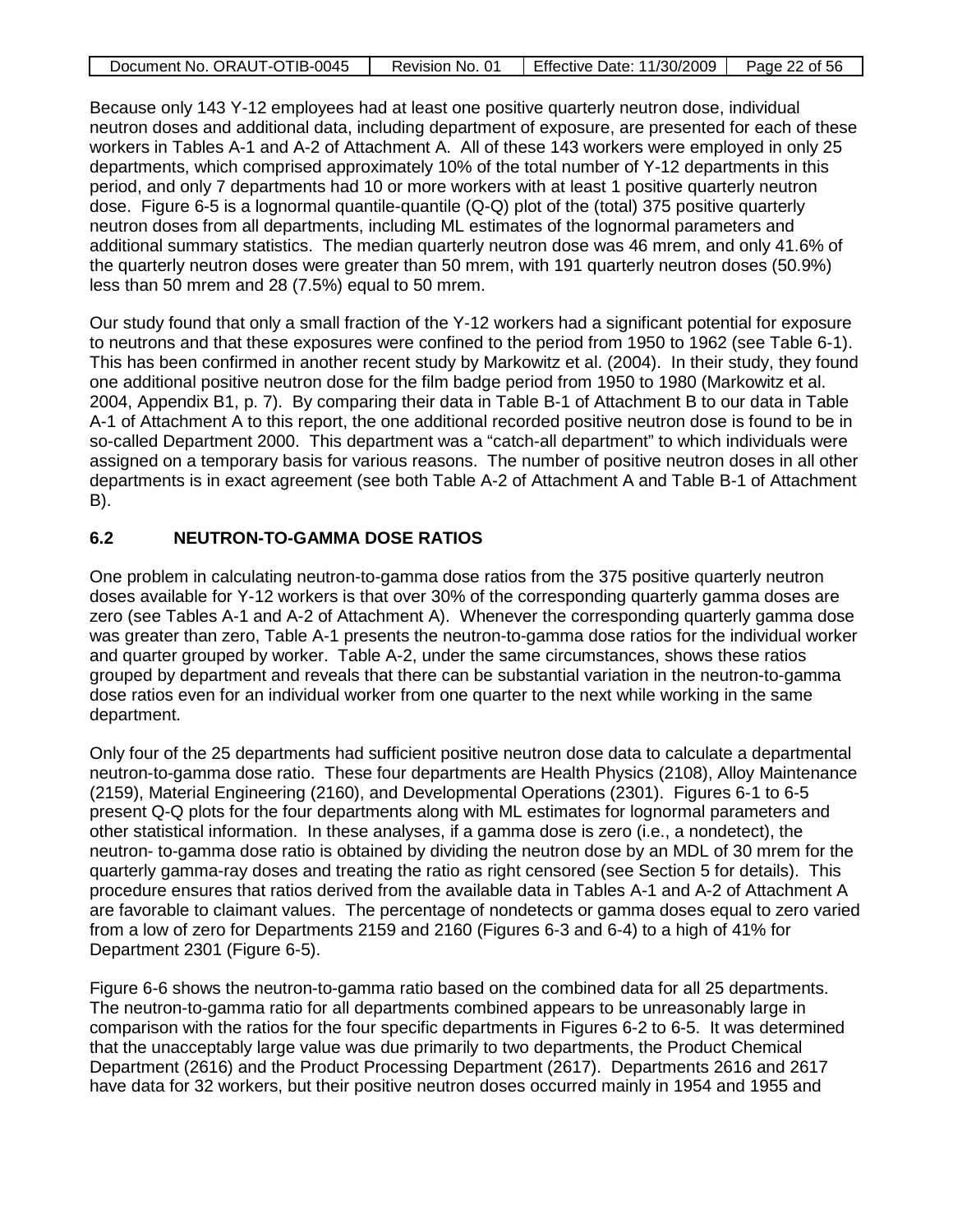





Figure 6-2. Lognormal Q-Q plot of neutron-to-gamma dose ratios for the Health Physics Department (2108).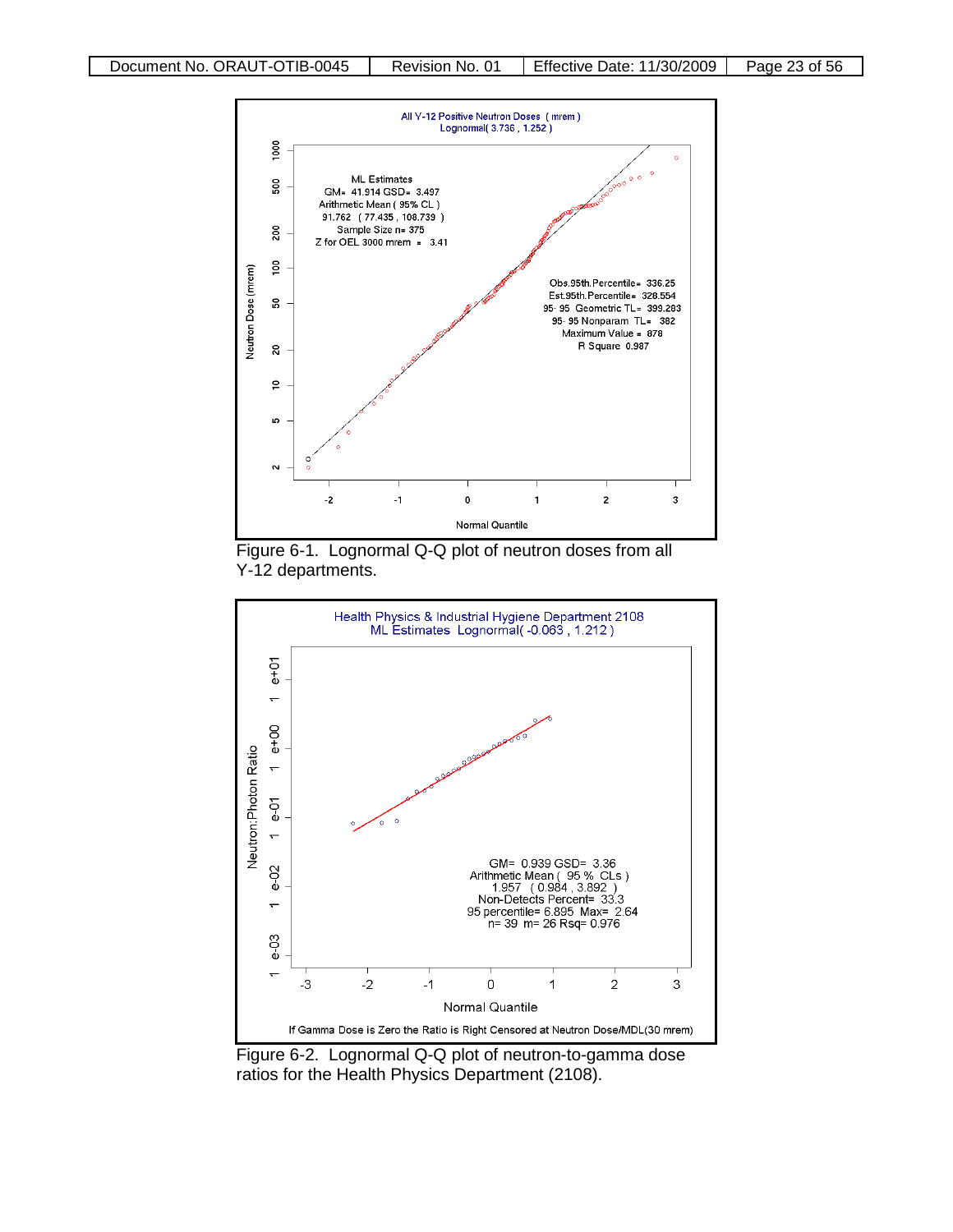

Figure 6-3. Lognormal Q-Q plot of neutron-to-gamma dose ratios for the Alloy Maintenance Department (2159).



Figure 6-4. Lognormal Q-Q plot of neutron-to-gamma dose ratios for the Material Engineering Department (2160).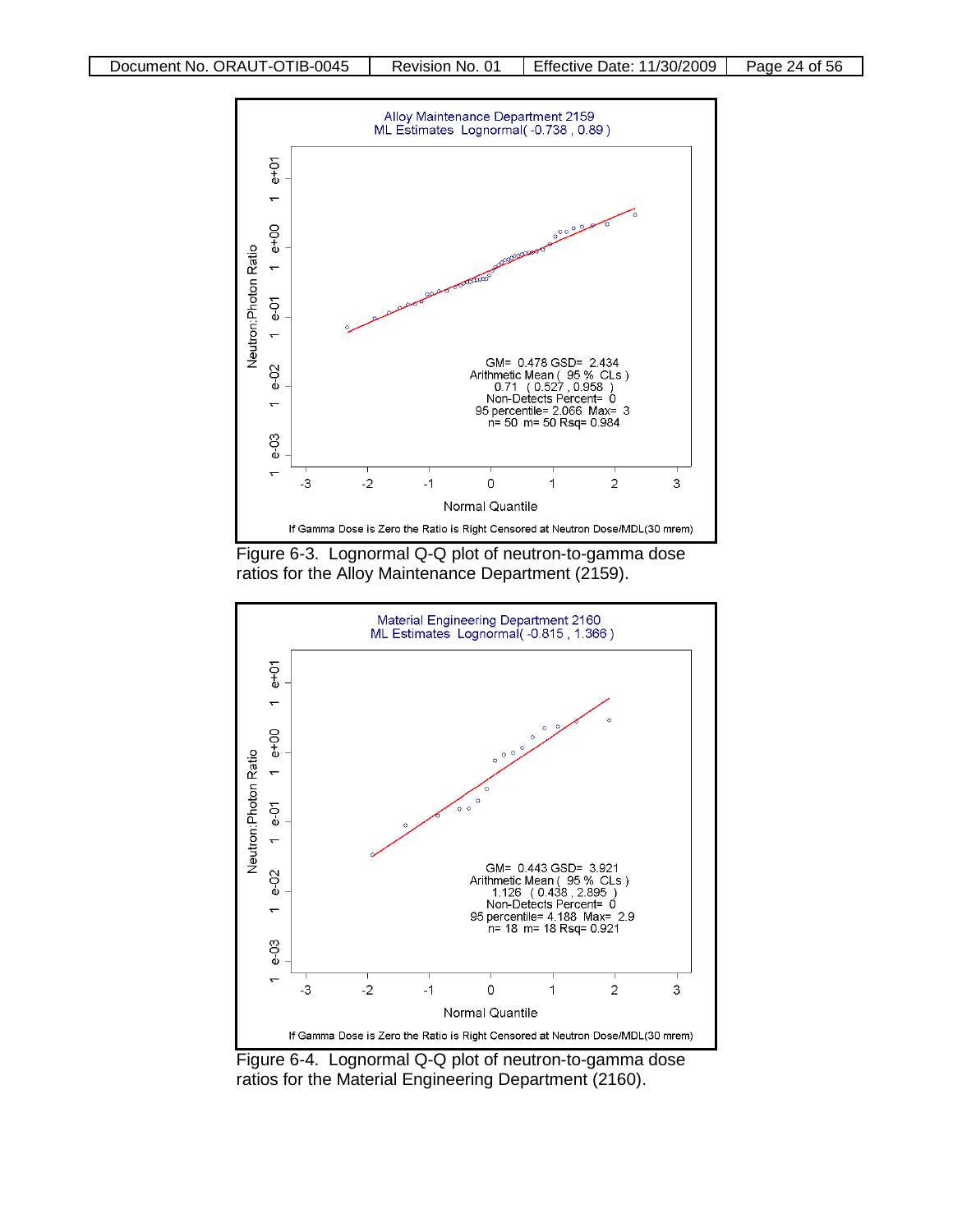

Figure 6-5. Lognormal Q-Q plot of neutron-to-gamma dose ratios for Developmental Operations Department (2301).

include 25 quarterly neutron doses that are multiples of 50 mrem. These positive neutron doses are likely to have consisted of assigned biweekly doses of 50 mrem substituted for below-MDL readings.

Figure 6-7 shows the neutron-to-gamma dose ratio obtained using combined data on all workers with positive neutron doses, with the exception of those in Departments 2616 and 2617. It is recommended that this lognormal prediction density of neutron-to-gamma dose ratios be used as a default for workers in departments other than the four departments listed in Table 7-1. The expected values (means) of the ratios in Table 7-1 of the lognormal prediction densities appear to be reasonable in comparison to what is known about neutron-to-gamma dose ratios of the major sources for neutron exposure at the Y-12 Plant during the film badge dosimetry program (Section 3.2).

### **7.0 ESTIMATING DOSE FOR QUARTERS WITH NO RECORDED POSITIVE NEUTRON DOSE**

Neutron doses should be estimated using the methods developed in this TIB only during the film badge period before 1980. To estimate the neutron dose for a quarter when the only available data is the gamma dose for a worker in Departments 2108, 2159, 2160, or 2301, dose reconstructors should use the appropriate lognormal parameters for the neutron-to-gamma dose ratio distribution listed in Table 7-1. For workers in other departments, dose reconstructors should use the recommended default parameters of the lognormal distribution on the last line of Table 7-1.

Assigning neutron doses from monitored individuals to other workers in the same departments, but who have no record of neutron exposure, is not recommended unless clearly indicated by the unmonitored individuals' work history (see Section 6.1). If an individual has no positive neutron doses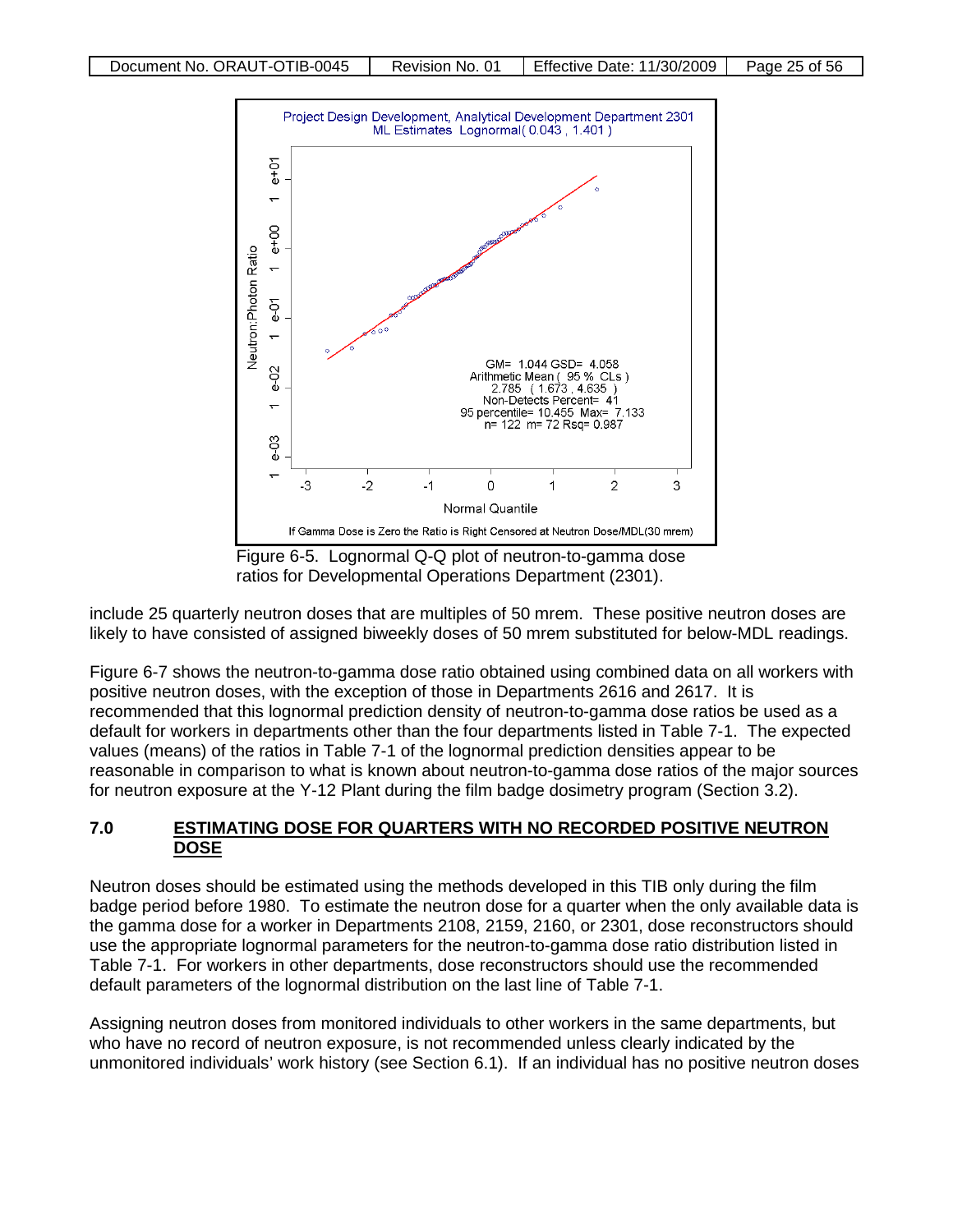

Figure 6-6. Lognormal Q-Q plot of neutron-to-gamma dose ratios for all Y-12 departments.



Figure 6-7. Lognormal Q-Q plot of neutron-to-gamma dose ratios for all Y-12 departments other than the Product Chemical Department (2616) and the Product Processing Department (2617).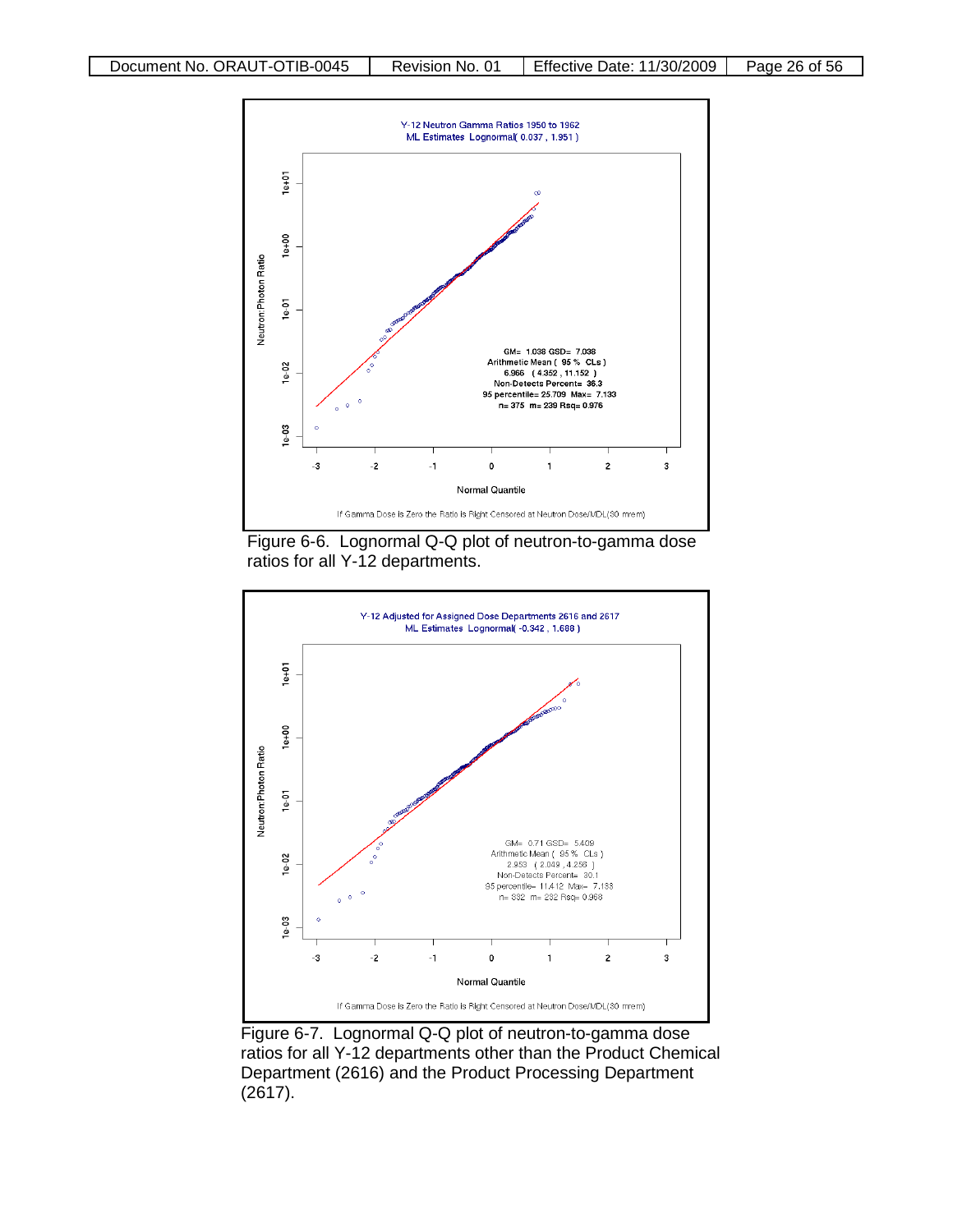| Document No. ORAUT-OTIB-0045 | Revision No. 01 | <b>Effective Date: 11/30/2009</b> | Page 27 of 56 |
|------------------------------|-----------------|-----------------------------------|---------------|
|------------------------------|-----------------|-----------------------------------|---------------|

before 1962, it is unlikely that the individual experienced neutron exposure; therefore the best estimated neutron dose would be zero. This recommendation is consistent with the recommendations for the assignment of missed neutron doses based on dosimeter records in ORAUT-OTIB-0023 (ORAUT 2008, p. 6).

| <b>Department</b> <sup>b</sup> | ◡<br>ս    | σ      | <b>GM</b> | <b>GSD</b> | ER     |
|--------------------------------|-----------|--------|-----------|------------|--------|
| 2108                           | $-0.0629$ | 1.2306 | 0.9391    | 3.4235     | 2.0025 |
| 2159                           | $-0.7377$ | 0.8984 | 0.4782    | 2.4557     | 0.7159 |
| 2160                           | $-0.8151$ | 1.4038 | 0.4426    | 4.0705     | 1.1855 |
| 2301                           | 0.0430    | 1.4084 | 1.0439    | 4.0895     | 2.8146 |
| Default value                  | $-0.3421$ | 1.6911 | 0.7103    | 5.4254     | 2.9678 |

Table 7-1. Parameter estimates for a lognormal prediction density of neutron-to-gamma dose ratios.<sup>a</sup>

a. GM = geometric mean; GSD = geometric standard deviation;

 $ER = expected$  neutron-to-gamma dose ratio (mean) of the distribution.

b. See Figures 6-6 to 6-9 and 7-11.

#### **8.0 DISCUSSION**

The purpose for this series of TIB reports is to provide background information on the film badge dosimetry program from 1950 to 1980 at the Y-12 site as a resource for dose reconstruction. This report focused on neutron exposures and developed neutron-to-gamma dose ratios that can be used during the process of neutron dose estimation for quarters when a worker was employed and potentially exposed but did not have a positive neutron dose.

Only four departments had sufficient positive neutron dose data for calculating a departmental neutron-to-gamma dose ratio (Table 7-1). However, a default lognormal predictive density for the neutron-to-gamma dose ratio is recommended for application to workers in other departments at the Y-12 Plant. The expected values (means) of the neutron-to-gamma dose ratios of these various prediction densities appear to be reasonable in comparison to what is known about neutron-to-gamma dose ratios for the different neutron sources in use at the Y-12 Plant during the film badge dosimetry program.

The potential for occupational exposure to neutron dose was largely confined to research activities at the Oak Ridge 86-Inch Cyclotron and to workers in certain departments during 1952 to 1962. During this period, however, our study found only 375 positive quarterly neutron doses among 143 workers. Therefore, only a small fraction of the Y-12 workers had a significant potential for exposure to neutron radiation, and those with a notable potential appear to have been monitored for neutron radiation. If a worker had no positive neutron doses before 1962, it is unlikely that the worker experienced neutron exposure; therefore, the best estimated neutron dose would be zero.

While the potential for neutron exposure was confined to a small area of the Y-12 site, it is important to include neutron doses in the exposure records of workers for whom neutrons were a relevant source of radiation. There are, however, large variations in neutron doses and neutron-to-gamma dose ratios for individual workers from one quarter to the next. Therefore, dose reconstructors should be wary of assigning neutron doses to other individuals in the same departments if they have no record of neutron exposure, unless such exposure is clearly indicated by an individual's work records.

### **9.0 ATTRIBUTIONS AND ANNOTATIONS**

All information requiring identification was addressed via references integrated into the reference section of this document.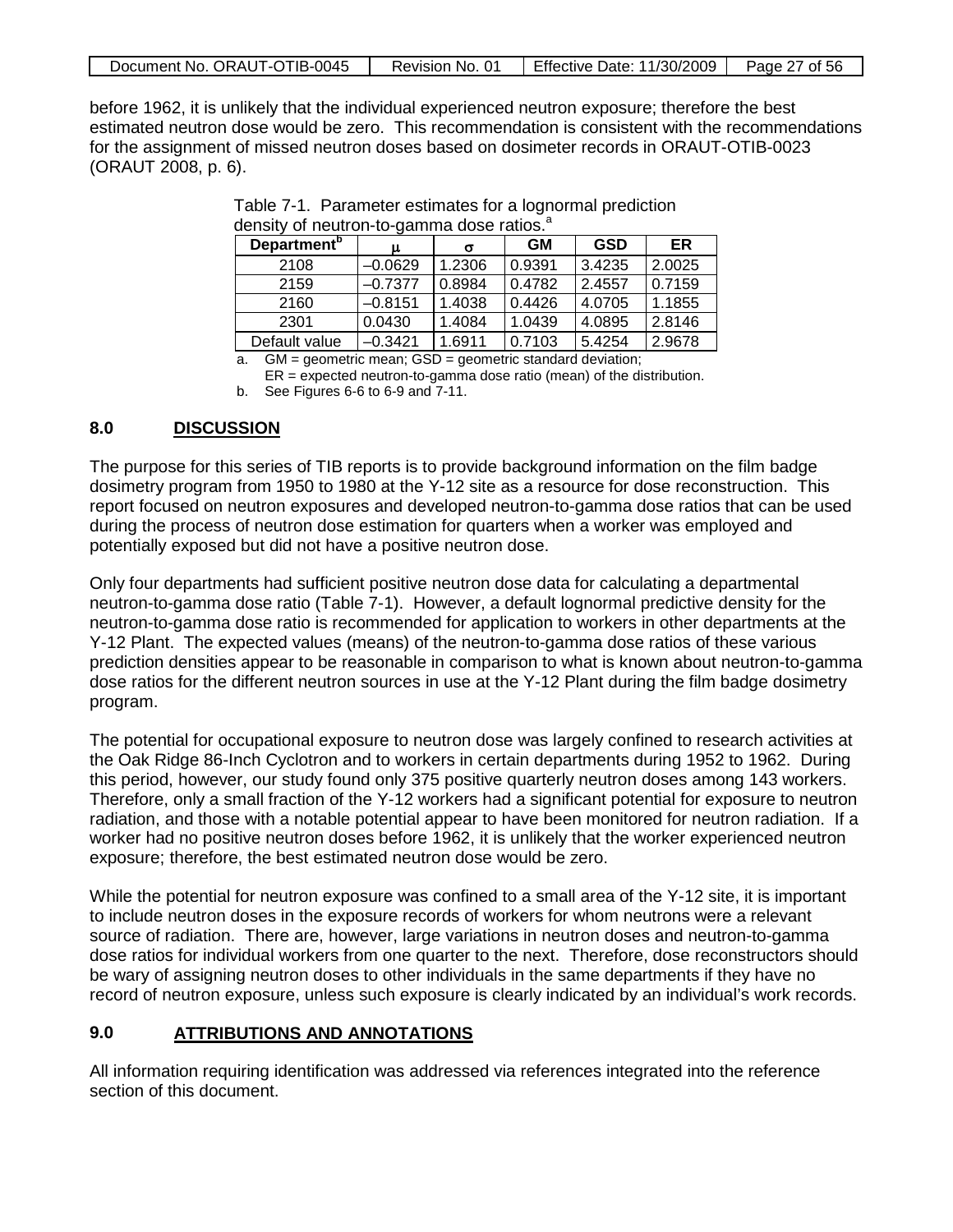| Document No. ORAUT-OTIB-0045 | Revision No. 01 | Effective Date: $11/30/2009$ | Page 28 of 56 |
|------------------------------|-----------------|------------------------------|---------------|

### **REFERENCES**

- Adler, H. I., and S. F. Carson, 1972, *Biology Division Annual Progress Report for Period Ending June 30, 1972*, ORNL-4817, Union Carbide Corporation, Oak Ridge National Laboratory, Oak Ridge, Tennessee, October. [SRDB Ref ID: 42095]
- Auerbach, S. I., 1993, *A History of the Environmental Sciences Division of Oak Ridge National Laboratory*, ORNL/M-2732, Martin Marietta Energy Systems, Oak Ridge National Laboratory, Oak Ridge, Tennessee. [SRDB Ref ID: 32219]
- Auxier, J. A., and D. M. Davis, 1981, *Industrial Safety and Applied Heath Physics Annual Report for 1980*, ORNL-5821, Union Carbide Corporation, Oak Ridge National Laboratory, Oak Ridge, Tennessee. [SRBD Ref ID: 22552]
- Ballenger, H. F., 1952, *Health Physics Progress Report, July 1, 1951 to December 31, 1951*, Y-858, Carbide and Carbon Chemicals Company, Y-12 Plant, Oak Ridge, Tennessee, March 15. [SRBD Ref ID: 8602, pp. 110-178]
- Berry, L. A., A. C. England, J. F. Lyon, and G. L. Morgan, 1975, *Neutron Emission from ORMAK*, ORNL-TM-5054, Union Carbide Corporation, Oak Ridge National Laboratory, Oak Ridge, Tennessee, September. [SRDB Ref ID: 42088]
- Blizard, E. P., A. D. Callihan, F. C. Maienschein, and A. Simon, 1961, *Neutron Physics Division Annual Progress Report for Period Ending September 1, 1961*, ORNL-3193, Oak Ridge National Laboratory, Oak Ridge, Tennessee, October 31. [SRDB Ref ID: 64171]
- Bloch, A. L., 1951, "Regulations Established for Protection of Personnel in Bldg. 9201-2," May 29 (see attached list of persons with keys to locks in 86-inch cyclotron hazard area). [SRDB Ref ID: 31220]
- Butler, T. A., 1963, *Isotopes Development Center Progress Report, Reactor- and Cyclotron-Produced Isotopes, July – October 1962*, ORNL/TM-463, Union Carbide Corporation, Oak Ridge National Laboratory, Oak Ridge, Tennessee, April 1. [SRDB Ref ID: 11934]
- BWXT Y-12, 2000, *Recycled Uranium Mass Balance Project Y-12 National Security Complex Site Report*, Y/LB-16,036, Rev. 1, Y-12 National Security Complex, Oak Ridge, Tennessee, December. [SRDB Ref ID: 16500]
- Callihan, D., and J. T. Thomas, 1959, "Accidental Radiation Excursion at the Oak Ridge Y-12 Plant I. Description and Physics of the Accident," *Health Physics*, volume 1, number 4, pp. 363–372. [SRDB Ref ID: 8606]
- Carson, S. F., 1956a, *Biology Division Semiannual Progress Report for Period Ending February 15, 1956*, ORNL-2060, Union Carbide Nuclear Company, Oak Ridge National Laboratory, Oak Ridge, Tennessee, April 4. [SRBD Ref ID: 42101]
- Carson, S. F., 1956b, *Biology Division Semiannual Progress Report for Period Ending August 15, 1956*, ORNL-2155, Union Carbide Nuclear Company, Oak Ridge National Laboratory, Oak Ridge, Tennessee, November 7. [SRDB Ref ID: 42092]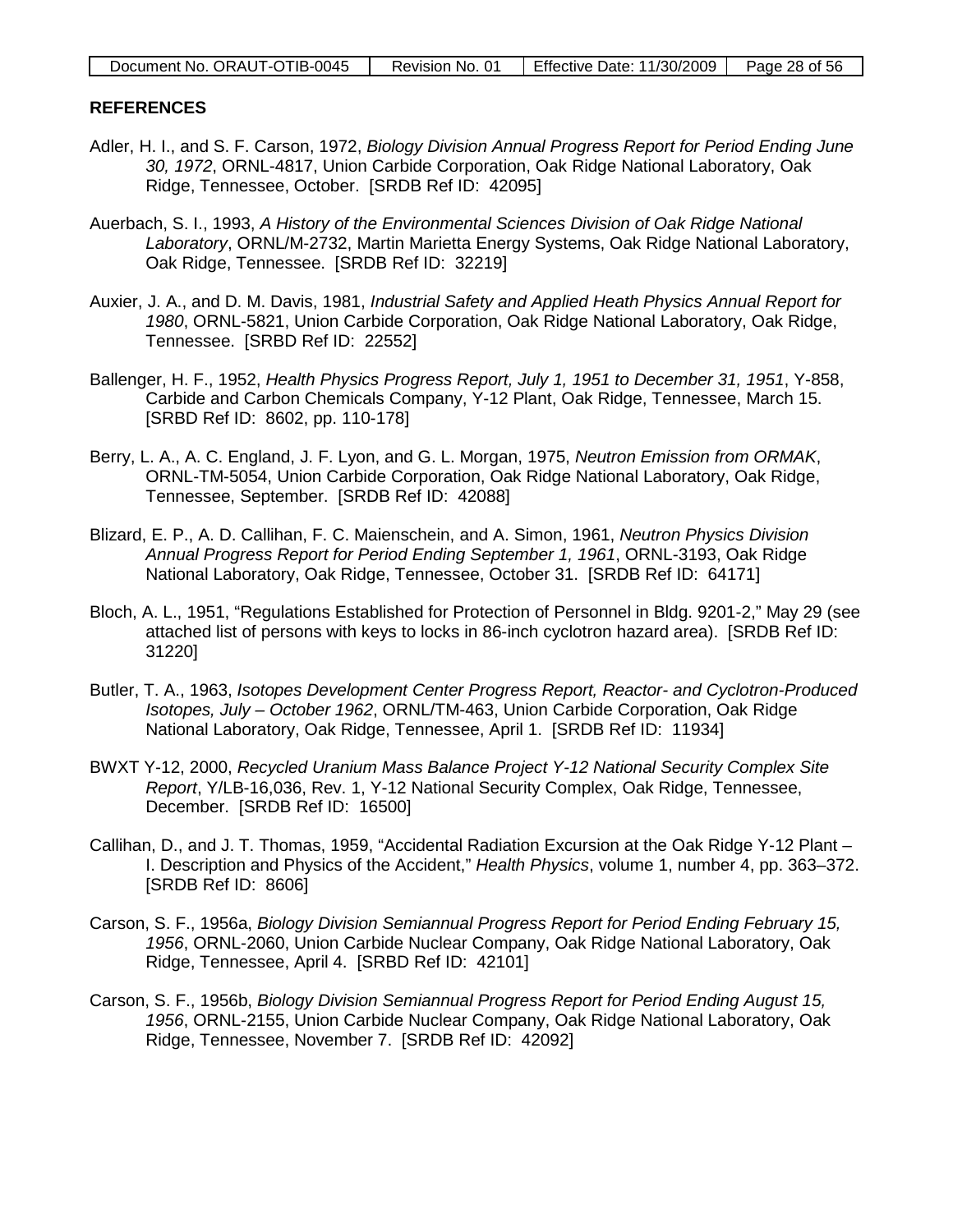| Document No. ORAUT-OTIB-0045 | Revision No. 01 | Effective Date: $11/30/2009$ | Page 29 of 56 |
|------------------------------|-----------------|------------------------------|---------------|
|------------------------------|-----------------|------------------------------|---------------|

- CCCC (Carbide and Carbon Chemicals Corporation), 1950, "9213 Health Physics Program," memorandum to A. D. Callihan, K-25 Plant, Oak Ridge, Tennessee, July 12. [SRDB Ref ID: 4690]
- Cheka, J. S., 1954, "A Neutron Film Dosimeter," *Nucleonics*, volume 12, number 6, pp. 40–43.
- Cohen, A. C., 1991, *Truncated and Censored Samples: Theory and Applications*, Taylor & Francis, New York, New York.
- Copenhaver, E. D., B. S. Houser, H. M. Butler, Jr., J. S. Bogard, M. F. Fair, C. E. Hayes, and D. C. Parzyck, 1986, *Technical Qualification Requirements and Training Programs for Radiation Protection Personnel at Oak Ridge National Laboratory*, ORNL/TM-10119, Martin Marietta Energy Systems, Oak Ridge National Laboratory, Oak Ridge, Tennessee, April. [SRDB Ref ID: 40906]
- Dahl, A. H., 1946, "Radiation Hazard Around Doghouses in Building 9203," Report No. G-2.300.5, memorandum to C. Leggo, Y-12 Plant, Oak Ridge, Tennessee, April 4. [SRDB Ref ID: 694]
- DOE (U.S. Department of Energy), 2004, *Guide of Good Practices for Occupational Radiological Protection in Uranium Facilities*, DOE-STD-1136-2004, Washington, D.C., December. [SRDB Ref ID: 18881]
- Ellis, C. B., and W. B. Cottrell, editors, 1951, *Aircraft Nuclear Propulsion Project, Quarterly Progress Report for Period Ending December 10, 1950*, ORNL-919, Union Carbide and Carbon Corporation, Oak Ridge National Laboratory, Oak Ridge, Tennessee, February 26. [SRDB Ref ID: 52808]
- Ellis, C. B., editor, 1950, *Aircraft Nuclear Propulsion Project, Quarterly Progress Report for Period Ending February 28, 1950*, ORNL-629, Union Carbide and Carbon Corporation, Oak Ridge National Laboratory, Oak Ridge, Tennessee, April 19. [SRDB Ref ID: 52801]
- Emerson, L. C., 1952, "Radioactive Materials within the Y-12 Area," memorandum to E. B. Pflasterer, Y-12 Plant, Carbide and Carbon Chemicals Company, Oak Ridge, Tennessee, July 2. [SRBD Ref ID: 21589]
- Emlet, L. B., 1952, "Contamination Control: Appendix A Health Physics Aspects," letter to R. C. Armstrong (Oak Ridge Operations, U.S. Atomic Energy Commission), Carbide and Carbon Chemicals Company, Oak Ridge, Tennessee, July 21. [SRBD Ref ID: 20122]
- Emlet, L. B., 1956, "Radiation Protection at UCNC Production Facilities," letter to S. R. Sharpie (U.S. Atomic Energy Commission, Oak Ridge Operations Office), Union Carbide Nuclear Company, Oak Ridge, Tennessee, August 29. [SRBD Ref ID: 23616]
- Good, W. M., editor, 1952, *Physics Division Quarterly Progress Report for Period Ending December 20, 1951*, ORNL-1278, Carbide and Carbon Chemicals Company, Oak Ridge National Laboratory, Oak Ridge, Tennessee, July 11. [SRDB Ref ID: 52802]
- Handloser, J. S., 1959, *Health Physics Instrumentation*, Pergamon Press, Oxford, England.
- Hanson, A. O., and J. L. McKibben, 1947, "A Neutron Detector Having a Uniform Sensitivity from 10 keV to 3 MeV," *Physical Review*, volume 72, pp. 251–256.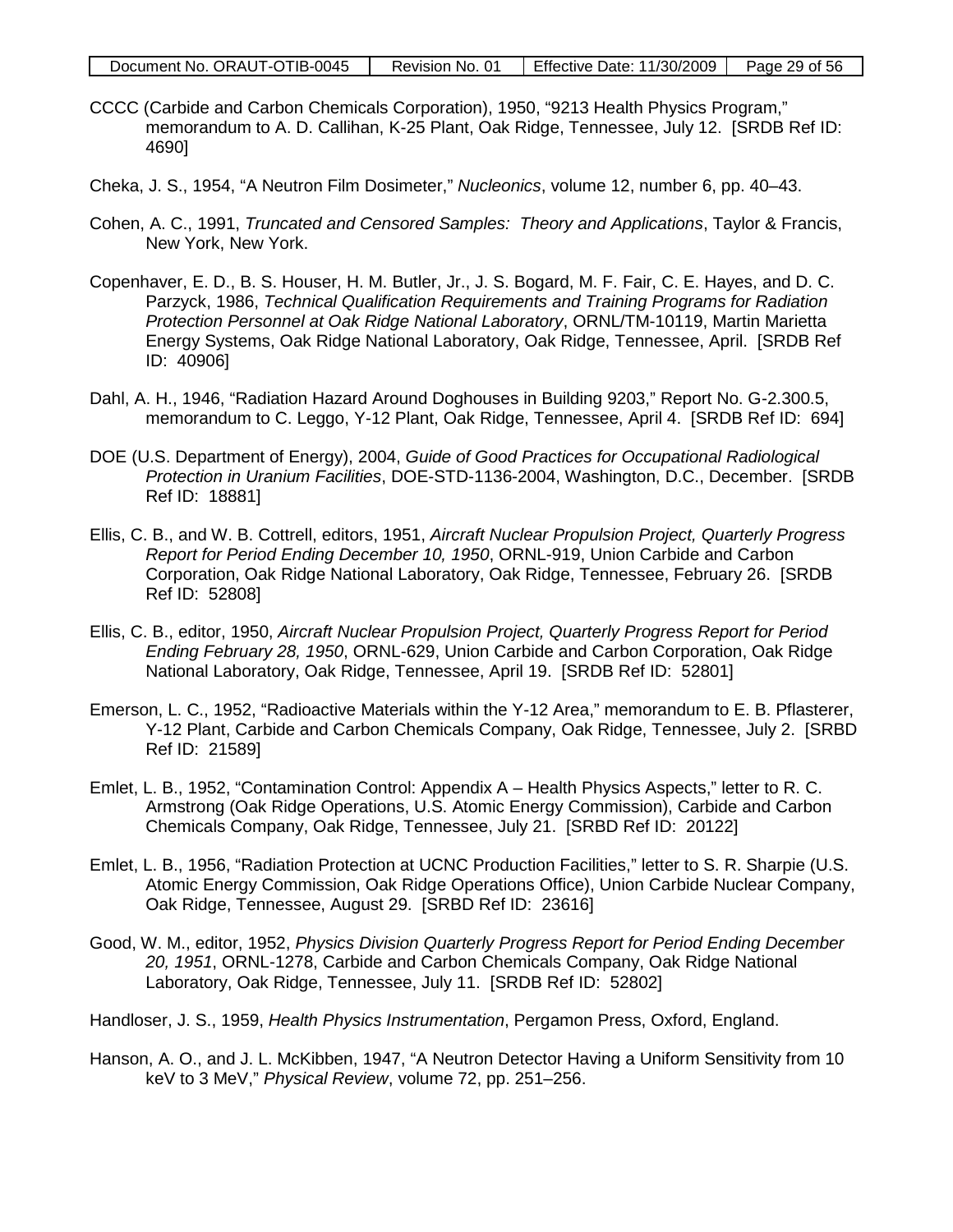| Document No. ORAUT-OTIB-0045 | Revision No. 01 | Effective Date: 11/30/2009   Page 30 of 56 |  |
|------------------------------|-----------------|--------------------------------------------|--|
|------------------------------|-----------------|--------------------------------------------|--|

- Hollaender, A., 1954, *Biology Division Semiannual Progress Report for Period Ending February 15, 1954*, ORNL-1693, Carbide and Carbon Chemicals Company, Oak Ridge National Laboratory, Oak Ridge, Tennessee, May 14. [SRDB Ref ID: 42099]
- Howard, F. T., 1954, *Electronuclear Research Division Semiannual Progress Report for Period Ending September 20, 1954*, ORNL-1795, Carbide and Carbon Chemicals Company, Oak Ridge National Laboratory, Oak Ridge, Tennessee, November 4. [SRDB Ref ID: 16637]
- Howard, F. T., editor, 1952, *Electromagnetic Research Division, Quarterly Progress Report, Part I for Period Ending December 31, 1951*, ORNL-1269, Carbide and Carbon Chemicals Company, Oak Ridge National Laboratory, Oak Ridge, Tennessee, January 15. [SRDB Ref ID: 11914]
- Howell, R. L., and Z. Batte, 1982, *Thermoluminescent Dosimetry for Union Carbide Corporation Nuclear Division Personnel*, Y/DK-291, Union Carbide Corporation, Y-12 Plant, Oak Ridge, Tennessee, April. [SRDB Ref ID: 8603]
- Hurst, G. S., R. H. Ritchie, and L. C. Emerson, 1959, "Accidental Radiation Excursion at the Oak Ridge Y-12 Plant–III. Determination of Radiation Doses," *Health Physics,* volume 1, number 2, pp. 121–133. [SRDB Ref ID: 10132]
- IAEA (International Atomic Energy Agency), 1985, *Neutron Monitoring for Radiological Protection*, Technical Report Series No. 252, Vienna, Austria, September.
- IAEA (International Atomic Energy Agency), 1988, *Radiological Safety Aspects of the Operation of Proton Accelerators*, Technical Report Series No. 283, Vienna, Austria.
- IAEA (International Atomic Energy Agency), 1990, *Compendium of Neutron Spectra and Detector Responses for Radiation Protection Purposes*, Technical Report Series No. 318, Vienna, Austria, June.
- Johnson, L., and D. Schaffer, 1994, *Oak Ridge National Laboratory, The First Fifty Years*, The University of Tennessee Press, Knoxville, Tennessee.
- Jones, V. C., 1985, *United States Army in World War II, Special Studies – Manhattan: The Army and the Atomic Bomb*, U.S. Army, Center of Military History, Washington, D.C. [SRDB Ref ID: 6603]
- Kathren, R. L., C. T. Prevo, and S. Block, 1965, "Angular Dependence of Eastman Type A (NTA) Personnel Monitoring Film," *Health Physics*, volume 11, pp. 1067–1068.
- Kerr, G. D., 2007, "Early 1950s Work as a Health Physicist at the Y-12 Plant, documented communication with L. C. Emerson, Oak Ridge Associated Universities Team, Oak Ridge, Tennessee, April 9. [SRDB Ref ID: 31372]
- Kerr, G. D., 2008a, "The Oak Ridge 63-Inch Cyclotron," documented communication with W. G. Tankersley and A. Zucker, Oak Ridge Associated Universities Team, Oak Ridge, Tennessee, October 21. [SRDB Ref ID: 52404]
- Kerr, G. D., 2008b, "Early Work in the ORNL Biology Division at Y-12 Site," documented communication with E. B. Darden, Jr., Oak Ridge Associated Universities Team, Oak Ridge, Tennessee, February 21. [SRDB Ref ID: 42104]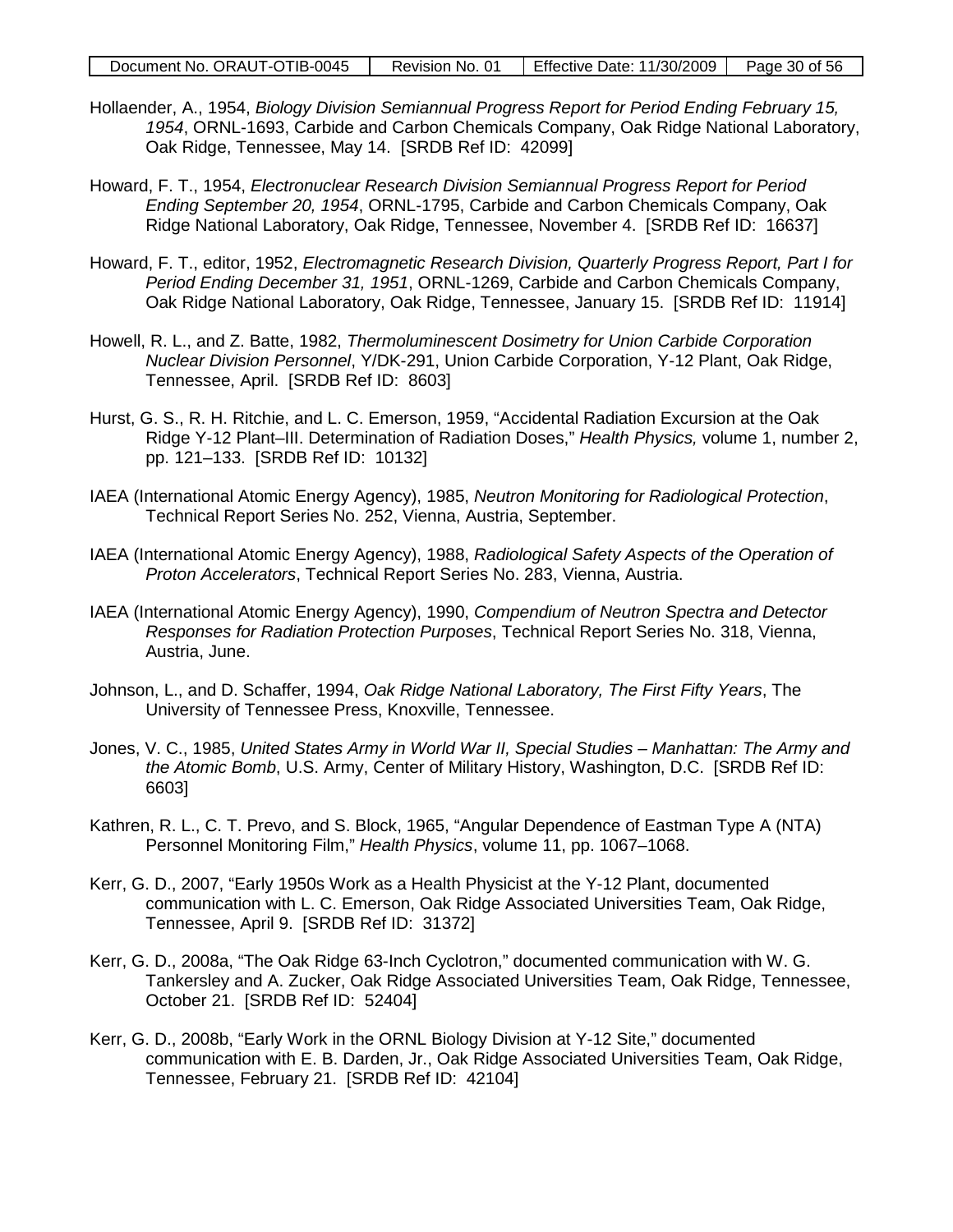| Document No. ORAUT-OTIB-0045 | Revision No. 01 | Effective Date: $11/30/2009$ Page 31 of 56 |  |
|------------------------------|-----------------|--------------------------------------------|--|
|------------------------------|-----------------|--------------------------------------------|--|

- Kerr, G. D., R. H. Ritchie, S. V. Kaye, and J. S. Wassom, 1992, *A Brief History of the Health and Safety Research Division*, ORNL/M-2108, Martin Marietta Energy Systems, Oak Ridge National Laboratory, Oak Ridge, Tennessee, July. [SRBD Ref ID: 42109]
- Kim, J., and J. T. Mihalczo, 1979, *D-D Neutron Measurements on a 40-kV, 60-A Neutral Beam Test Facility*, ORNL/TM-7016, Union Carbide Corporation, Oak Ridge National Laboratory, Oak Ridge, Tennessee, October. [SRBD Ref ID: 42103]
- Kocher, D. C., A. I. Apostoaei, and F. O. Hoffman, 2005, "Radiation Effectiveness Factors for Use in Calculating Probability of Causation of Radiogenic Cancers," *Health Physics*, volume 89, pp. 3-32.
- Livingston, R. S., 1950, excerpt from *Progress Report – Electromagnetic Research Division, January 1, 1950 to March 31, 1950*, Y-584, Y-12 Plant, Oak Ridge, Tennessee, May 3. [SRDB Ref ID: 46772, p. 7]
- Livingston, R. S., 1958, *Electronuclear Research Division, Annual Progress Report for Period Ending October 1, 1957*, ORNL-2434, Union Carbide Corporation, Oak Ridge National Laboratory, Oak Ridge, Tennessee, April 15. [SRDB Ref ID: 11945]
- Livingston, R. S, and A. L. Boch, 1952, *The Oak Ridge 86-Inch Cyclotron*, ORNL-1196, Carbide and Carbon Chemicals Company, Oak Ridge National Laboratory, Oak Ridge, Tennessee, June 12. [SRDB Ref ID: 11942]
- Livingston, R. S., and J. A. Martin, 1952, *Production of Polonium 208, Final Report on Termination of Project*, ORNL-1392, Carbide and Carbon Chemicals Company, Oak Ridge National Laboratory, Oak Ridge, Tennessee, August. [SRDB Ref ID: 11936]
- Livingston, R. S., and A. Zucker, 1962, *Electronuclear Division Annual Progress Report for Period Ending December 31, 1961*, ORNL-3257, Union Carbide Corporation, Oak Ridge National Laboratory, Oak Ridge, Tennessee, August 17. [SRDB Ref ID: 11949]
- Livingston, R. S., and A. Zucker, 1963, *Electronuclear Division Annual Progress Report for Period Ending December 31, 1962*, ORNL-3432, Union Carbide Corporation, Oak Ridge National Laboratory, Oak Ridge, Tennessee, May 17. [SRBD Ref ID: 11948]
- Markowitz, S., C. Scarbough, S. Kieding, and M. Griffin, 2004, *Y-12 and Oak Ridge National Laboratory Medical Surveillance Program – Phase I; Needs Assessment*, Queens College, City University of New York, New York, New York, February 12. [SRBD Ref ID: 12516]
- Marsden, E. H., 1945, "Clinton—a Monument to Teamwork," *Engineering News-Record, Special Number Featuring Construction for Atomic Bomb Production Facilities*, December 13, pp. 115– 117. [SRDB Ref ID: 44454]
- McLendon, J. D., 1963, *Y-12 Radiation Safety Manual*, Y/KB-29, Union Carbide Corporation, Y-12 Plant, Oak Ridge, Tennessee, July 23. [SRBD Ref ID: 8541]
- McLendon, J. D., R. G. Affell, A. G. Bailey, K. A. Davis, and E. D. Gupton, 1980, *External Radiation Monitoring of Union Carbide Nuclear Division Personnel*, Y/DD-268, Union Carbide Corporation, Y-12 Plant, Oak Ridge, Tennessee, March 26. [SRBD Ref ID: 20126]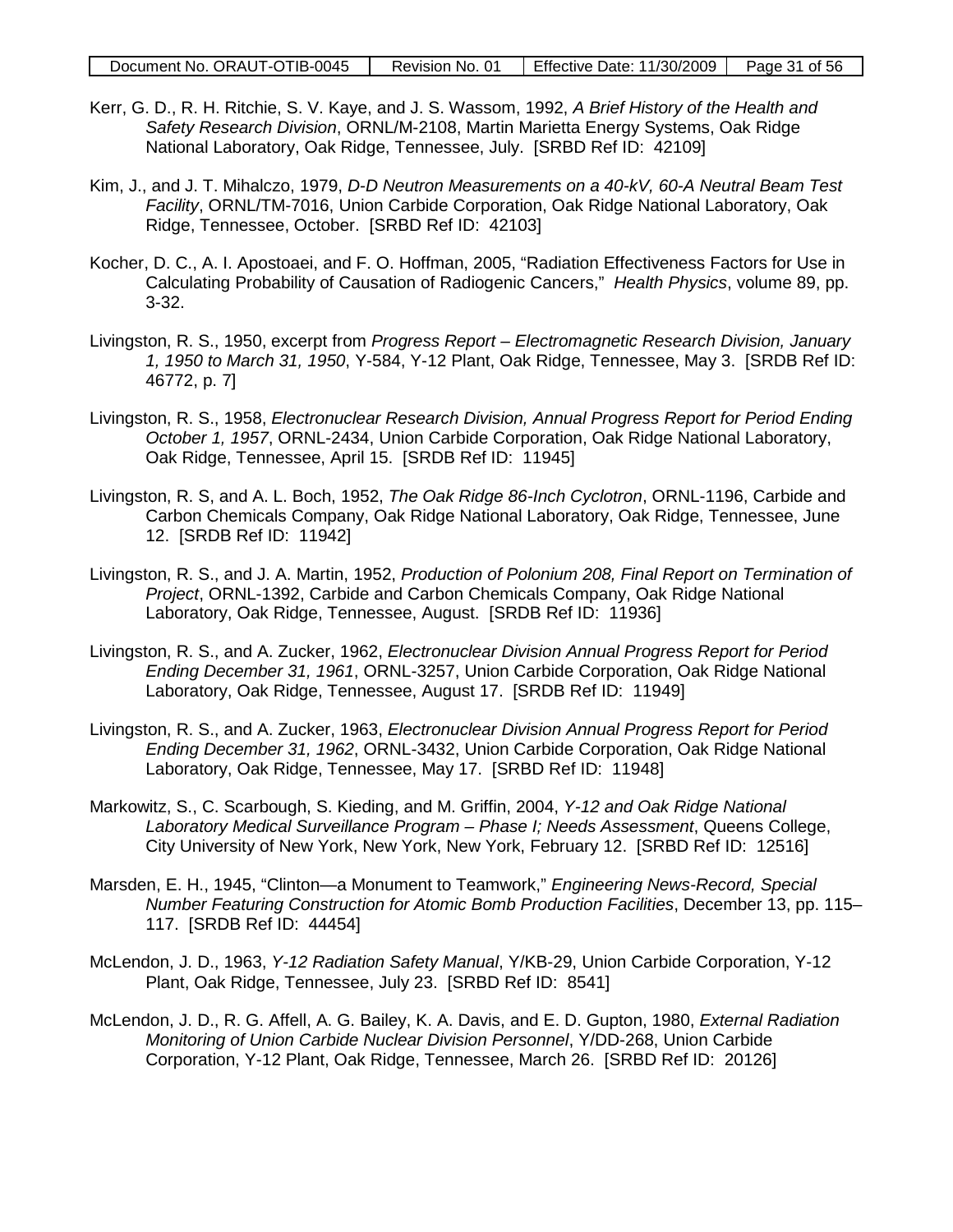| Document No. ORAUT-OTIB-0045 | Revision No. 01 | Effective Date: $11/30/2009$ Page 32 of 56 |  |
|------------------------------|-----------------|--------------------------------------------|--|
|------------------------------|-----------------|--------------------------------------------|--|

- McRee, P. C., 1960, "Radioactive Source Storage Inventory Building 9987," internal correspondence to C. M. West, Union Carbide Nuclear Company, Oak Ridge, Tennessee, May 16. [SRDB Ref ID: 28139]
- McRee, P. C., 1961, "Inventory of Radioactive Sources," memorandum to C. M. West, Y-12 Plant, Union Carbide Nuclear Company, Oak Ridge, Tennessee, November 6. [SRDB Ref ID: 28135]
- McRee, P. C., C. M. West, and J. D. McLendon, 1965, *Y-12 Radiation Safety Manual*, Y-1401 Revised, Y-12 Plant, Oak Ridge, Tennessee, May 11. [SRDB Ref ID: 8577]
- MMES (Martin Marietta Energy Systems), 1992, *Dosimeter Response Characterization for Personnel Neutron Dosimetry (Volumes 1-4)*, Oak Ridge National Laboratory, Oak Ridge, Tennessee. [SRBD Ref ID: 11927, 11939, 11973, and 11976]
- Morgan, K. Z., and D. M. Davis, 1965, *Applied Health Physics Annual Report for 1964*, ORNL-3820, Oak Ridge National Laboratory, Oak Ridge, Tennessee, June. [SRBD Ref ID: 12093]
- Morgan, K. Z, D. M. Davis, and J. C. Hart, 1963, *Applied Health Physics Annual Report for 1962*, ORNL-3490, Oak Ridge National Laboratory, Oak Ridge, Tennessee, September. [SRDB Ref ID: 1293]
- Murray, J. P., 1958, *Administrative and Service Responsibilities for ORNL Employees Located in the Y-12 Area*, Y-12 Plant Bulletin AR – No. 213, Union Carbide Nuclear Corporation, Oak Ridge, Tennessee, September. [SRDB Ref ID: 48616]
- Murray, R., 1948, *Health Physics Progress Report, December 1 - 31, 1947*, Y-94/1R, Carbide and Carbon Chemicals Company, Y-12 Plant, Oak Ridge, Tennessee, January 12. [SRDB Ref ID: 8602, pp. 483-502]
- NCRP (National Council on Radiation Protection and Measurements), 1971, *Protection Against Neutron Radiation*, NCRP Report 38, Washington, D.C.
- Nielsen, M. J., and C. B. Ellis, 1950, *The Aircraft Nuclear Propulsion Project, Quarterly Progress Report for Period Ending May 31, 1950*, ORNL-768, Oak Ridge National Laboratory, Oak Ridge, Tennessee, August 14. [SRBD Ref ID: 52807]
- NIOSH (National Institute for Occupational Safety and Health), 2002, *NIOSH-Interactive RadioEpidemiological Program (NIOSH-IREP) Technical Documentation*, Office of Compensation Analysis and Support, Cincinnati, Ohio, June 18. [SRDB Ref ID: 22398]
- NIOSH (National Institute for Occupational Safety and Health), 2007, *External Dose Reconstruction Implementation Guideline*, OCAS-IG-001, Rev. 3, Office of Compensation Analysis and Support, Cincinnati, Ohio, November 21.
- ORAUT (Oak Ridge Associated Universities Team), 2005a, *Historical Evaluation of the Film Badge Program at the Y-12 Facility in Oak Ridge, Tennessee, Part 1 – Gamma Radiation*, ORAUT-RPRT-0032, Oak Ridge, Tennessee, April 13.
- ORAUT (Oak Ridge Associated Universities Team), 2005b, *Estimation of Neutron Dose Rates from Alpha-Neutron Reactions in Uranium and Thorium Compounds*, ORAUT-OTIB-0024, Rev. 00, Oak Ridge, Tennessee, April 7.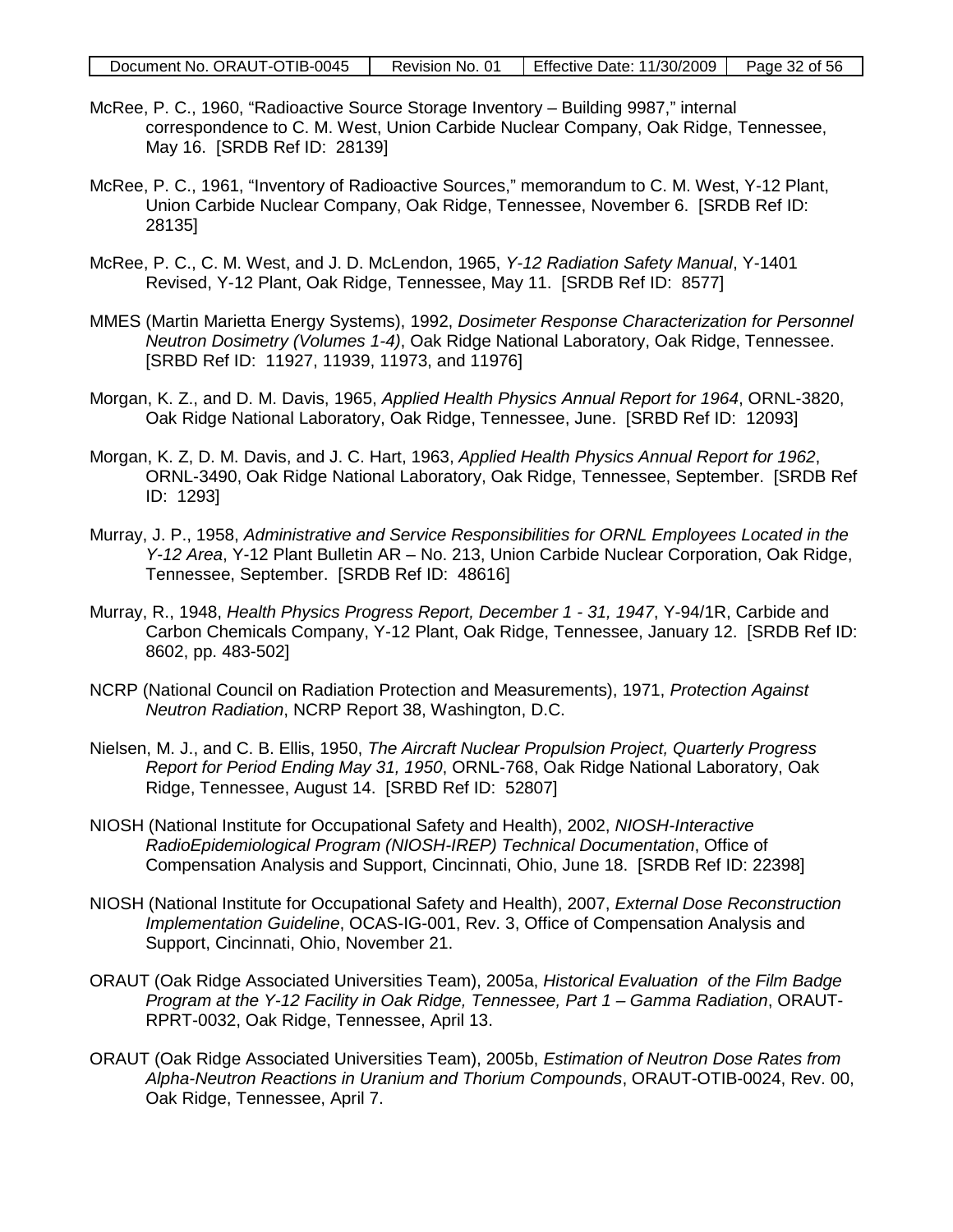| Document No. ORAUT-OTIB-0045 | Revision No. 01 | Effective Date: 11/30/2009 | Page 33 of 56 |
|------------------------------|-----------------|----------------------------|---------------|
|------------------------------|-----------------|----------------------------|---------------|

- ORAUT (Oak Ridge Associated Universities Team), 2006, *Effect of Threshold Energy and Angular Response of NTA Film on Missed Dose at the Oak Ridge Y-12 Facility*, ORAUT-OTIB-0051, Rev. 00, Oak Ridge, Tennessee, May 5.
- ORAUT (Oak Ridge Associated Universities Team), 2007a, *Historical Evaluation of the Film Badge Dosimetry Program at the Y-12 Plant in Oak Ridge, Tennessee, Part 3 – Beta Radiation*, ORAUT-OTIB-0046, Rev. 00, Oak Ridge, Tennessee, June 22.
- ORAUT (Oak Ridge Associated Universities Team), 2007b, *Oak Ridge National Laboratory – Occupational External Radiation Dose*, ORAUT-TKBS-0012-6, Rev. 01, Oak Ridge, Tennessee, September 10.
- ORAUT (Oak Ridge Associated Universities), 2007c, Oak Ridge National Laboratory Site Description, ORAUT-TKBS-0012-2, Rev. 02, Oak Ridge, Tennessee, August 17.
- ORAUT (Oak Ridge Associated Universities Team), 2007d, *Y-12 National Security Complex – Site Description*, ORAUT-TKBS-0014-2, Rev. 02, Oak Ridge, Tennessee, November 8.
- ORAUT (Oak Ridge Associated Universities Team), 2008, *Assignment of Missed Neutron Dose Based on Dosimeter Records*, ORAUT-OTIB-0023, Rev. 01, Oak Ridge, Tennessee, May 14.
- Owings, E., 1995, *Historical Review of Accountable Nuclear Materials at the Y-12 Plant*, Y/EXT-00153/DEL REV, Y-12 Plant, Oak Ridge, Tennessee, July 28. [SRDB Ref ID: 691]
- Oxley, L. S., 2001, Technical Basis for the External Dosimetry Program at the Y-12 National Security Complex, RCO/TBD-007, Rev. 3, BWXT Y-12, Y-12 National Security Complex, Oak Ridge, Tennessee, August 2. [SRBD Ref ID: 8467]
- Parsons, L. E., 1949, "Listing of Personnel Participating in D-D Work in Building 9204-3," memorandum to E. G. Struxness, Y-12 Plant, Oak Ridge, Tennessee, May 6. [SRDB Ref ID: 20083]
- Patterson, H. W., and R. H. Thomas, 1973, *Accelerator Health Physics*, Academic Press, New York, New York. [SRDB Ref ID: 22527]
- Patterson, G. R. Jr., C. M. West, and J. D. McLendon, 1957, *The Y-12 Health Physics Program*, Y-1186-Deleted Version, Y-12 Plant, Oak Ridge, Tennessee, November 1. [SRBD Ref ID: 14022]
- Quist, A. S., 2000, *A History of Classified Activities at Oak Ridge National Laboratory*, ORCA-7, Oak Ridge Classification Associates, Oak Ridge, Tennessee, September 29. [SRBD Ref ID: 32028]
- RDCT (R Development Core Team), 2008, R: *A Language and Environment for Statistical Computing*, R Foundation for Statistical Computing, ISBN-3-900051-07-0, Vienna, Austria. [SRDB Ref ID: 44452]
- Reese, D. J., 1967, *Health Physics: Principles of Radiation Protection*, MIT Press, Cambridge, Massachusetts.
- Roberts, E. Jr., 1964, *Radioactive Source and X-Ray Survey*, Y-KB-48, Y-12 Plant, Oak Ridge, Tennessee, January 9. [SRDB Ref ID: 19819]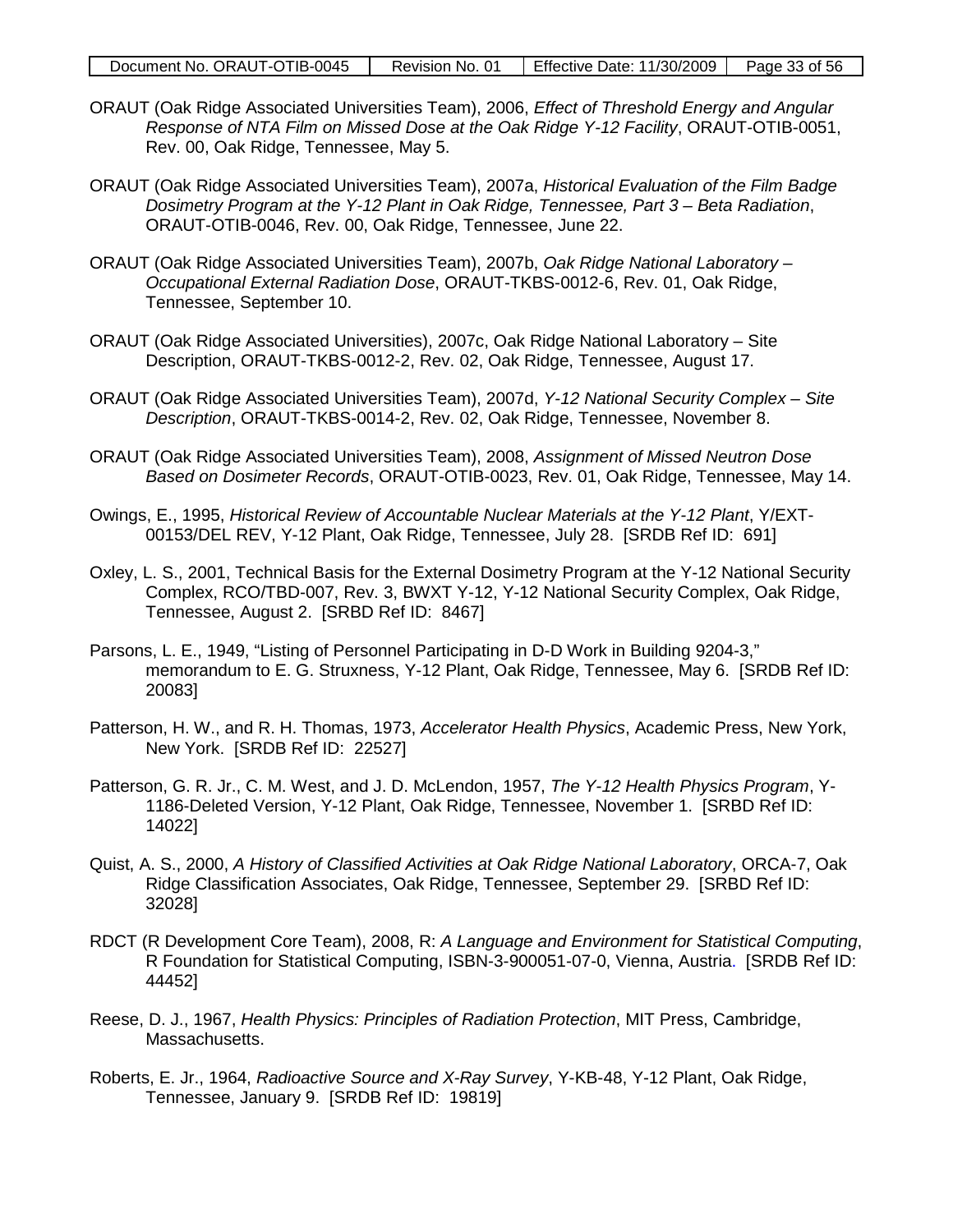| Document No. ORAUT-OTIB-0045 | Revision No. 01 | Effective Date: $11/30/2009$ Page 34 of 56 |  |
|------------------------------|-----------------|--------------------------------------------|--|
|------------------------------|-----------------|--------------------------------------------|--|

- Roberts, L. D., 1952, *Physics Division Quarterly Progress Report for Period Ending June 20, 1951*, ORNL-1092, Oak Ridge National Laboratory, Oak Ridge, Tennessee, January 11. [SRDB Ref ID: 45332]
- Sanders, M., 1956, "Radiation Survey in Building 9205", memorandum to W. R. Carver, Y-12 Plant, Carbide and Carbon Chemicals Corporation, Oak Ridge, Tennessee, August 1. [SRDB Ref ID: 31162]
- SCA (S. Cohen & Associates), 2005, *Y-12 National Security Complex Site Profile Review*, SCA-TR-TASK1-0007, Rev. 0, McLean, Virginia, September 19.
- SCA (S. Cohen & Associates), 2006, *Y-12 National Security Complex Site Profile Review – Site Expert Review Summary*, Attachment 6 to SCA-TR-TASK1-0007, Rev. 0, McLean, Virginia, May 3.
- Shipley, E. D., and R. S. Livingston, 1949a, *Progress Report – Research and Development Division, Part III. Electromagnetic Research Laboratory, January 1, 1949 to June 30, 1949*, Y-445, Y-12 Plant, Oak Ridge, Tennessee, July 18. [SRDB Ref ID: 46772, pp. 4-5]
- Shipley, E. D., and R. S. Livingston, 1949b, *Progress Report – Research and Development Division, Part III. Electromagnetic Research Laboratory, July 1, 1949 to September 30, 1949*, Y-495, Y-12 Plant, Oak Ridge, Tennessee, October 15. [SRDB Ref ID: 46772, p. 5]
- Shipley, E. D., and R. S. Livingston, 1950, *Progress Report – Research and Development Division, Part III. Electromagnetic Research Laboratory, October 1, 1949 to December 31, 1949*, Y-548, Y-12 Plant, Oak Ridge, Tennessee, January 3. [SRDB Ref ID: 46772, pp. 6-7]
- Shleien, B., L. A. Slaback, Jr., and B. K. Birky, editors, 1998, *Handbook of Health Physics and Radiological Health, Third Edition,* Williams & Wilkins, Philadelphia, Pennsylvania, January.
- Shull, C. G., 1952, *Physics Division Quarterly Progress Report for Period Ending September 20, 1951*, ORNL-1164, Oak Ridge National Laboratory, Oak Ridge, Tennessee, April 14. [SRDB Ref ID: 45333]
- Slaughter, E. J., 1953, *Biology Division Semiannual Progress Report for Period Ending August 15, 1953*, ORNL-1614, Oak Ridge National Laboratory, Oak Ridge, Tennessee, November 16. [SRDB Ref ID: 42098]
- Slaughter, E. J., 1955, *Biology Division Semiannual Progress Report for Period Ending August 15, 1955*, ORNL-1953, Oak Ridge National Laboratory, Oak Ridge, Tennessee, November 28. [SRDB Ref ID: 41102]
- Snell, A. H., and E. O. Wollan, 1953, *Physics Division Quarterly Progress Report for Period Ending December 20, 1952, ORNL-1496*, Oak Ridge National Laboratory, Oak Ridge, Tennessee, March 12. [SRDB Ref ID: 52804]
- Soldat, K. L., L. W. Brackenbush, M. P. Moeller, R. I. Scherpelz, and J. E. Tanner, 1990, *Neutron Dose Equivalent and Energy Spectra Measurements at the Oak Ridge National Laboratory and Y-12 Plant*, PNL-7528, Pacific Northwest Laboratory, Richland, Washington, May. [SRDB Ref ID: 11093 and 8525]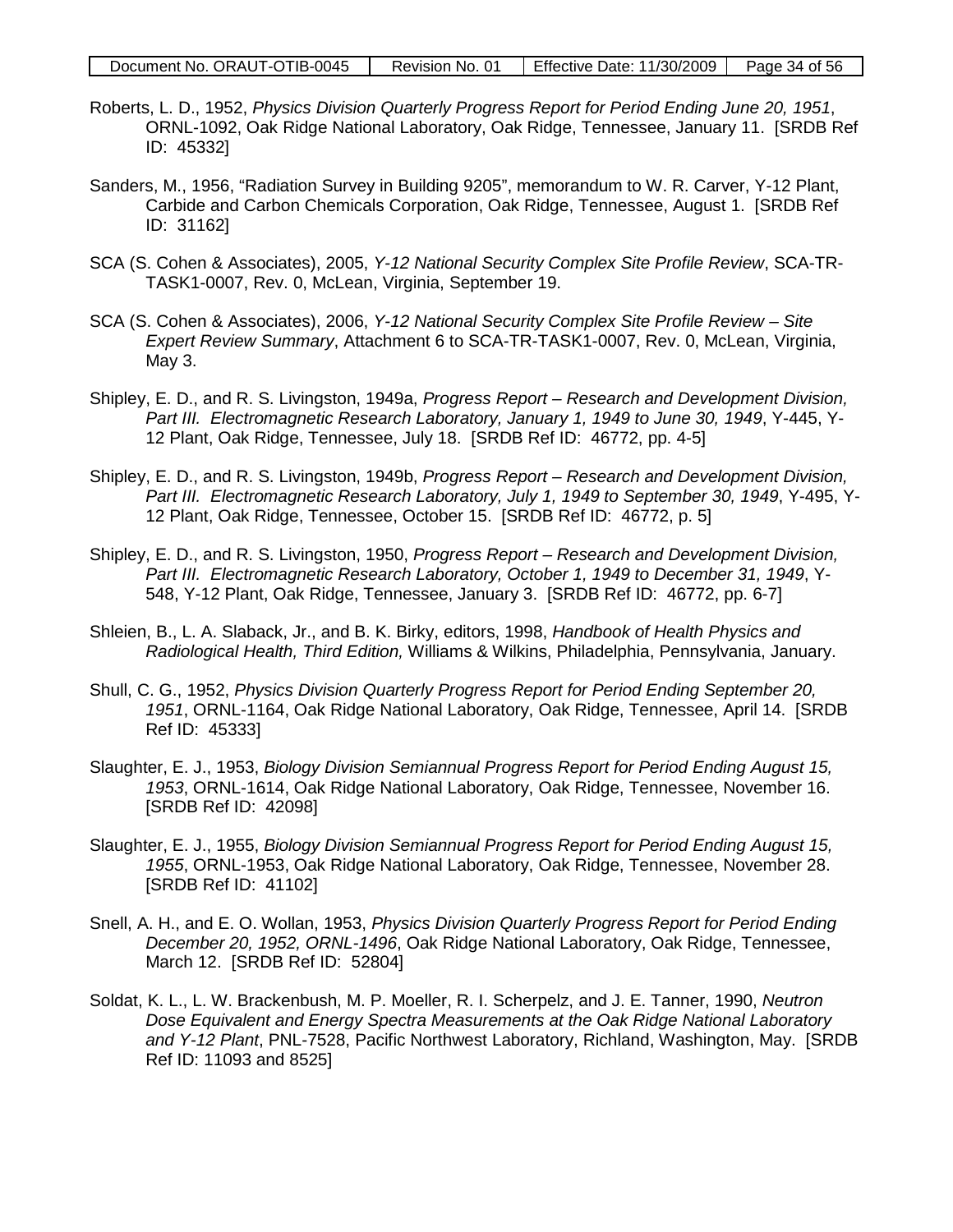| Document No. ORAUT-OTIB-0045 | Revision No. 01 | Effective Date: 11/30/2009 | Page 35 of 56 |
|------------------------------|-----------------|----------------------------|---------------|
|------------------------------|-----------------|----------------------------|---------------|

- Souleyrette, M. L., 2003a, *Summary of Historical Monitoring Techniques Provided to NIOSH for EEOICPA Requests*, Y-12 National Security Complex, Oak Ridge, Tennessee, February 18. [SRDB Ref ID: 8586]
- Souleyrette, M. L., 2003b, "External Dose Data for Y-12 Employees from 1950 to 2003," correspondence with G. D. Kerr, Kerr Consulting, Knoxville, Tennessee, September 3. [SRDB Ref ID: 63468]
- Stapleton, D. R., 1992, *A Brief History of the Research Reactors Division of Oak Ridge National Laboratory*, ORNL/M-2342, Oak Ridge National Laboratory, Oak Ridge, Tennessee. [SRDB Ref ID: 16542]
- Struxness, E. G., 1948, *Health Physics – Industrial Hygiene Progress Report, May 1 - 31, 1948,* Y-181/1R, Carbide and Carbon Chemicals Company, Y-12 Plant, Oak Ridge, Tennessee, June 16. [SRBD Ref ID: 8602, pp. 456-467]
- Struxness, E. G., 1949a, *Health Physics – Hygiene Progress Report, May 1 - 31, 1949*, Y-429/1R, Carbide and Carbon Chemicals Company, Y-12 Plant, Oak Ridge, Tennessee, June 27. [SRDB Ref ID: 8602, pp. 296-305]
- Struxness, E. G., 1949b, *Health Physics – Hygiene Progress Report, February 1 - 28, 1949*, Y-365/1R, Carbide and Carbon Chemicals Company, Y-12 Plant, Oak Ridge, Tennessee, March 15. [SRDB Ref ID: 8602, pp. 333-339]
- Struxness, E. G., 1951a, *Health Physics Progress Report, November 1, 1950 to December 31, 1950*, Y-780, Carbide and Carbon Chemicals Company, Y-12 Plant, Oak Ridge, Tennessee, June 14. [SRBD Ref ID: 8602, pp. 215-216]
- Struxness, E. G., 1951b, *Health Physics Progress Report, January 1, 1951 – June 30, 1951*, Y-836, Carbide and Carbon Chemicals Company, Y-12 Plant, Oak Ridge, Tennessee, December 15. [SRDB Ref ID: 8602, pp. 257-294]
- Struxness, E. G., 1953, *Health Physics Progress Report – January 1, 1952 to July 1, 1952*, Y-940, Carbide and Carbon Chemicals Company, Y-12 Plant, Oak Ridge, Tennessee, February 19. [SRDB Ref ID: 8602, pp. 180-215]
- Struxness, E. G., 1954, *Health Physics Progress Report, January 1, 1953 Through June 30, 1953*, Y-1070, Carbide and Carbon Chemicals Company, Y-12 Plant, Oak Ridge, Tennessee, April 4. [SRDB Ref ID: 8602, pp. 53-84]
- Tankersley, W. G., 2009, "Oak Ridge 86-Inch Cyclotron," documented communication with J. Beck, G. D. Kerr, and J. W. Terry, Oak Ridge Associated Universities Team, Oak Ridge, Tennessee. [SRDB Ref ID: 66365]
- TAPP (Thomas and Associates Preservation Planners), 2003, *Y-12 National Security Complex, National Historic Preservation Act, Historic Preservation Plan*, Y/TS 1893, Oak Ridge, Tennessee, September. [SRDB Ref ID: 19331]
- Terry, J. W., 1981, "Production of Radioisotopes in the ORNL 86-Inch Cyclotron," *IEEE Transactions on Nuclear Science*, volume NS-28, pp. 1597–1598. [SRBD Ref ID: 42105]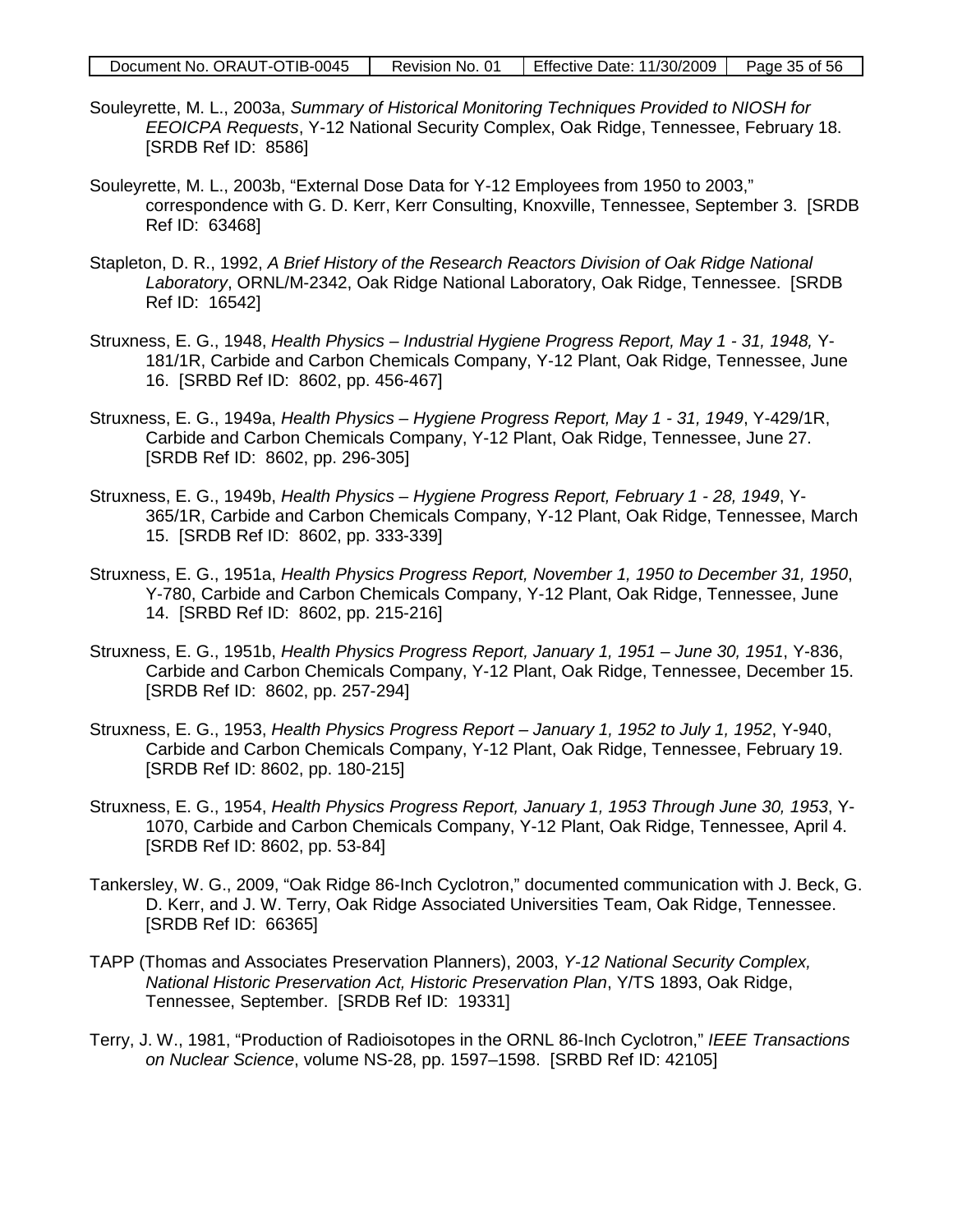| Document No. ORAUT-OTIB-0045 | Revision No. 01 | Effective Date: 11/30/2009 | Page 36 of 56 |
|------------------------------|-----------------|----------------------------|---------------|
|                              |                 |                            |               |

- Thomas, D. J., D. T. Bartlett, M. Burke, N. Horwood, R. Tanner, and G. C. Taylor, 1997, *Response Characteristics of PADC Track Etch and NTA Film Neutron Personal Dosimeters for Backscatter from Standard Calibration Phantoms*, CIRM 7, Centre for Ionising Radiation Metrology, National Physical Laboratory, Teddington, Middlesex, United Kingdom, October. [SRDB Ref ID: 64169]
- Thomas, D. J., N. Horwood, and G. C. Taylor, 1999, *Neutron Dosemeter Responses in Workplace Fields and the Implications of Using Realistic Neutron Calibration Fields*, CIRM 27, Centre for Ionising Radiation Metrology, National Physical Laboratory, Teddington, Middlesex, United Kingdom, March. [SRDB Ref ID: 64170]
- Thornton, W. T., D. M. Davis, and E. D. Gupton, 1961, *The ORNL Badge Dosimeter and Its Personnel Monitoring Applications*, ORNL-3126, Oak Ridge National Laboratory, Oak Ridge, Tennessee, December. [SRDB Ref ID: 8573]
- UCC (Union Carbide Corporation), 1962, *A Safety Review of the Oak Ridge Critical Experiments Facility*, ORNL/TM-349, Oak Ridge National Laboratory, Oak Ridge, Tennessee, December. [SRDB Ref ID: 15646]
- UCC (Union Carbide Corporation), 1967, *A Safety Analysis of the Oak Ridge Critical Experiments Facility*, ORNL/TM-349, Rev. 1, Oak Ridge National Laboratory, Oak Ridge, Tennessee, February. [SRDB Ref ID: 15655]
- UCNC (Union Carbide Nuclear Corporation), 1958, *Accidental Radiation Excursion at the Y-12 Plant, June 16, 1958, Final Report*, Y-1234, Y-12 Plant, Oak Ridge, Tennessee, July 28. [SRDB Ref ID: 4439]
- UCNC (Union Carbide Nuclear Corporation), 1963, *Y-12 Plant Quarterly Health Physics Report, Fourth Quarter CY 1962*, Y-KB-26, Y-12 Plant, Oak Ridge, Tennessee, March 5. [SRDB Ref ID: 23618]
- Watkins, J. P., J. L. Regan, D. L. Cragle, E. L. Frome, C. W. West, D. J. Crawford-Brown, and W. G. Tankersley, 1993, *Data Collection, Validation, and Description for the Oak Ridge Nuclear Facilities Mortality Study*, ORISE 93/J-42, Oak Ridge Institute for Science and Education, Oak Ridge, Tennessee, January. [SRBD Ref ID: 10133]
- Watkins, J. P., J. L. Regan, D. L. Cragle, E. L. Frome, C. W. West, D. J. Crawford-Brown, and W. G. Tankersley, 1997, "Collection, Validation, and Treatment of Data for a Mortality Study of Nuclear Workers," *Applied Occupational and Environmental Hygiene*, volume 12, number 3, pp. 195–205.
- West, C. M., 1955, "Establishment of a Film Program," memorandum to W. R. Carver, Y-12 Plant, Carbide and Carbon Chemicals Corporation, Oak Ridge, Tennessee, April 26. [SRDB Ref ID: 19805]
- West, C. M., 1956, "Listing of External Exposures on IBM Sheets," memorandum to P. Johnson, Union Carbide Nuclear Company, Oak Ridge, Tennessee, October 21. [SRDB Ref ID: 19803]
- Wilcox, W. J. Jr., 2001, *An Overview of the History of Y-12 (1942-1992): A Chronology of Some Noteworthy Events and Memoirs*, American Museum of Science and Energy, Oak Ridge, Tennessee, August. [SRDB Ref ID: 9609]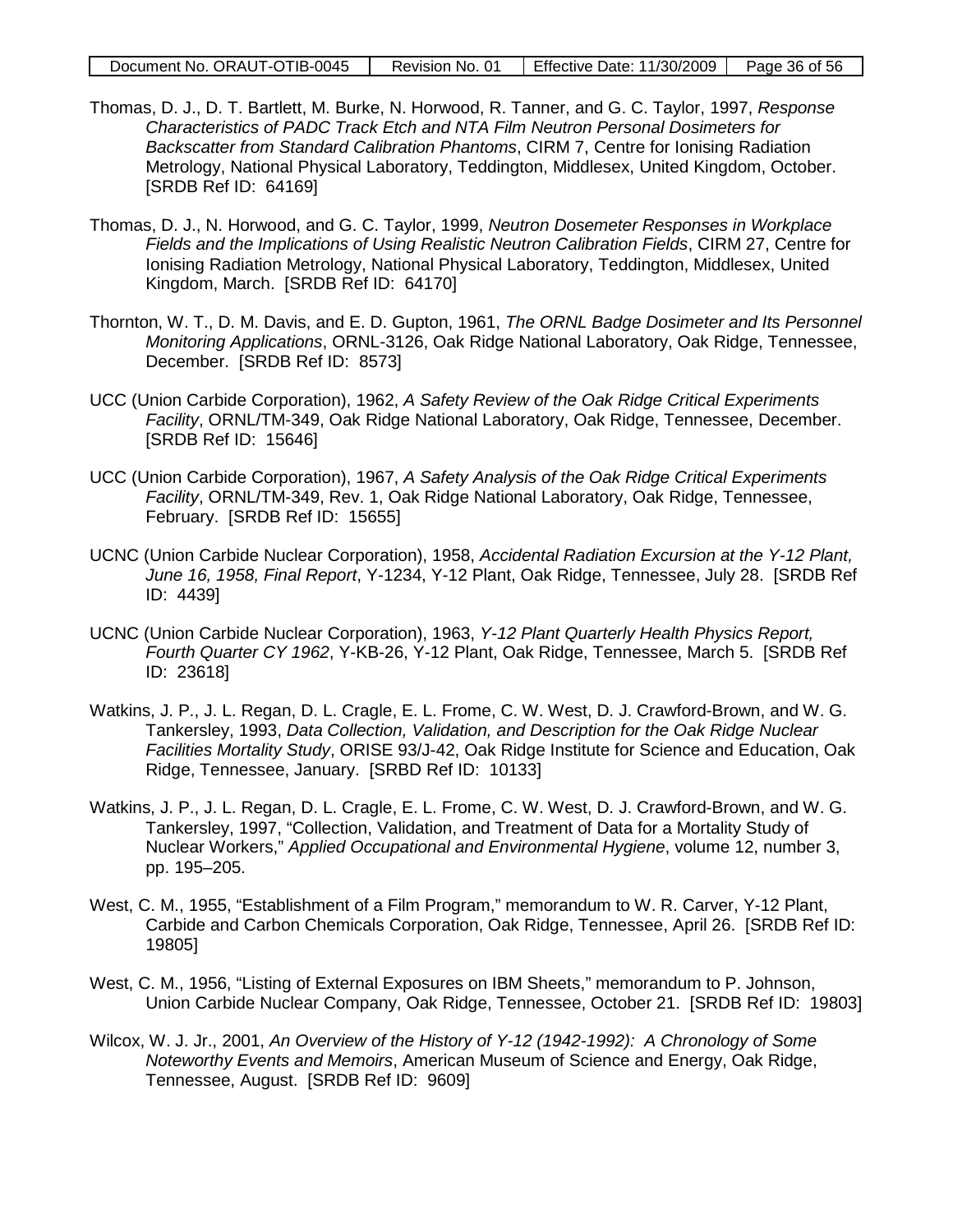Page 1 of 19

- Wiley, S. W., 2004, "Y-12 Historical Radiation Standards," letter to G. D. Kerr, Kerr Consulting, Knoxville, Tennessee, June 3. [SRDB Ref ID: 28131]
- Wiley, S. W., 2005, "Contract DE-AC05-000R-22800, Informational Requests by Oak Ridge Associated Universities on behalf of National Institute for Occupational Safety and Health (NIOSH)," letter with attachments to W. G. Tankersley (Oak Ridge Associated Universities) with attachment, BWXT Y-12, Y-12 Plant, Oak Ridge, Tennessee, October 3. [SRDB Ref ID: 30939]
- Williams, W. J., 1948, "Fabrication of Weapon Components," memorandum to J. C. Franklin, U.S. Atomic Energy Commission, Oak Ridge Directed Operations, Washington, D.C., January 15. [SRDB Ref ID: 46691]

| <b>Worker</b>    | Year            | Quarter                 | <b>Department</b> | <b>Neutron dose</b><br>(mrem) | Gamma dose<br>(mrem)    | Neutron-to-gamma<br>dose ratio |
|------------------|-----------------|-------------------------|-------------------|-------------------------------|-------------------------|--------------------------------|
| 001              | 54              | 3                       | 2000              | 50                            | $\Omega$                |                                |
| 002              | 54              | $\overline{3}$          | 2000              | 50                            | $\mathbf 0$             |                                |
| 003              | 54              | $\overline{\mathbf{4}}$ | 2000              | 188                           | $\boldsymbol{0}$        |                                |
| 004              | 54              | $\overline{3}$          | 2000              | 50                            | $\mathsf 0$             |                                |
| 005              | $\overline{54}$ | $\overline{1}$          | 2000              | $\overline{2}$                | $\mathbf 0$             |                                |
|                  | 54              | $\overline{2}$          | 2000              | 8                             | $\mathbf 0$             |                                |
| 006              | $\overline{55}$ | $\overline{4}$          | 2160              | $\overline{11}$               | $\overline{90}$         | 0.12                           |
|                  | 56              | $\overline{1}$          | 2077              | $\overline{12}$               | 135                     | 0.09                           |
|                  | $\overline{56}$ | $\overline{4}$          | 2077              | 34                            | $\mathbf 0$             |                                |
| 007              | $\overline{54}$ | $\overline{3}$          | 2231              | 50                            | 675                     | 0.07                           |
| 008              | 54              | $\overline{3}$          | 2070              | 92                            | 1,925                   | 0.05                           |
| 009              | 53              | $\overline{1}$          | 2618              | 255                           | $\overline{0}$          |                                |
| 010              | $\overline{54}$ | $\overline{3}$          | 2618              | 50                            | $\overline{0}$          |                                |
| 011              | 55              | 1                       | 2617              | 150                           | $\mathbf 0$             |                                |
| 012              | 54              | 1                       | 2077              | $\,8\,$                       | 600                     | 0.01                           |
|                  | 54              | $\overline{2}$          | 2077              | $\overline{2}$                | 550                     | < 0.01                         |
| 013              | 58              | $\overline{4}$          | 2077              | 15                            | 23                      | 0.65                           |
| 014              | 57              | $\overline{2}$          | 2687              | 21                            | $\mathbf 0$             |                                |
|                  | 57              | $\overline{3}$          | 2687              | $\overline{3}$                | $\overline{0}$          |                                |
| 015              | $\overline{55}$ | 1                       | 2617              | 100                           | 220                     | 0.45                           |
| 016              | $\overline{52}$ | $\overline{2}$          | 2618              | 290                           | $\mathbf 0$             |                                |
| $\overline{017}$ | $\overline{57}$ | $\overline{2}$          | 2018              | 33                            | 16                      | 2.06                           |
|                  | $\overline{57}$ | $\overline{3}$          | 2018              | 12                            | $\overline{\mathbf{4}}$ | 3.00                           |
|                  | 57              | $\overline{\mathbf{4}}$ | 2018              | 54                            | 34                      | 1.59                           |
|                  | 58              | 1                       | 2018              | 18                            | $\overline{16}$         | 1.13                           |
| 018              | 54              | 1                       | 2018              | 10                            | $\mathbf 0$             |                                |
|                  | 54              | $\overline{2}$          | 2018              | $\overline{2}$                | $\mathbf 0$             |                                |
| 019              | $\overline{55}$ | 1                       | 2617              | 100                           | $\mathbf 0$             |                                |
| 020              | $\overline{57}$ | $\overline{1}$          | 2301              | $6\phantom{1}6$               | $\overline{88}$         | 0.07                           |
|                  | 57              | $\overline{2}$          | 2301              | 35                            | $\pmb{0}$               |                                |
|                  | $\overline{57}$ | $\overline{3}$          | 2301              | $9\,$                         | $\mathbf 0$             |                                |
|                  | 57              | $\overline{4}$          | 2301              | $\overline{6}$                | $\mathbf 0$             |                                |
|                  | 58              | 1                       | 2301              | 6                             | $\mathbf 0$             |                                |

Table A-1. Data by worker for 143 Y-12 workers with positive neutron doses.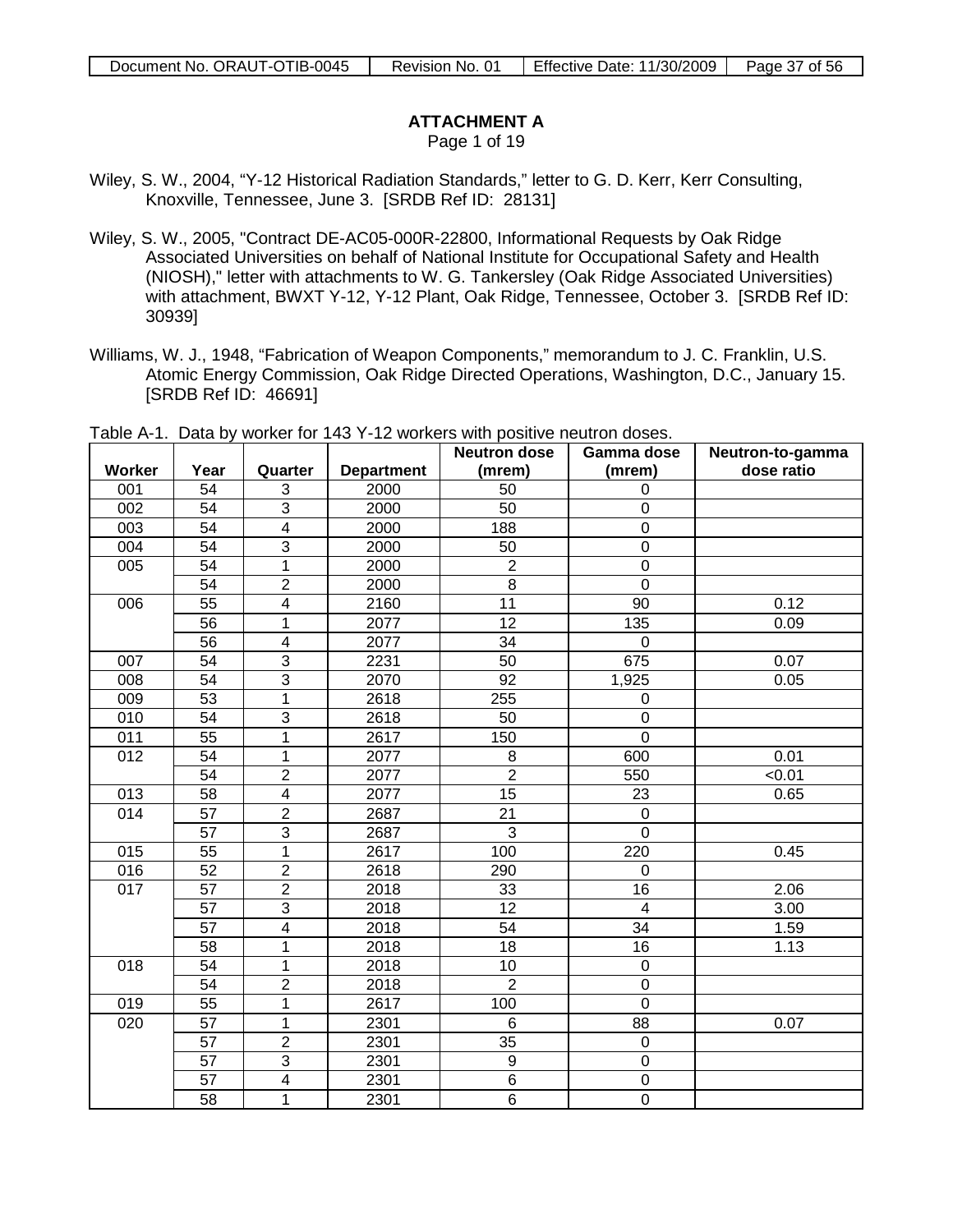| 021 | 62 |   | 2345 | 126 | 18  | 7.00 |
|-----|----|---|------|-----|-----|------|
| 022 | 57 |   | 2301 | 20  | 0   |      |
|     | 57 | ⌒ | 2301 | 33  | 29  | 1.14 |
|     | 57 | 3 | 2301 | 15  | 17  | 0.88 |
|     | 57 | 4 | 2301 | 30  | 30  | 1.00 |
|     | 58 | 4 | 2301 | 50  | 177 | 0.28 |
|     | 59 |   | 2301 | 50  | 101 | 0.50 |
|     | 59 | ⌒ | 2301 | 57  | 100 | 0.57 |
|     | 59 | 3 | 2301 | 29  | 236 | 0.12 |
|     | 59 | 4 | 2301 | 28  | 139 | 0.20 |
|     | 62 |   | 2345 | 84  | 61  | 1.38 |
| 023 | 55 |   | 2617 | 100 | 0   |      |

|        |                 |                          |                   | <b>Neutron dose</b> | Gamma dose       | Neutron-to-gamma |
|--------|-----------------|--------------------------|-------------------|---------------------|------------------|------------------|
| Worker | Year            | Quarter                  | <b>Department</b> | (mrem)              | (mrem)           | dose ratio       |
| 024    | 55              | 1                        | 2108              | 50                  | $\mathbf 0$      |                  |
|        | 55              | $\overline{2}$           | 2108              | 28                  | 100              | 0.28             |
|        | $\overline{55}$ | $\overline{3}$           | 2108              | 414                 | 360              | 1.15             |
| 025    | 54              | $\overline{4}$           | 2616              | 200                 | $\mathbf 0$      |                  |
| 026    | $\overline{57}$ | $\overline{2}$           | 2687              | $\overline{12}$     | $\overline{0}$   |                  |
| 027    | 54              | $\overline{\mathbf{4}}$  | 2616              | 150                 | $\mathbf 0$      |                  |
|        | 55              | 1                        | 2617              | 300                 | $\mathsf 0$      |                  |
| 028    | 54              | $\overline{4}$           | 2617              | 100                 | $\mathbf 0$      |                  |
|        | 55              | 1                        | 2617              | 100                 | $\mathbf 0$      |                  |
| 029    | 55              | $\overline{2}$           | 2159              | 505                 | 300              | 1.68             |
|        | 55              | $\overline{3}$           | 2159              | 120                 | 60               | 2.00             |
| 030    | $\overline{54}$ | 1                        | 2018              | $\overline{2}$      | 1,485            | < 0.01           |
| 031    | 55              | 1                        | 2617              | 100                 | 0                |                  |
| 032    | 54              | $\overline{4}$           | 2617              | 50                  | $\mathbf 0$      |                  |
| 033    | $\overline{54}$ | $\overline{3}$           | 2260              | 50                  | $\mathbf 0$      |                  |
| 034    | 56              | $\overline{3}$           | 2301              | 16                  | 46               | 0.35             |
|        | 56              | 4                        | 2301              | 8                   | $\mathbf 0$      |                  |
| 035    | 56              | $\overline{3}$           | 2108              | 20                  | 8                | 2.50             |
|        | 56              | $\overline{\mathbf{4}}$  | 2108              | 84                  | 80               | 1.05             |
|        | $\overline{57}$ | 1                        | 2108              | 26                  | 0                |                  |
|        | 57              | $\overline{c}$           | 2108              | 12                  | $\pmb{0}$        |                  |
| 036    | 57              | $\overline{2}$           | 2231              | 20                  | 118              | 0.17             |
| 037    | 55              | 1                        | 2003              | 112                 | $\mathbf 0$      |                  |
| 038    | 57              | $\mathbf{1}$             | 2301              | 20                  | $\boldsymbol{0}$ |                  |
|        | 57              | $\overline{2}$           | 2301              | 18                  | $\overline{0}$   |                  |
|        | 57              | $\overline{3}$           | 2301              | 30                  | 18               | 1.67             |
|        | $\overline{57}$ | $\overline{4}$           | 2301              | 36                  | $\mathbf 0$      |                  |
|        | 58              | $\overline{4}$           | 2301              | 36                  | $\mathbf 0$      |                  |
|        | 59              | 1                        | 2301              | 22                  | 60               | 0.37             |
|        | 59              | $\overline{2}$           | 2301              | 36                  | 30               | 1.20             |
|        | 59              | 3                        | 2301              | 36                  | 21               | 1.71             |
|        | 59              | $\overline{\mathcal{A}}$ | 2301              | 35                  | 119              | 0.29             |
| 039    | 56              | 1                        | 2791              | 30                  | 303              | 0.10             |

### **ATTACHMENT A** Page 2 of 19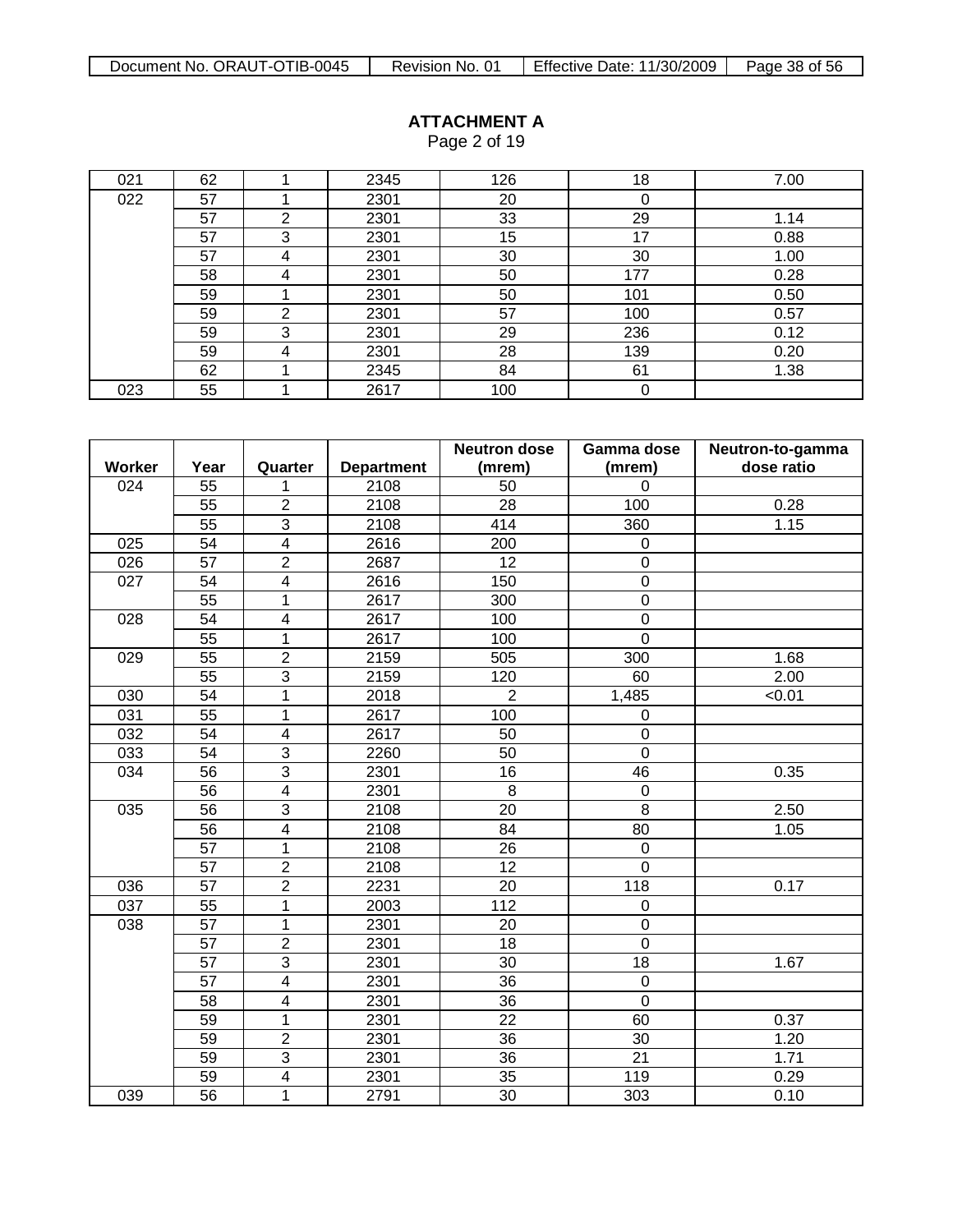|     |    |   |      | ~   |     |      |
|-----|----|---|------|-----|-----|------|
| 040 | 57 | ົ | 2108 | 9   |     |      |
|     | 57 | 3 | 2108 | 21  | 34  | 0.62 |
|     | 57 | 4 | 2108 | 12  | 0   |      |
|     | 58 |   | 2108 | 12  | 16  | 0.75 |
| 041 | 57 | 4 | 2301 | 36  | 0   |      |
|     | 59 |   | 2301 | 130 | 60  | 2.17 |
|     | 59 | ◠ | 2301 | 79  | 0   |      |
|     | 59 | 3 | 2301 | 21  | 63  | 0.33 |
|     | 59 | 4 | 2301 | 28  | 59  | 0.47 |
| 042 | 57 |   | 2231 | 24  | 104 | 0.23 |
|     | 57 | 2 | 2231 | 32  | 198 | 0.16 |
| 043 | 59 | 4 | 2108 | 36  | 0   |      |

|                  |                 |                         |                   | <b>Neutron dose</b> | Gamma dose      | Neutron-to-gamma |
|------------------|-----------------|-------------------------|-------------------|---------------------|-----------------|------------------|
| Worker           | Year            | Quarter                 | <b>Department</b> | (mrem)              | (mrem)          | dose ratio       |
| 044              | 55              | $\overline{2}$          | 2160              | 306                 | 400             | 0.77             |
|                  | 55              | $\overline{3}$          | 2160              | 174                 | 60              | 2.90             |
| 045              | 59              | $\overline{4}$          | 2301              | 79                  | $\Omega$        |                  |
| 046              | 53              | $\overline{\mathbf{4}}$ | 2070              | 94                  | 1,042           | 0.09             |
|                  | 55              | $\overline{2}$          | 2044              | 300                 | 253             | 1.19             |
| 047              | 56              | $\overline{4}$          | 2001              | 38                  | $\mathbf 0$     |                  |
|                  | 57              | 1                       | 2001              | 18                  | $\mathbf 0$     |                  |
| $\overline{048}$ | 59              | $\overline{1}$          | 2301              | $\overline{21}$     | $\overline{54}$ | 0.39             |
|                  | 59              | $\overline{2}$          | 2301              | 94                  | $\mathbf 0$     |                  |
|                  | 59              | $\overline{3}$          | 2301              | 29                  | 114             | 0.25             |
|                  | 59              | $\overline{4}$          | 2301              | 14                  | $\overline{32}$ | 0.44             |
| 049              | 56              | 3                       | 2301              | 48                  | $\overline{74}$ | 0.65             |
| 050              | 59              | $\mathbf 1$             | 2301              | 78                  | 41              | 1.90             |
|                  | 59              | $\overline{2}$          | 2301              | 36                  | $\mathbf 0$     |                  |
| 051              | $\overline{55}$ | $\overline{2}$          | 2303              | 350                 | 400             | 0.88             |
|                  | 55              | $\overline{3}$          | 2301              | 114                 | 390             | 0.29             |
|                  | $\overline{55}$ | $\overline{4}$          | 2301              | 88                  | 450             | 0.20             |
|                  | 56              | 1                       | 2301              | 73                  | 195             | 0.37             |
|                  | 56              | $\overline{2}$          | 2301              | 8                   | 135             | 0.06             |
|                  | 56              | $\overline{3}$          | 2301              | $\overline{42}$     | $\mathbf 0$     |                  |
|                  | 56              | $\overline{4}$          | 2301              | 51                  | $\overline{0}$  |                  |
|                  | $\overline{57}$ | $\mathbf 1$             | 2301              | 53                  | 30              | 1.77             |
|                  | 57              | $\overline{2}$          | 2301              | 12                  | 54              | 0.22             |
|                  | 57              | $\overline{3}$          | 2301              | 18                  | $\mathbf 0$     |                  |
|                  | 57              | 4                       | 2301              | 24                  | $\mathbf 0$     |                  |
|                  | 58              | $\mathbf 1$             | 2301              | $6\phantom{1}6$     | 16              | 0.38             |
|                  | 58              | 4                       | 2301              | $\overline{29}$     | 268             | 0.11             |
|                  | 59              | $\mathbf 1$             | 2301              | 65                  | 62              | 1.05             |
|                  | 59              | $\overline{2}$          | 2301              | $\overline{79}$     | $\overline{0}$  |                  |
|                  | 59              | $\overline{3}$          | 2301              | $\overline{51}$     | 30              | 1.70             |
|                  | 59              | $\overline{\mathbf{4}}$ | 2301              | 50                  | $\mathbf 0$     |                  |
| 052              | 55              | $\overline{2}$          | 2160              | 654                 | 400             | 1.64             |
|                  | 55              | $\overline{3}$          | 2160              | 166                 | 60              | 2.77             |

### **ATTACHMENT A** Page 3 of 19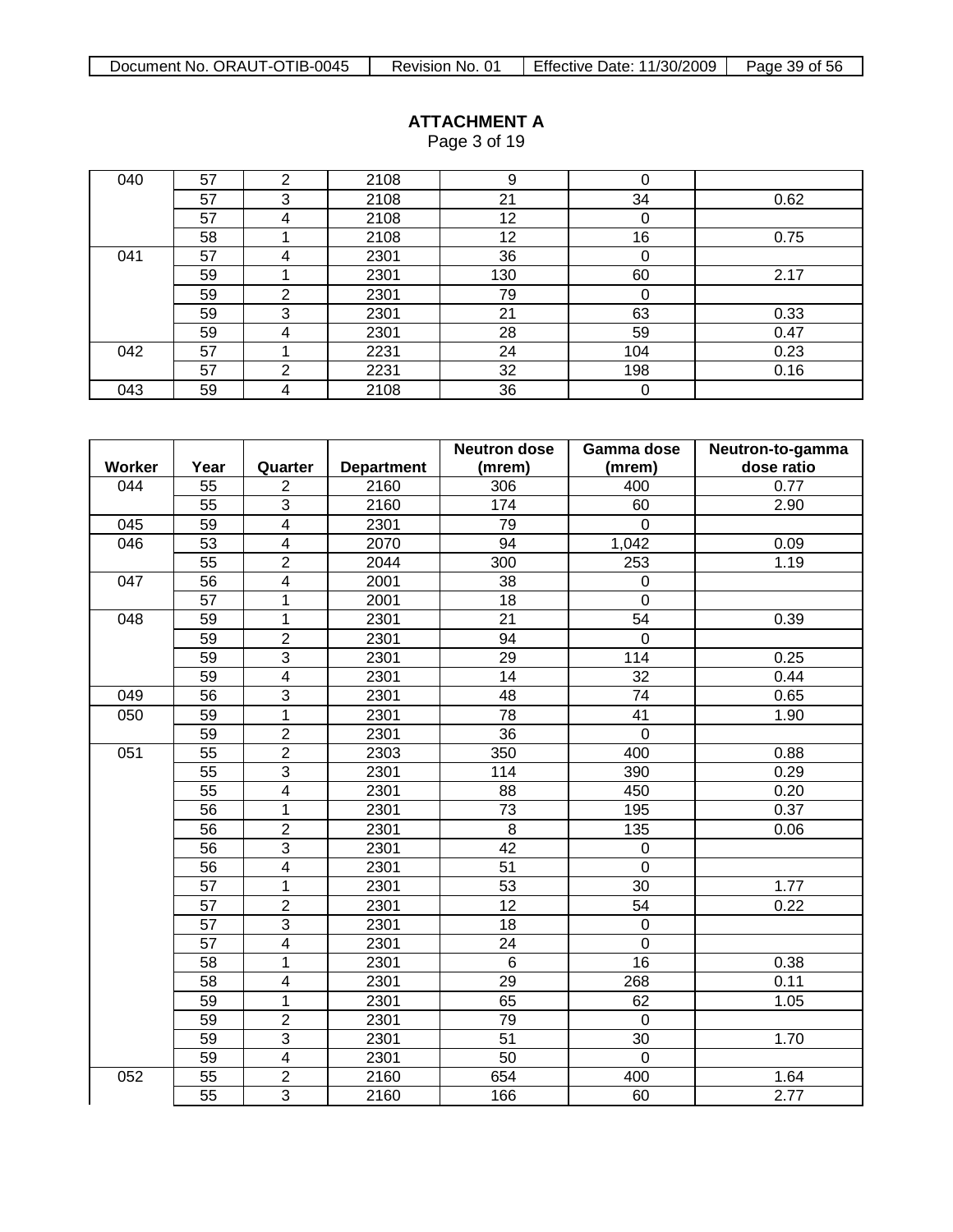| ORAUT-OTIB-0045<br>Document No. | No.<br>Revision | Effective<br>11/30/2009<br>⊃ate: | 56<br>Page<br>0t<br>-40 |
|---------------------------------|-----------------|----------------------------------|-------------------------|
|                                 |                 |                                  |                         |

|     | 57 |   | 2158 |     |     |      |
|-----|----|---|------|-----|-----|------|
|     | 57 |   | 2158 | 60  | 44  | 1.36 |
|     | 58 |   | 2158 | 12  |     |      |
| 053 | 55 | ⌒ | 2159 | 340 | 400 | 0.85 |
|     | 55 | ົ | 2159 | 344 | 390 | 0.88 |
|     | 55 |   | 2159 | 110 | 360 | 0.31 |
|     | 56 |   | 2159 | 52  | 195 | 0.27 |
|     | 56 | ◠ | 2159 | 85  | 75  | 1.13 |
|     | 56 | ົ | 2159 |     | 30  | 0.23 |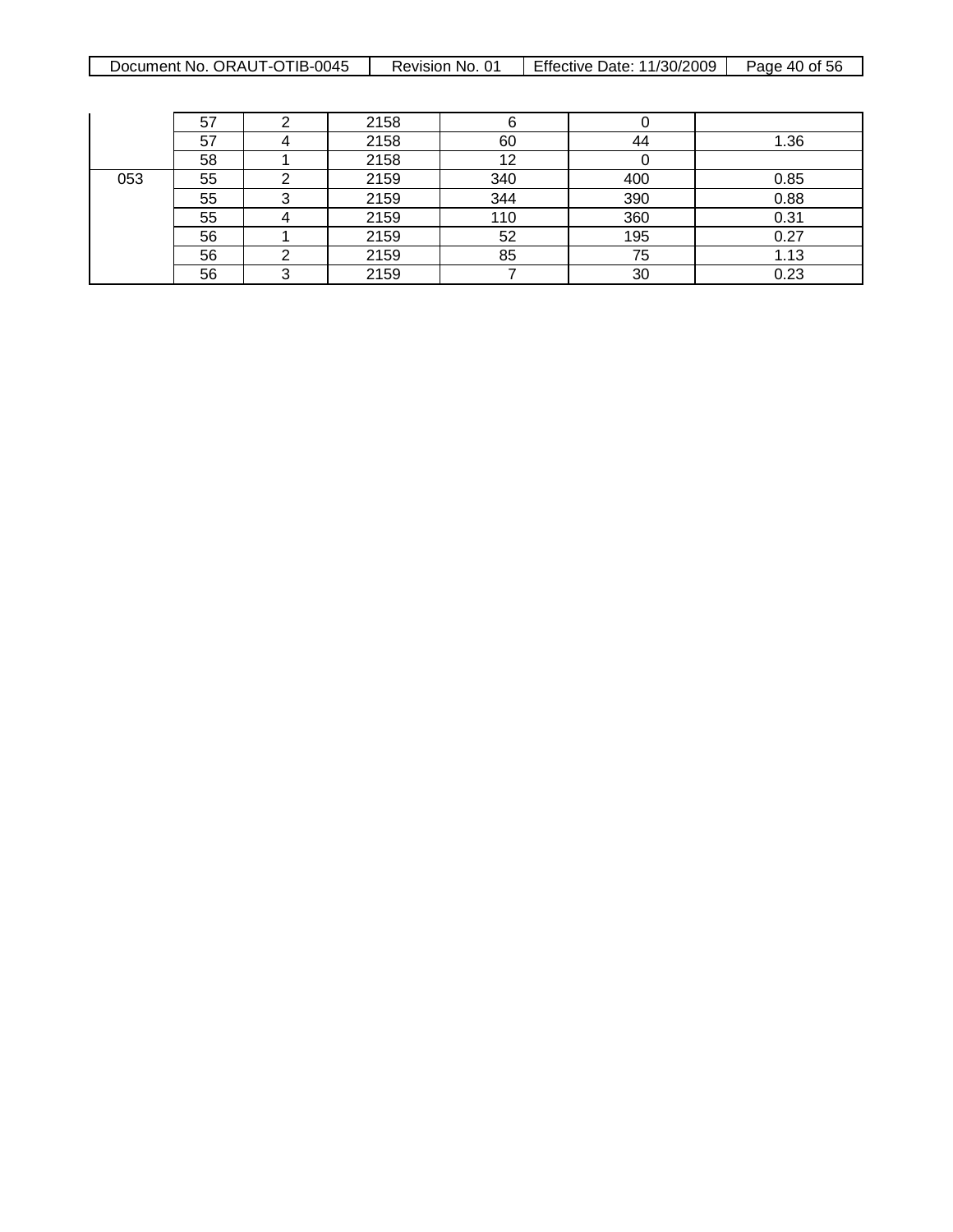Page 4 of 19

|        |                 |                         |                   | <b>Neutron dose</b>       | Gamma dose       | Neutron-to-gamma |
|--------|-----------------|-------------------------|-------------------|---------------------------|------------------|------------------|
| Worker | Year            | Quarter                 | <b>Department</b> | (mrem)                    | (mrem)           | dose ratio       |
| 054    | 55              | $\overline{2}$          | 2160              | 322                       | 350              | 0.92             |
|        | 55              | 3                       | 2160              | 134                       | 60               | 2.23             |
|        | $\overline{55}$ | $\overline{4}$          | 2160              | 11                        | 90               | 0.12             |
|        | 56              | $\mathbf{1}$            | 2158              | 56                        | 195              | 0.29             |
|        | 56              | $\overline{2}$          | 2159              | 42                        | 75               | 0.56             |
|        | 56              | $\overline{3}$          | 2159              | $\overline{\mathbf{4}}$   | 30               | 0.13             |
| 055    | $\overline{55}$ | $\overline{4}$          | 2160              | 14                        | $\overline{90}$  | 0.16             |
|        | 56              | 1                       | 2159              | 29                        | 135              | 0.21             |
|        | 56              | $\overline{2}$          | 2159              | 20                        | 60               | 0.33             |
| 056    | 57              | $\overline{2}$          | 2687              | 9                         | $\boldsymbol{0}$ |                  |
|        | 57              | 3                       | 2687              | 15                        | $\boldsymbol{0}$ |                  |
| 057    | 54              | $\overline{4}$          | 2616              | 324                       | $\pmb{0}$        |                  |
| 058    | 59              | 1                       | 2301              | 58                        | 375              | 0.15             |
| 059    | 54              | 4                       | 2617              | 532                       | 300              | 1.77             |
|        | $\overline{55}$ | $\mathbf{1}$            | 2617              | 348                       | 840              | 0.41             |
| 060    | 56              | $\overline{2}$          | 2159              | 32                        | 15               | 2.13             |
| 061    | 54              | 1                       | 2077              | 6                         | 550              | 0.01             |
|        | 54              | $\overline{c}$          | 2077              | $\overline{2}$            | 550              | < 0.01           |
| 062    | 55              | $\overline{2}$          | 2303              | 196                       | 300              | 0.65             |
|        | 55              | 3                       | 2301              | 302                       | 390              | 0.77             |
|        | $\overline{55}$ | $\overline{4}$          | 2301              | 56                        | 400              | 0.14             |
|        | 56              | 1                       | 2301              | 81                        | 195              | 0.42             |
|        | 56              | $\overline{2}$          | 2301              | 40                        | 75               | 0.53             |
| 063    | $\overline{55}$ | $\overline{2}$          | 2685              | 50                        | $\overline{50}$  | 1.00             |
| 064    | 55              | $\overline{2}$          | 2159              | 512                       | 300              | 1.71             |
|        | 55              | 3                       | 2159              | 258                       | 390              | 0.66             |
|        | $\overline{55}$ | $\overline{4}$          | 2159              | 76                        | 360              | 0.21             |
|        | $\overline{56}$ | $\mathbf{1}$            | 2159              | 18                        | $\overline{75}$  | 0.24             |
| 065    | 54              | $\overline{\mathbf{4}}$ | 2108              | 60                        | $\boldsymbol{0}$ |                  |
|        | 55              | $\overline{\mathbf{4}}$ | 2108              | 107                       | $\overline{76}$  | 1.41             |
| 066    | $\overline{57}$ | $\overline{2}$          | 2077              | 18                        | $\boldsymbol{0}$ |                  |
|        | 57              | $\overline{3}$          | 2077              | 12                        | $\boldsymbol{0}$ |                  |
| 067    | $\overline{55}$ | $\overline{1}$          | 2617              | 50                        | $\overline{0}$   |                  |
| 068    | 55              | $\overline{2}$          | 2159              | 28                        | 400              | 0.07             |
|        | 55              | $\overline{3}$          | 2159              | 114                       | 60               | 1.90             |
| 069    | 55              | $\mathbf{2}$            | 2159              | 38                        | 400              | 0.10             |
|        | 55              | $\overline{3}$          | 2159              | 298                       | 390              | 0.76             |
|        | 55              | 4                       | 2159              | 54                        | 360              | 0.15             |
|        | 56              | 1                       | 2159              | 55                        | 195              | 0.28             |
|        | 56              | $\overline{2}$          | 2159              | 30                        | 75               | 0.40             |
| 070    | 60              | 1                       | 2618              | 66                        | 58               | 1.14             |
| 071    | 57              | $\overline{2}$          | 2231              | $\ensuremath{\mathsf{3}}$ | 65               | 0.05             |
|        | 57              | 3                       | 2231              | 3                         | 140              | 0.02             |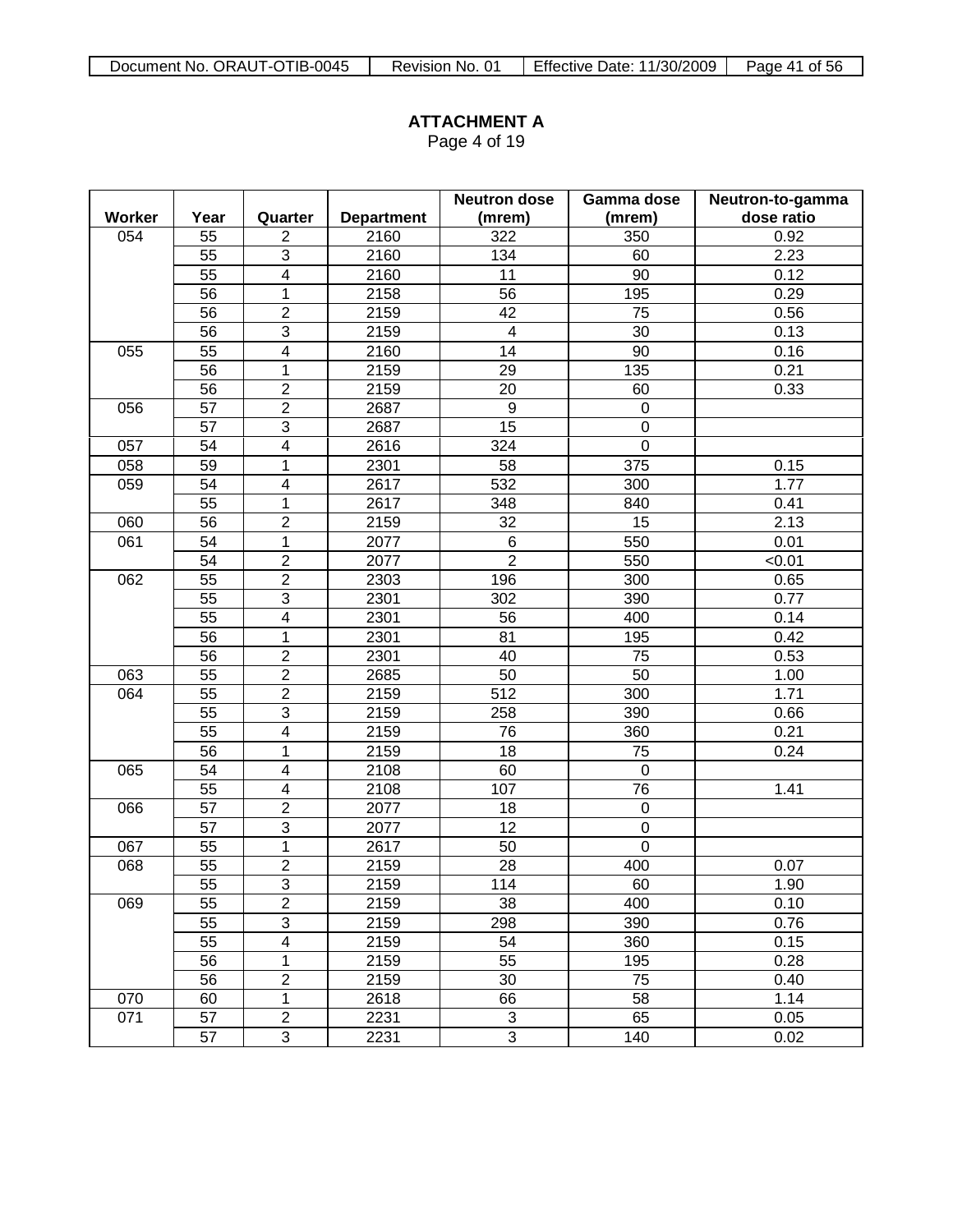Page 5 of 19

|        |                 |                         |                   | <b>Neutron dose</b> | Gamma dose       | Neutron-to-gamma |
|--------|-----------------|-------------------------|-------------------|---------------------|------------------|------------------|
| Worker | Year            | Quarter                 | <b>Department</b> | (mrem)              | (mrem)           | dose ratio       |
| 072    | 55              | $\overline{2}$          | 2077              | 430                 | 600              | 0.72             |
|        | $\overline{55}$ | $\overline{3}$          | 2077              | 191                 | 390              | 0.49             |
|        | 55              | $\overline{4}$          | 2077              | 93                  | 418              | 0.22             |
|        | 56              | 1                       | 2018              | 44                  | 195              | 0.23             |
|        | $\overline{56}$ | $\overline{2}$          | 2077              | 66                  | 75               | 0.88             |
|        | 56              | 3                       | 2077              | 22                  | 64               | 0.34             |
|        | 56              | $\overline{4}$          | 2077              | 28                  | 39               | 0.72             |
|        | $\overline{57}$ | 1                       | 2077              | 50                  | $\pmb{0}$        |                  |
|        | 57              | $\overline{2}$          | 2301              | 17                  | $\boldsymbol{0}$ |                  |
|        | $\overline{57}$ | $\overline{3}$          | 2301              | $\mathbf{3}$        | $\mathbf 0$      |                  |
|        | 57              | $\overline{\mathbf{4}}$ | 2301              | 24                  | $\mathbf 0$      |                  |
|        | 58              | 1                       | 2301              | 6                   | 16               | 0.38             |
|        | 58              | 4                       | 2301              | 14                  | 215              | 0.07             |
|        | 59              | 1                       | 2301              | 36                  | 77               | 0.47             |
| 073    | 55              | $\overline{2}$          | 2159              | 102                 | 300              | 0.34             |
|        | 55              | 3                       | 2159              | 156                 | 300              | 0.52             |
| 074    | 55              | $\overline{\mathbf{4}}$ | 2160              | 8                   | 90               | 0.09             |
|        | 56              | 1                       | 2301              | 40                  | 195              | 0.21             |
|        | 56              | $\overline{c}$          | 2159              | 46                  | 60               | 0.77             |
|        | 57              | 1                       | 2301              | 28                  | $\boldsymbol{0}$ |                  |
|        | 57              | $\overline{2}$          | 2301              | 35                  | $\mathbf 0$      |                  |
|        | $\overline{57}$ | $\overline{3}$          | 2301              | $\overline{9}$      | $\overline{0}$   |                  |
|        | 57              | $\overline{\mathbf{4}}$ | 2301              | 27                  | $\mathbf 0$      |                  |
|        | 58              | 1                       | 2301              | 15                  | $\mathbf 0$      |                  |
|        | 59              | 1                       | 2301              | 144                 | 56               | 2.57             |
|        | 59              | $\overline{2}$          | 2301              | 50                  | $\pmb{0}$        |                  |
|        | 59              | $\overline{3}$          | 2301              | 51                  | $\mathbf 0$      |                  |
|        | 59              | $\overline{4}$          | 2301              | 35                  | $\mathbf 0$      |                  |
| 075    | 56              | 1                       | 2791              | 30                  | 212              | 0.14             |
| 076    | 57              | $\overline{\mathbf{c}}$ | 2077              | $\,6$               | $\boldsymbol{0}$ |                  |
| 077    | 55              | $\overline{\mathbf{4}}$ | 2160              | 11                  | 90               | 0.12             |
|        | 56              | 1                       | 2160              | 30                  | 195              | 0.15             |
|        | 56              | $\boldsymbol{2}$        | 2160              | 3                   | 15               | 0.20             |
| 078    | $\overline{55}$ | $\overline{2}$          | 2108              | 337                 | 404              | 0.83             |
|        | $\overline{55}$ | $\overline{4}$          | 2108              | 70                  | 380              | 0.18             |
|        | 56              | 1                       | 2301              | $\overline{7}$      | 15               | 0.47             |
|        | 56              | 4                       | 2301              | 4                   | 110              | 0.04             |
|        | 57              | 1                       | 2301              | 22                  | 62               | 0.35             |
| 079    | 58              | 4                       | 2301              | 29                  | $\pmb{0}$        |                  |
|        | 59              | 1                       | 2301              | 93                  | 41               | 2.27             |
|        | 59              | $\overline{2}$          | 2301              | 43                  | $\pmb{0}$        |                  |
|        | 59              | 3                       | 2301              | 21                  | 36               | 0.58             |
|        | 59              | 4                       | 2301              | 56                  | 34               | 1.65             |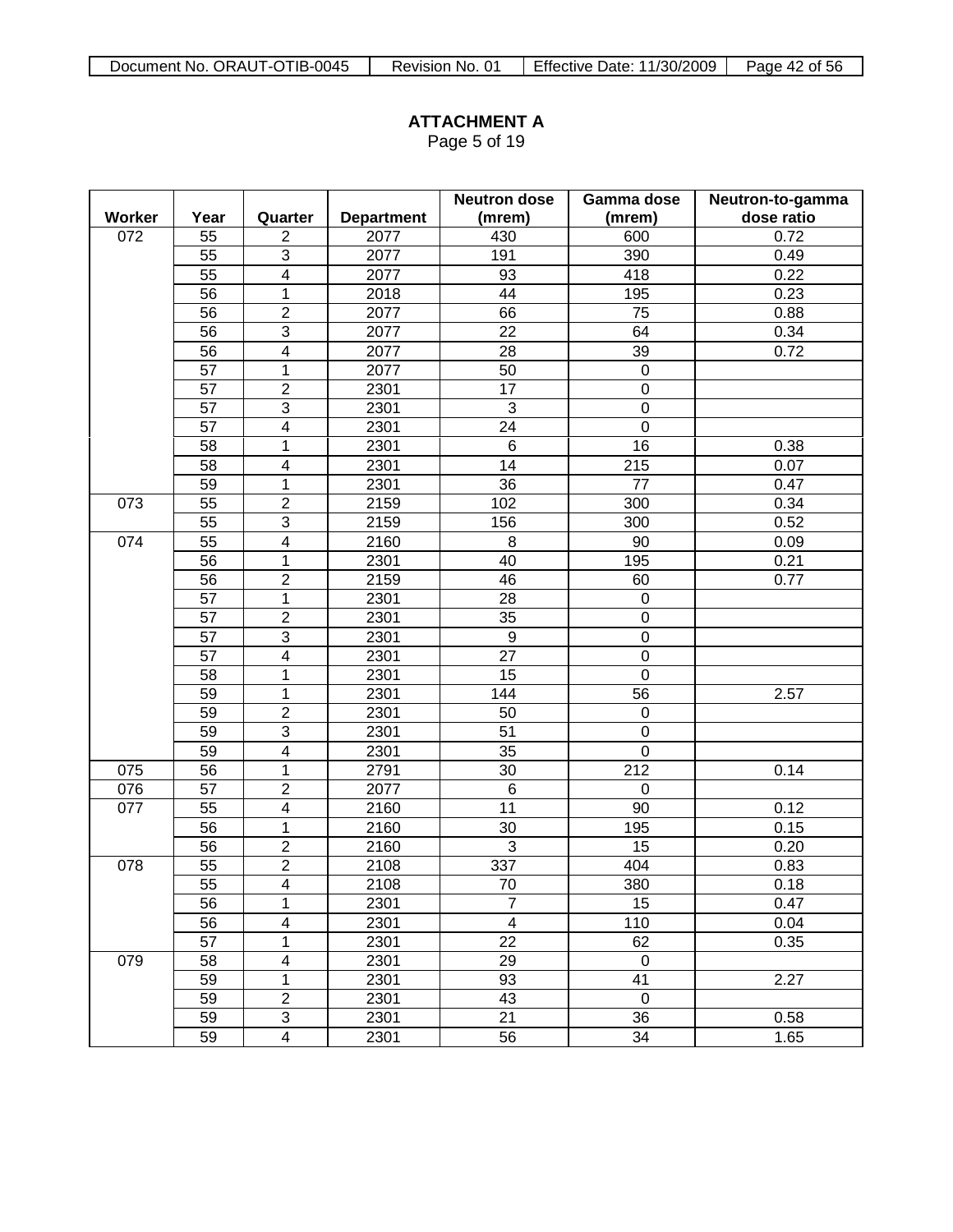Page 6 of 19

|               |                 |                          |                   | <b>Neutron dose</b> | Gamma dose       | Neutron-to-gamma |
|---------------|-----------------|--------------------------|-------------------|---------------------|------------------|------------------|
| <b>Worker</b> | Year            | Quarter                  | <b>Department</b> | (mrem)              | (mrem)           | dose ratio       |
| 080           | 55              | $\overline{2}$           | 2159              | 878                 | 400              | 2.20             |
|               | $\overline{55}$ | 3                        | 2159              | 334                 | 390              | 0.86             |
|               | 55              | $\overline{4}$           | 2159              | 84                  | 360              | 0.23             |
|               | 56              | 1                        | 2158              | 48                  | 195              | 0.25             |
|               | 56              | $\overline{2}$           | 2159              | 70                  | 75               | 0.93             |
| 081           | 54              | $\overline{3}$           | 2231              | 50                  | 779              | 0.06             |
|               | $\overline{57}$ | $\overline{1}$           | 2231              | 16                  | 149              | 0.11             |
|               | 57              | $\overline{2}$           | 2231              | 20                  | 176              | 0.11             |
| 082           | 54              | $\mathbf{1}$             | 2077              | $\overline{2}$      | 650              | < 0.01           |
|               | $\overline{54}$ | $\overline{2}$           | 2077              | $\overline{2}$      | 550              | < 0.01           |
| 083           | 56              | $\overline{2}$           | 2159              | 34                  | 56               | 0.61             |
|               | 56              | 3                        | 2159              | 25                  | 71               | 0.35             |
| 084           | 56              | 3                        | 2301              | 8                   | $\boldsymbol{0}$ |                  |
|               | 56              | $\overline{\mathbf{4}}$  | 2301              | 65                  | $\mathsf 0$      |                  |
|               | 57              | 1                        | 2301              | 15                  | $\mathsf 0$      |                  |
|               | 57              | 3                        | 2301              | $\,6$               | $\pmb{0}$        |                  |
|               | 57              | $\overline{\mathbf{4}}$  | 2301              | 24                  | $\pmb{0}$        |                  |
|               | 58              | $\overline{\mathcal{A}}$ | 2301              | 58                  | 217              | 0.27             |
|               | 59              | 1                        | 2301              | 65                  | 54               | 1.20             |
|               | 59              | $\overline{2}$           | 2301              | 115                 | $\boldsymbol{0}$ |                  |
|               | 59              | $\overline{3}$           | 2301              | $\overline{7}$      | $\mathbf 0$      |                  |
| 085           | $\overline{55}$ | $\mathbf{1}$             | 2617              | 50                  | $\overline{0}$   |                  |
|               | 55              | $\overline{2}$           | 2617              | 175                 | 100              | 1.75             |
| 086           | 56              | $\overline{2}$           | 2159              | 14                  | 15               | 0.93             |
| 087           | 55              | $\overline{2}$           | 2159              | 268                 | 400              | 0.67             |
|               | 55              | $\overline{3}$           | 2159              | 180                 | 60               | 3.00             |
|               | 55              | $\overline{4}$           | 2160              | 27                  | $\overline{90}$  | 0.30             |
|               | 56              | 1                        | 2158              | 84                  | 195              | 0.43             |
|               | 56              | $\overline{2}$           | 2159              | 24                  | 75               | 0.32             |
| 088           | 55              | 1                        | 2617              | 50                  | $\boldsymbol{0}$ |                  |
| 089           | 57              | $\mathbf 1$              | 2231              | 20                  | 152              | 0.13             |
| 090           | 54              | $\overline{3}$           | 2231              | 50                  | 683              | 0.07             |
| 091           | 54              | $\overline{4}$           | 2617              | 470                 | $\pmb{0}$        |                  |
|               | 55              | 1                        | 2617              | 116                 | $\mathbf 0$      |                  |
| 092           | 52              | $\overline{3}$           | 2616              | 18                  | $\mathbf 0$      |                  |
| 093           | 52              | 3                        | 2618              | 30                  | 0                |                  |
| 094           | 54              | 3                        | 2091              | 50                  | 0                |                  |
| 095           | 54              | $\overline{\mathbf{4}}$  | 2617              | 152                 | 0                |                  |
|               | 55              | 1                        | 2617              | 232                 | 0                |                  |
| 096           | 54              | 3                        | 2108              | 100                 | 0                |                  |
|               | 54              | 4                        | 2108              | 102                 | $\pmb{0}$        |                  |
| 097           | 58              | 4                        | 2301              | 14                  | 25               | 0.56             |
|               | 59              | $\mathbf{1}$             | 2301              | 101                 | 39               | 2.59             |
|               | 59              | $\overline{c}$           | 2301              | 72                  | $\boldsymbol{0}$ |                  |
|               | 59              | 3                        | 2301              | 50                  | 33               | 1.52             |
|               | 59              | $\overline{4}$           | 2301              | 21                  | 28               | 0.75             |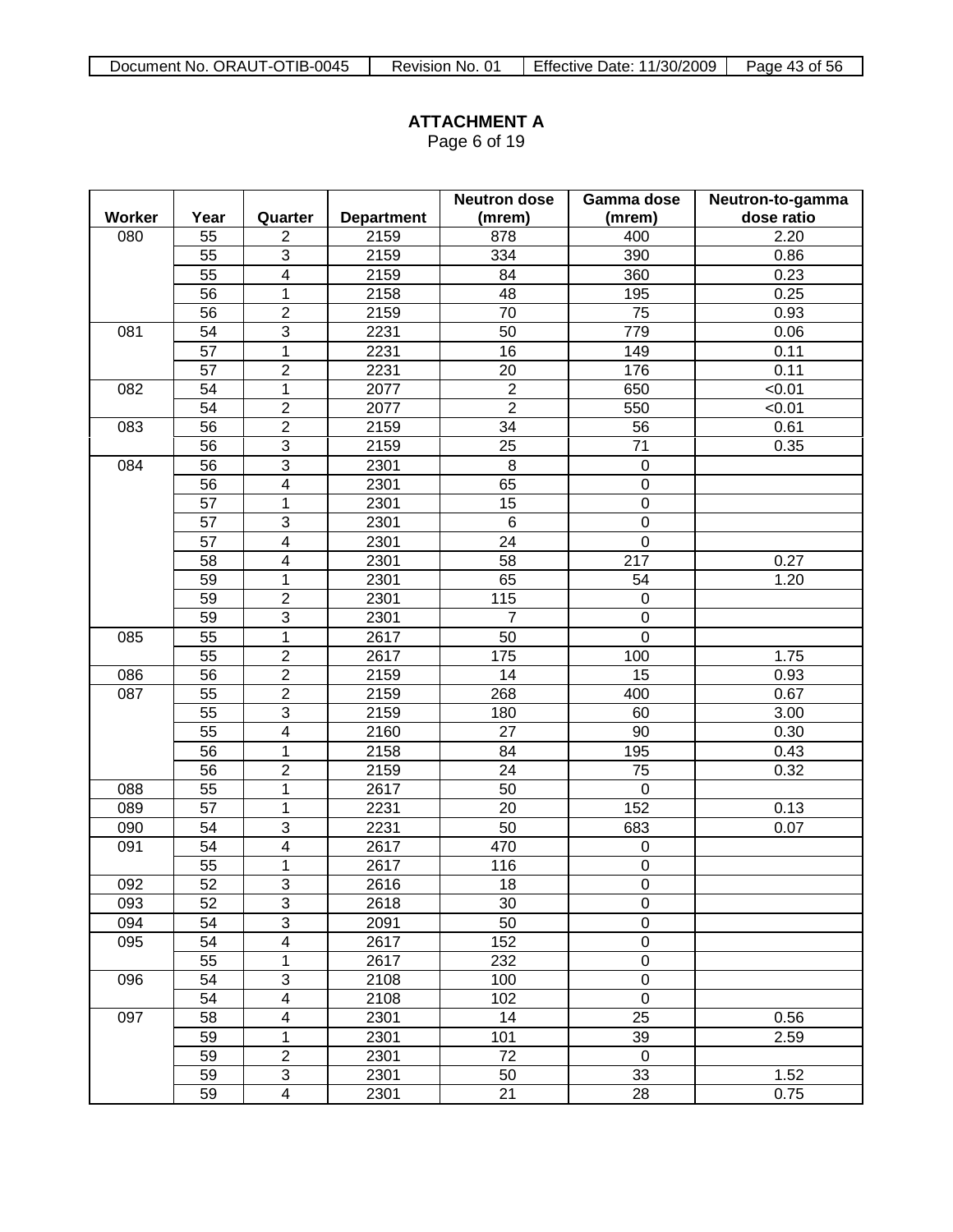Page 7 of 19

|        |                 |                         |                   | <b>Neutron dose</b> | Gamma dose       | Neutron-to-gamma |
|--------|-----------------|-------------------------|-------------------|---------------------|------------------|------------------|
| Worker | Year            | Quarter                 | <b>Department</b> | (mrem)              | (mrem)           | dose ratio       |
| 098    | 55              | $\overline{2}$          | 2108              | 132                 | 50               | 2.64             |
|        | 55              | 3                       | 2108              | $\overline{7}$      | 30               | 0.23             |
|        | 58              | $\overline{4}$          | 2108              | 29                  | $\mathbf 0$      |                  |
|        | 59              | $\overline{1}$          | 2108              | 51                  | 129              | 0.40             |
|        | 59              | $\overline{2}$          | 2108              | 72                  | $\mathsf 0$      |                  |
| 098    | 59              | $\overline{3}$          | 2108              | 57                  | 44               | 1.30             |
| 099    | $\overline{58}$ | $\overline{4}$          | 2301              | $\overline{7}$      | $\pmb{0}$        |                  |
|        | 59              | $\mathbf{1}$            | 2301              | 36                  | 29               | 1.24             |
| 100    | $\overline{54}$ | $\overline{4}$          | 2617              | 258                 | $\mathbf 0$      |                  |
| 101    | 54              | $\overline{\mathbf{4}}$ | 2617              | 208                 | $\mathbf 0$      |                  |
| 102    | 57              | $\mathbf{1}$            | 2231              | 28                  | 35               | 0.80             |
| 103    | $\overline{57}$ | $\mathbf{1}$            | 2231              | 32                  | 170              | 0.19             |
|        | 57              | $\overline{2}$          | 2231              | 18                  | 186              | 0.10             |
| 104    | 56              | $\mathsf 3$             | 2301              | 16                  | 44               | 0.36             |
| 105    | 54              | $\overline{4}$          | 2616              | 592                 | $\mathbf 0$      |                  |
|        | $\overline{55}$ | 1                       | 2617              | 336                 | $\pmb{0}$        |                  |
| 106    | 54              | $\overline{\mathbf{4}}$ | 2617              | 100                 | $\mathbf 0$      |                  |
| 107    | 55              | $\mathbf 2$             | 2108              | 221                 | 250              | 0.88             |
|        | 55              | $\overline{3}$          | 2108              | 298                 | 390              | 0.76             |
|        | 55              | $\overline{\mathbf{4}}$ | 2108              | 25                  | 300              | 0.08             |
|        | $\overline{56}$ | $\mathbf{1}$            | 2108              | $\overline{70}$     | 195              | 0.36             |
|        | 56              | $\overline{2}$          | 2108              | 38                  | 75               | 0.51             |
|        | 56              | $\overline{3}$          | 2108              | 21                  | 86               | 0.24             |
|        | $\overline{56}$ | $\overline{4}$          | 2108              | $\overline{24}$     | $\pmb{0}$        |                  |
|        | 57              | $\overline{1}$          | 2108              | 38                  | 80               | 0.48             |
|        | 57              | $\overline{2}$          | 2108              | 18                  | 12               | 1.50             |
|        | 57              | $\overline{4}$          | 2108              | $6\phantom{1}$      | $\overline{73}$  | 0.08             |
| 108    | 58              | $\overline{\mathbf{4}}$ | 2044              | 15                  | $\pmb{0}$        |                  |
| 109    | 54              | $\overline{4}$          | 2616              | 250                 | $\pmb{0}$        |                  |
|        | $\overline{55}$ | $\mathbf{1}$            | 2617              | 150                 | 140              | 1.07             |
| 110    | 55              | $\mathbf{1}$            | 2617              | 100                 | $\pmb{0}$        |                  |
| 111    | 55              | $\overline{2}$          | 2108              | 42                  | 100              | 0.42             |
|        | $\overline{55}$ | $\overline{3}$          | 2108              | 17                  | $\pmb{0}$        |                  |
| 112    | 54              | $\overline{4}$          | 2616              | 338                 | 0                |                  |
| 113    | 55              | $\overline{2}$          | 2108              | 167                 | 239              | 0.70             |
| 114    | 55              | 1                       | 2003              | 359                 | $\pmb{0}$        |                  |
| 115    | 54              | 4                       | 2616              | 50                  | $\boldsymbol{0}$ |                  |
|        | 55              | 1                       | 2617              | 50                  | $\pmb{0}$        |                  |
| 116    | 55              | $\overline{3}$          | 2159              | 52                  | 150              | 0.35             |
|        | 55              | $\overline{\mathbf{4}}$ | 2159              | 54                  | 474              | 0.11             |
|        | 56              | $\mathbf{1}$            | 2158              | 72                  | 195              | 0.37             |
|        | 56              | $\overline{2}$          | 2159              | 60                  | 75               | 0.80             |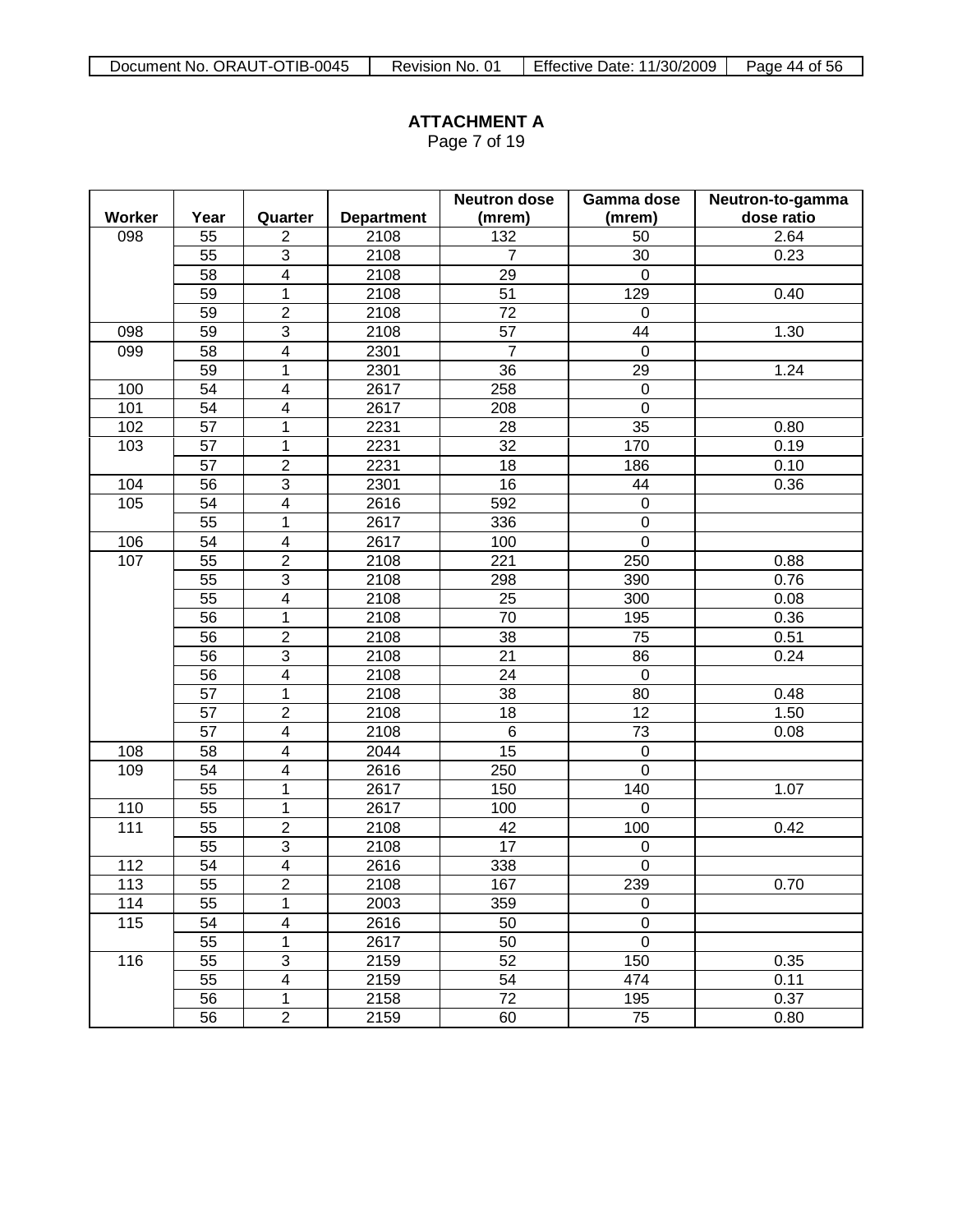Page 8 of 19

|        |                 |                         |                   | <b>Neutron dose</b> | Gamma dose      | Neutron-to-gamma |
|--------|-----------------|-------------------------|-------------------|---------------------|-----------------|------------------|
| Worker | Year            | Quarter                 | <b>Department</b> | (mrem)              | (mrem)          | dose ratio       |
| 117    | 55              | $\overline{2}$          | 2160              | 232                 | 200             | 1.16             |
|        | 55              | $\overline{3}$          | 2160              | 140                 | 60              | 2.33             |
|        | 55              | $\overline{4}$          | 2160              | 3                   | 90              | 0.03             |
|        | 56              | $\overline{1}$          | 2158              | 28                  | 195             | 0.14             |
|        | 56              | $\overline{2}$          | 2159              | 20                  | $\overline{75}$ | 0.27             |
|        | 56              | $\overline{3}$          | 2159              | 14                  | 30              | 0.47             |
|        | $\overline{57}$ | $\overline{1}$          | 2158              | $\overline{12}$     | $\mathbf 0$     |                  |
|        | $\overline{57}$ | $\overline{2}$          | 2158              | $\overline{57}$     | $\mathsf 0$     |                  |
|        | $\overline{57}$ | $\overline{3}$          | 2158              | 9                   | $\overline{0}$  |                  |
|        | 57              | $\overline{4}$          | 2158              | $\overline{24}$     | $\overline{30}$ | 0.80             |
| 118    | 54              | $\overline{4}$          | 2616              | 238                 | $\mathsf 0$     |                  |
|        | $\overline{55}$ | $\mathbf 1$             | 2617              | 150                 | $\overline{0}$  |                  |
| 119    | $\overline{57}$ | $\mathbf 1$             | 2231              | 28                  | $\overline{76}$ | 0.37             |
|        | 57              | $\overline{2}$          | 2231              | 14                  | 102             | 0.14             |
| 120    | 54              | $\overline{4}$          | 2617              | 100                 | $\mathbf 0$     |                  |
|        | $\overline{55}$ | $\mathbf{1}$            | 2617              | 50                  | 279             | 0.18             |
| 121    | 58              | $\overline{\mathbf{4}}$ | 2044              | 15                  | $\mathbf 0$     |                  |
| 122    | 57              | 1                       | 2231              | 20                  | 162             | 0.12             |
|        | 57              | $\overline{2}$          | 2231              | 18                  | 162             | 0.11             |
| 123    | 54              | $\overline{\mathbf{4}}$ | 2616              | 260                 | 0               |                  |
| 124    | 55              | 3                       | 2108              | 8                   | 90              | 0.09             |
| 125    | $\overline{56}$ | $\mathbf 1$             | 2791              | 30                  | 56              | 0.54             |
| 126    | 58              | $\overline{\mathbf{4}}$ | 2701              | 131                 | 144             | 0.91             |
| 127    | $\overline{55}$ | $\overline{2}$          | 2160              | 343                 | 350             | 0.98             |
|        | 55              | $\overline{3}$          | 2159              | 278                 | 390             | 0.71             |
|        | 55              | 4                       | 2159              | 60                  | 360             | 0.17             |
|        | 56              | 1                       | 2159              | 30                  | 195             | 0.15             |
|        | 56              | $\overline{c}$          | 2159              | 30                  | 85              | 0.35             |
| 128    | 55              | $\mathbf{1}$            | 2617              | 324                 | 594             | 0.55             |
| 129    | 54              | $\overline{\mathbf{4}}$ | 2617              | 265                 | $\mathbf{0}$    |                  |
| 130    | 59              | $\overline{\mathbf{4}}$ | 2108              | 43                  | $\overline{34}$ | 1.26             |
| 131    | 54              | $\overline{3}$          | 2070              | 50                  | 2,760           | 0.02             |
| 132    | $\overline{54}$ | $\overline{3}$          | 2231              | $\overline{50}$     | 708             | 0.07             |
| 133    | $\overline{53}$ | $\overline{2}$          | 2618              | 85                  | 0               |                  |
| 134    | 54              | $\overline{4}$          | 2616              | 150                 | $\overline{0}$  |                  |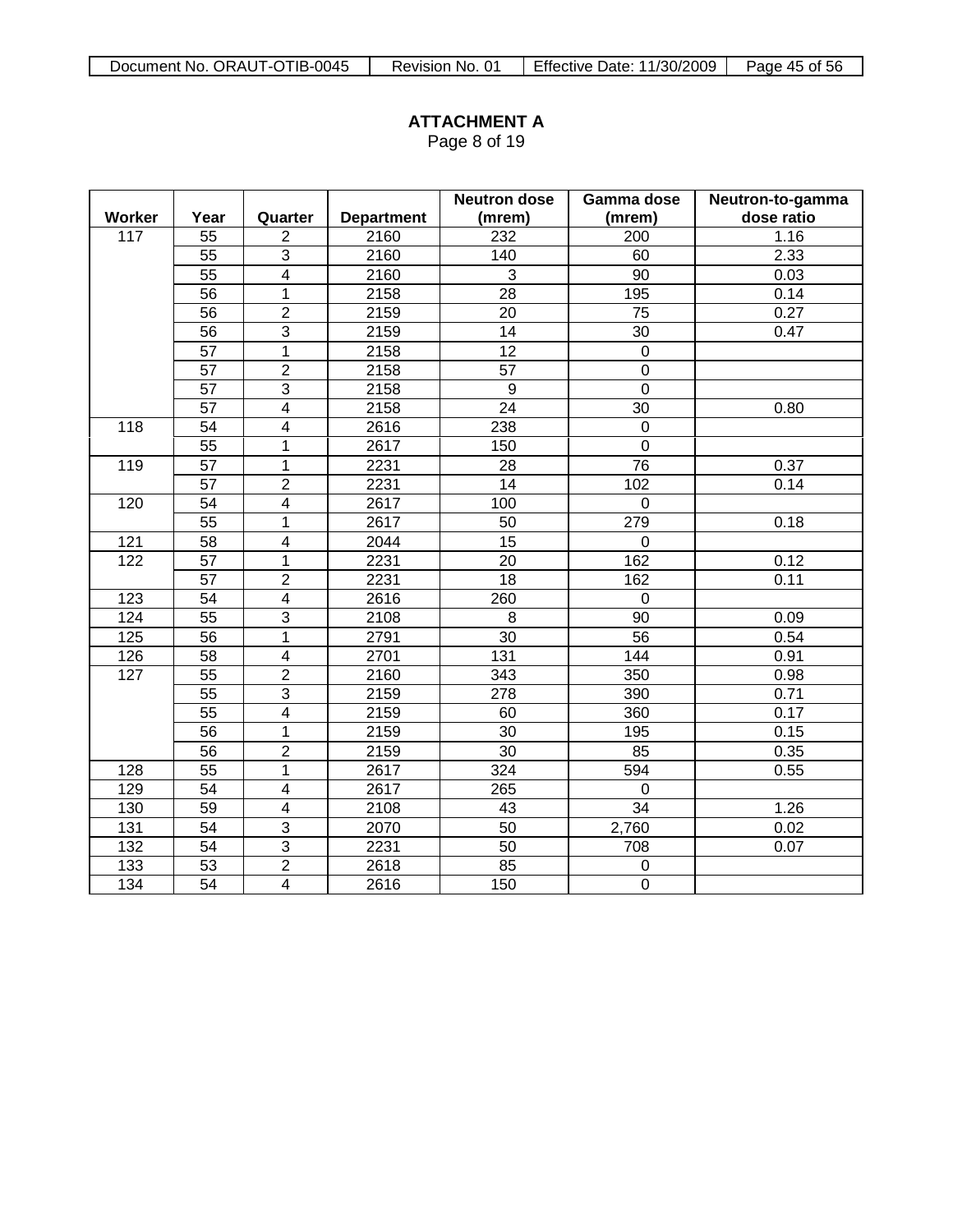Page 9 of 19

|                  |                 |                         |                   | <b>Neutron dose</b> | Gamma dose       | Neutron-to-gamma |
|------------------|-----------------|-------------------------|-------------------|---------------------|------------------|------------------|
| Worker           | Year            | Quarter                 | <b>Department</b> | (mrem)              | (mrem)           | dose ratio       |
| 135              | 55              | $\overline{2}$          | 2303              | 382                 | 450              | 0.85             |
|                  | 55              | $\overline{3}$          | 2301              | 232                 | 390              | 0.59             |
|                  | $\overline{55}$ | $\overline{4}$          | 2301              | 46                  | 422              | 0.11             |
|                  | 56              | $\mathbf{1}$            | 2301              | 58                  | 195              | 0.30             |
|                  | 56              | $\overline{2}$          | 2301              | 94                  | 75               | 1.25             |
|                  | 56              | $\overline{3}$          | 2301              | 18                  | 92               | 0.20             |
|                  | $\overline{56}$ | $\overline{4}$          | 2301              | 26                  | $\mathbf 0$      |                  |
|                  | 57              | 1                       | 2301              | 40                  | 30               | 1.33             |
|                  | 57              | $\overline{2}$          | 2301              | 47                  | 12               | 3.92             |
|                  | 57              | $\overline{3}$          | 2301              | $\overline{3}$      | 48               | 0.06             |
|                  | 57              | 4                       | 2301              | 42                  | $\mathbf 0$      |                  |
|                  | $\overline{58}$ | 1                       | 2301              | $\overline{6}$      | $\overline{0}$   |                  |
|                  | 58              | 4                       | 2301              | $\overline{7}$      | 210              | 0.03             |
|                  | 59              | 1                       | 2301              | 79                  | 62               | 1.27             |
|                  | 59              | $\overline{2}$          | 2301              | 50                  | $\mathbf 0$      |                  |
|                  | 59              | $\overline{3}$          | 2301              | $\overline{71}$     | 24               | 2.96             |
|                  | 59              | $\overline{\mathbf{4}}$ | 2301              | 71                  | $\mathbf 0$      |                  |
| 136              | 57              | $\mathbf 1$             | 2231              | 32                  | 140              | 0.23             |
| 137              | 55              | $\overline{2}$          | 2159              | 582                 | 400              | 1.46             |
|                  | 55              | $\overline{3}$          | 2159              | 322                 | 390              | 0.83             |
|                  | 55              | $\overline{4}$          | 2159              | 95                  | 300              | 0.32             |
|                  | 56              | $\mathbf 1$             | 2077              | 84                  | 195              | 0.43             |
|                  | 56              | $\overline{2}$          | 2159              | 18                  | 75               | 0.24             |
| 138              | $\overline{57}$ | $\overline{2}$          | 2231              | $\overline{6}$      | $\overline{128}$ | 0.05             |
| 139              | 60              | $\mathbf{1}$            | 2703              | 15                  | $\mathbf 0$      |                  |
| 140              | 55              | $\mathbf 1$             | 2617              | 100                 | $\pmb{0}$        |                  |
| 141              | $\overline{55}$ | $\overline{2}$          | 2303              | 88                  | 200              | 0.44             |
|                  | $\overline{55}$ | $\overline{3}$          | 2301              | 283                 | 390              | 0.73             |
|                  | 55              | $\overline{\mathbf{4}}$ | 2301              | $\overline{7}$      | 30               | 0.23             |
| 142              | 59              | 1                       | 2301              | 64                  | 62               | 1.03             |
|                  | 59              | $\overline{2}$          | 2301              | 50                  | $\mathbf 0$      |                  |
|                  | 59              | $\overline{3}$          | 2301              | 107                 | 15               | 7.13             |
|                  | 59              | $\overline{4}$          | 2301              | 57                  | $\mathbf 0$      |                  |
| $\overline{143}$ | $\overline{54}$ | 1                       | 2108              | $\overline{2}$      | 735              | 50.01            |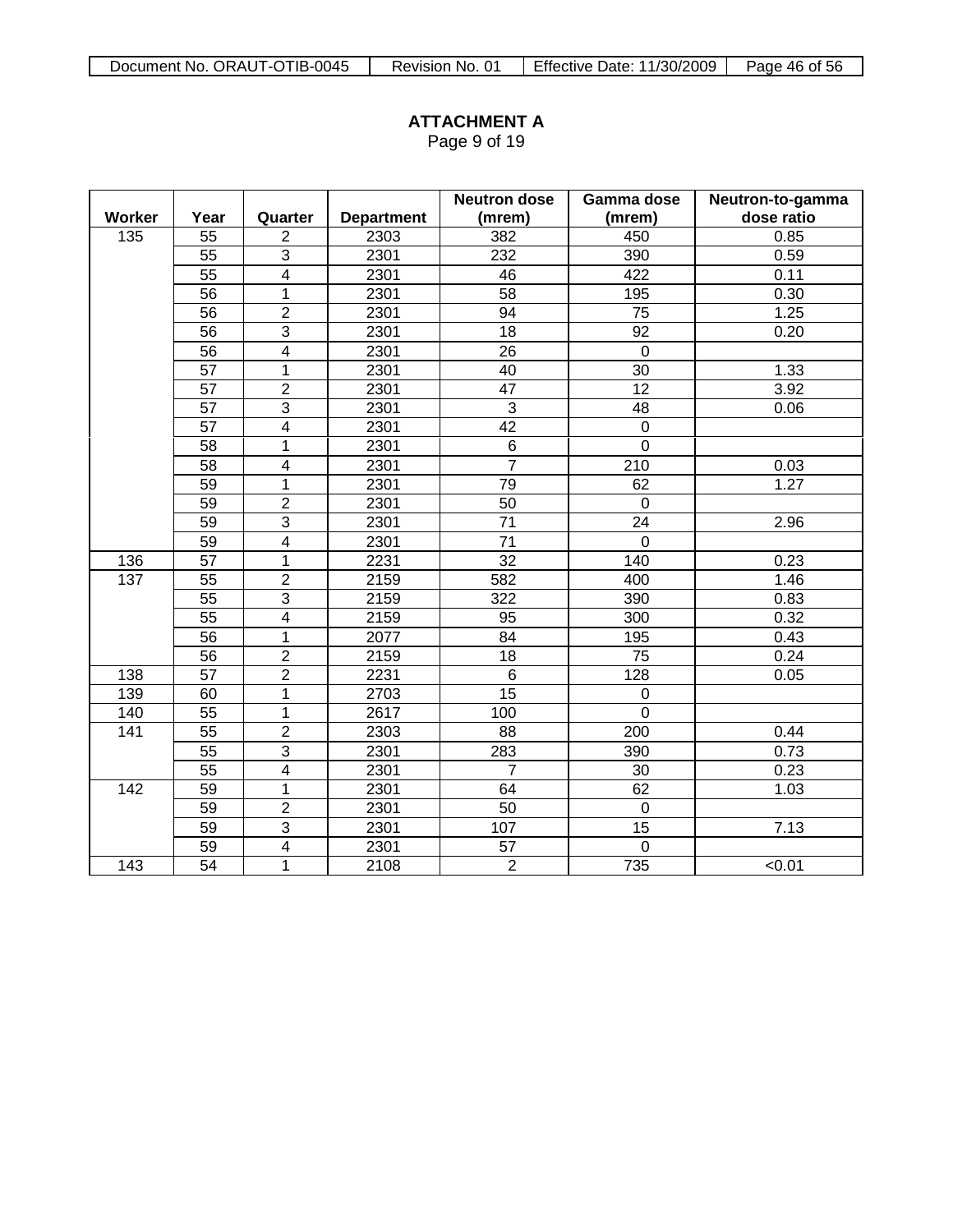| Document No. ORAUT-OTIB-0045 | Revision No. 01 | Effective Date: 11/30/2009 | Page 47 of 56 |
|------------------------------|-----------------|----------------------------|---------------|
|------------------------------|-----------------|----------------------------|---------------|

Page 10 of 19

|                  |      |                                                          | Table A-2. Data by department for 143 Y-12 workers with positive neutron doses. |             |                  |
|------------------|------|----------------------------------------------------------|---------------------------------------------------------------------------------|-------------|------------------|
|                  |      |                                                          | <b>Neutron dose</b>                                                             | Gamma dose  | Neutron-to-gamma |
| Worker           | Year | Quarter                                                  | (mrem)                                                                          | (mrem)      | dose ratio       |
|                  |      | Department 2000: Special Monitoring                      |                                                                                 |             |                  |
| 005              | 54   | 1                                                        | 2                                                                               | 0           |                  |
|                  | 54   | $\overline{2}$                                           | 8                                                                               | $\pmb{0}$   |                  |
| 001              | 54   | 3                                                        | 50                                                                              | $\pmb{0}$   |                  |
| 002              | 54   | 3                                                        | 50                                                                              | $\pmb{0}$   |                  |
| 004              | 54   | 3                                                        | 50                                                                              | $\pmb{0}$   |                  |
| 003              | 54   | 4                                                        | 188                                                                             | 0           |                  |
|                  |      | Department 2001: Janitor Department                      |                                                                                 |             |                  |
| 047              | 56   | 4                                                        | 38                                                                              | 0           |                  |
|                  | 57   |                                                          | 18                                                                              | 0           |                  |
|                  |      | Department 2003: Maintenance Shops                       |                                                                                 |             |                  |
| 037              | 55   | 1                                                        | 112                                                                             | 0           |                  |
| 114              | 55   |                                                          | 359                                                                             | 0           |                  |
|                  |      | Department 2018: Research Services Department            |                                                                                 |             |                  |
| 143              | 54   | 1                                                        | $\overline{c}$                                                                  | 735         | < 0.01           |
| 030              | 54   | 1                                                        | $\overline{2}$                                                                  | 1485        | < 0.01           |
| 018              | 54   | 1                                                        | 10                                                                              | 0           |                  |
|                  | 54   | 2                                                        | 2                                                                               | 0           |                  |
| $072^a$          | 56   | 1                                                        | 44                                                                              | 195         | 0.23             |
| 017              | 57   | $\overline{2}$                                           | 33                                                                              | 16          | 2.06             |
|                  | 57   | 3                                                        | 12                                                                              | 4           | 3.00             |
|                  | 57   | 4                                                        | 54                                                                              | 34          | 1.59             |
|                  | 58   |                                                          | 18                                                                              | 16          | 1.13             |
|                  |      | <b>Department 2044: Mechanical Inspection Department</b> |                                                                                 |             |                  |
| $046^{\circ}$    | 55   | $\overline{2}$                                           | 300                                                                             | 253         | 1.19             |
| 108              | 58   | 4                                                        | 15                                                                              | 0           |                  |
| 121              | 58   | Δ                                                        | 15                                                                              | $\Omega$    |                  |
|                  |      |                                                          | Department 2070: Mechanical Engineering Department, Tool Engineering            |             |                  |
| 046 <sup>a</sup> | 53   | 4                                                        | 94                                                                              | 1042        | 0.09             |
| 008              | 54   | 3                                                        | 92                                                                              | 1925        | 0.05             |
| 131              | 54   | 3                                                        | 50                                                                              | 2760        | 0.02             |
|                  |      | Department 2077: Electrical Maintenance Department       |                                                                                 |             |                  |
| 012              | 54   | 1                                                        | 8                                                                               | 600         | 0.01             |
|                  | 54   | $\overline{2}$                                           | $\overline{2}$                                                                  | 550         | < 0.01           |
| 061              | 54   | 1                                                        | 6                                                                               | 550         | 0.01             |
|                  | 54   | $\overline{2}$                                           | $\overline{2}$                                                                  | 550         | < 0.01           |
| 079              | 54   | 1                                                        | $\overline{c}$                                                                  | 650         | < 0.01           |
|                  | 54   | $\overline{2}$                                           | $\overline{2}$                                                                  | 550         | < 0.01           |
| $072^a$          | 55   | $\overline{2}$                                           | 430                                                                             | 600         | 0.72             |
|                  | 55   | $\ensuremath{\mathsf{3}}$                                | 191                                                                             | 390         | 0.49             |
|                  | 55   | 4                                                        | 93                                                                              | 418         | 0.22             |
|                  | 56   | $\overline{2}$                                           | 66                                                                              | 75          | 0.88             |
|                  | 56   | $\ensuremath{\mathsf{3}}$                                | 22                                                                              | 64          | 0.34             |
|                  | 56   | 4                                                        | 28                                                                              | 39          | 0.72             |
|                  | 57   | 1                                                        | 50                                                                              | $\mathbf 0$ |                  |
|                  |      |                                                          |                                                                                 |             |                  |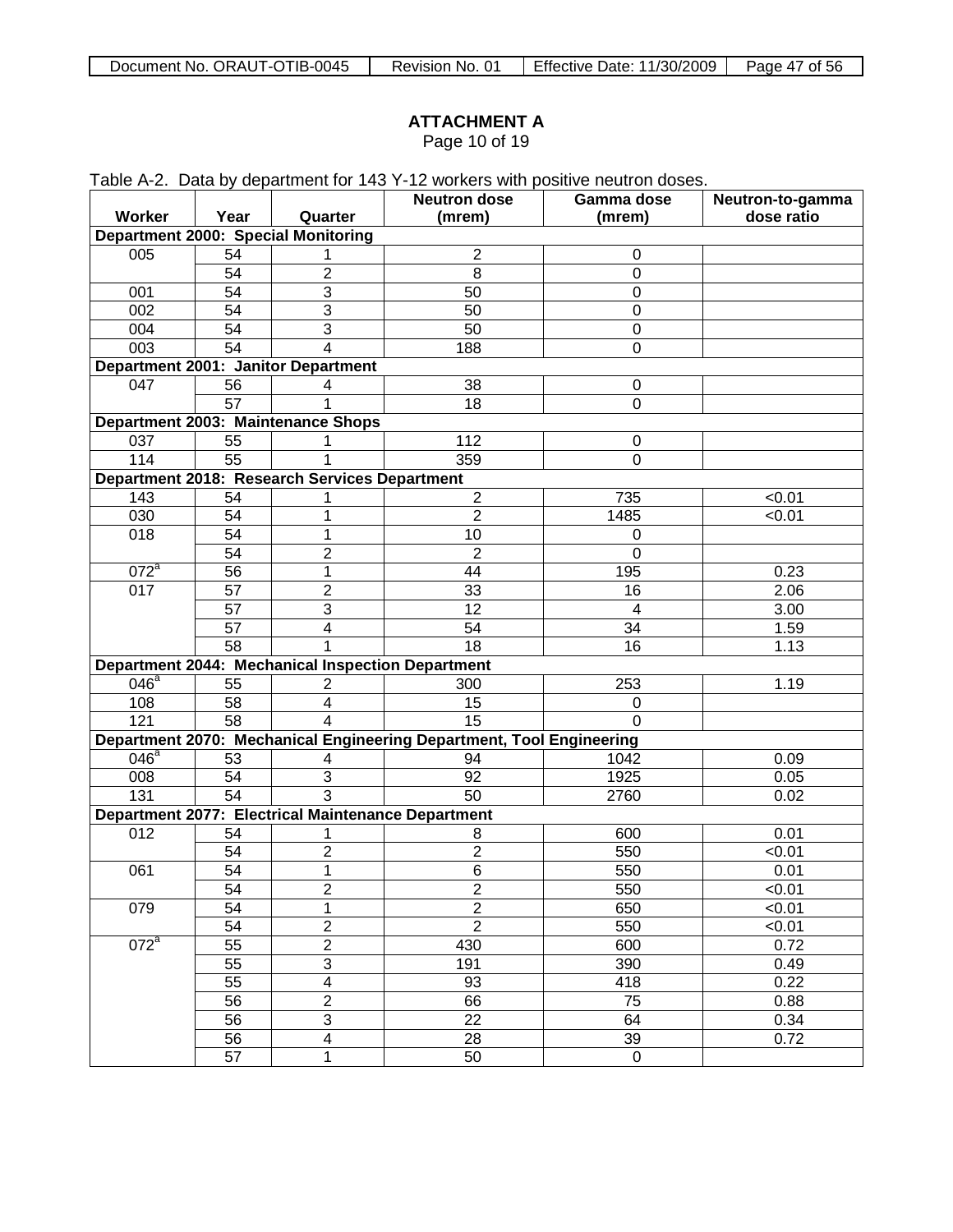Page 11 of 19

|                    |                 |                                   | <b>Neutron dose</b>                                                  | Gamma dose<br>Neutron-to-gamma |            |  |  |  |  |
|--------------------|-----------------|-----------------------------------|----------------------------------------------------------------------|--------------------------------|------------|--|--|--|--|
| Worker             | Year            | Quarter                           | (mrem)                                                               | (mrem)                         | dose ratio |  |  |  |  |
| 006 <sup>a</sup>   | 56              | 1                                 | 12                                                                   | 135                            | 0.09       |  |  |  |  |
|                    | 56              | 4                                 | $\overline{34}$                                                      | $\mathbf 0$                    |            |  |  |  |  |
| 137 <sup>a</sup>   | $\overline{56}$ | $\overline{1}$                    | 84                                                                   | 195                            | 0.43       |  |  |  |  |
| 066                | $\overline{57}$ | $\overline{2}$                    | $\overline{18}$                                                      | $\mathbf 0$                    |            |  |  |  |  |
|                    | 57              | $\overline{3}$                    | $\overline{12}$                                                      | $\mathbf 0$                    |            |  |  |  |  |
| 076                | 57              | $\overline{2}$                    | $\,6\,$                                                              | $\mathbf 0$                    |            |  |  |  |  |
| $\overline{013}$   | $\overline{58}$ | $\overline{4}$                    | 15                                                                   | 23                             | 0.65       |  |  |  |  |
|                    |                 | Department 2091: Guard Department |                                                                      |                                |            |  |  |  |  |
| 094                | 54              | 3                                 | 50                                                                   | $\mathbf 0$                    |            |  |  |  |  |
|                    |                 |                                   | Department 2108: Health Physics & Industrial Hygiene, Health Physics |                                |            |  |  |  |  |
| 096                | 54              | 3                                 | 100                                                                  | $\mathbf 0$                    |            |  |  |  |  |
|                    | 54              | $\overline{4}$                    | 102                                                                  | $\pmb{0}$                      |            |  |  |  |  |
| 065                | $\overline{54}$ | $\overline{\mathbf{4}}$           | 60                                                                   | $\overline{0}$                 |            |  |  |  |  |
|                    | $\overline{55}$ | $\overline{\mathbf{4}}$           | 107                                                                  | 76                             | 1.41       |  |  |  |  |
| 024                | 55              | $\mathbf{1}$                      | 50                                                                   | $\boldsymbol{0}$               |            |  |  |  |  |
|                    | $\overline{55}$ | $\overline{2}$                    | $\overline{28}$                                                      | 100                            | 0.28       |  |  |  |  |
|                    | $\overline{55}$ | $\overline{3}$                    | 414                                                                  | 360                            | 1.15       |  |  |  |  |
| 113                | $\overline{55}$ | $\overline{2}$                    | 167                                                                  | 239                            | 0.70       |  |  |  |  |
| $\overline{111}$   | $\overline{55}$ | $\overline{2}$                    | 42                                                                   | 100                            | 0.42       |  |  |  |  |
|                    | $\overline{55}$ | $\overline{3}$                    | $\overline{17}$                                                      | $\mathbf 0$                    |            |  |  |  |  |
| 107                | $\overline{55}$ | $\overline{2}$                    | 221                                                                  | 250                            | 0.88       |  |  |  |  |
|                    | $\overline{55}$ | $\overline{3}$                    | 298                                                                  | 390                            | 0.76       |  |  |  |  |
|                    | $\overline{55}$ | $\overline{4}$                    | 25                                                                   | 300                            | 0.08       |  |  |  |  |
|                    | $\overline{56}$ | $\mathbf{1}$                      | 70                                                                   | 195                            | 0.36       |  |  |  |  |
|                    | $\overline{56}$ | $\overline{2}$                    | $\overline{38}$                                                      | 75                             | 0.51       |  |  |  |  |
|                    | 56              | $\overline{3}$                    | 21                                                                   | 86                             | 0.24       |  |  |  |  |
|                    | $\overline{56}$ | $\overline{4}$                    | 24                                                                   | $\mathbf 0$                    |            |  |  |  |  |
|                    | $\overline{57}$ | 1                                 | $\overline{38}$                                                      | 80                             | 0.48       |  |  |  |  |
|                    | 57              | $\overline{2}$                    | 18                                                                   | 12                             | 1.50       |  |  |  |  |
|                    | 57              | $\overline{4}$                    | $\,6\,$                                                              | 73                             | 0.08       |  |  |  |  |
| 098                | $\overline{55}$ | $\overline{2}$                    | $\overline{132}$                                                     | 50                             | 2.64       |  |  |  |  |
|                    | 55              | $\overline{3}$                    | $\overline{7}$                                                       | 30                             | 0.23       |  |  |  |  |
|                    | 58              | $\overline{4}$                    | 29                                                                   | $\mathbf 0$                    |            |  |  |  |  |
|                    | $\overline{59}$ | $\mathbf{1}$                      | 51                                                                   | 129                            | 0.40       |  |  |  |  |
|                    | 59              | $\overline{2}$                    | 72                                                                   | $\pmb{0}$                      |            |  |  |  |  |
|                    | 59              | $\overline{3}$                    | $\overline{57}$                                                      | 44                             | 1.30       |  |  |  |  |
| $0\overline{78}^a$ | 55              | $\overline{2}$                    | 337                                                                  | 404                            | 0.83       |  |  |  |  |
|                    | 55              | $\overline{\mathbf{4}}$           | 70                                                                   | 380                            | 0.18       |  |  |  |  |
| 124                | 55              | $\overline{3}$                    | $\bf 8$                                                              | $90\,$                         | 0.09       |  |  |  |  |
| 035                | $\overline{56}$ | $\overline{3}$                    | 20                                                                   | $\, 8$                         | 2.50       |  |  |  |  |
|                    | 56              | $\overline{4}$                    | 84                                                                   | 80                             | 1.05       |  |  |  |  |
|                    | 57              | $\mathbf 1$                       | $\overline{26}$                                                      | $\pmb{0}$                      |            |  |  |  |  |
|                    | $\overline{57}$ | $\overline{2}$                    | $\overline{12}$                                                      | $\overline{0}$                 |            |  |  |  |  |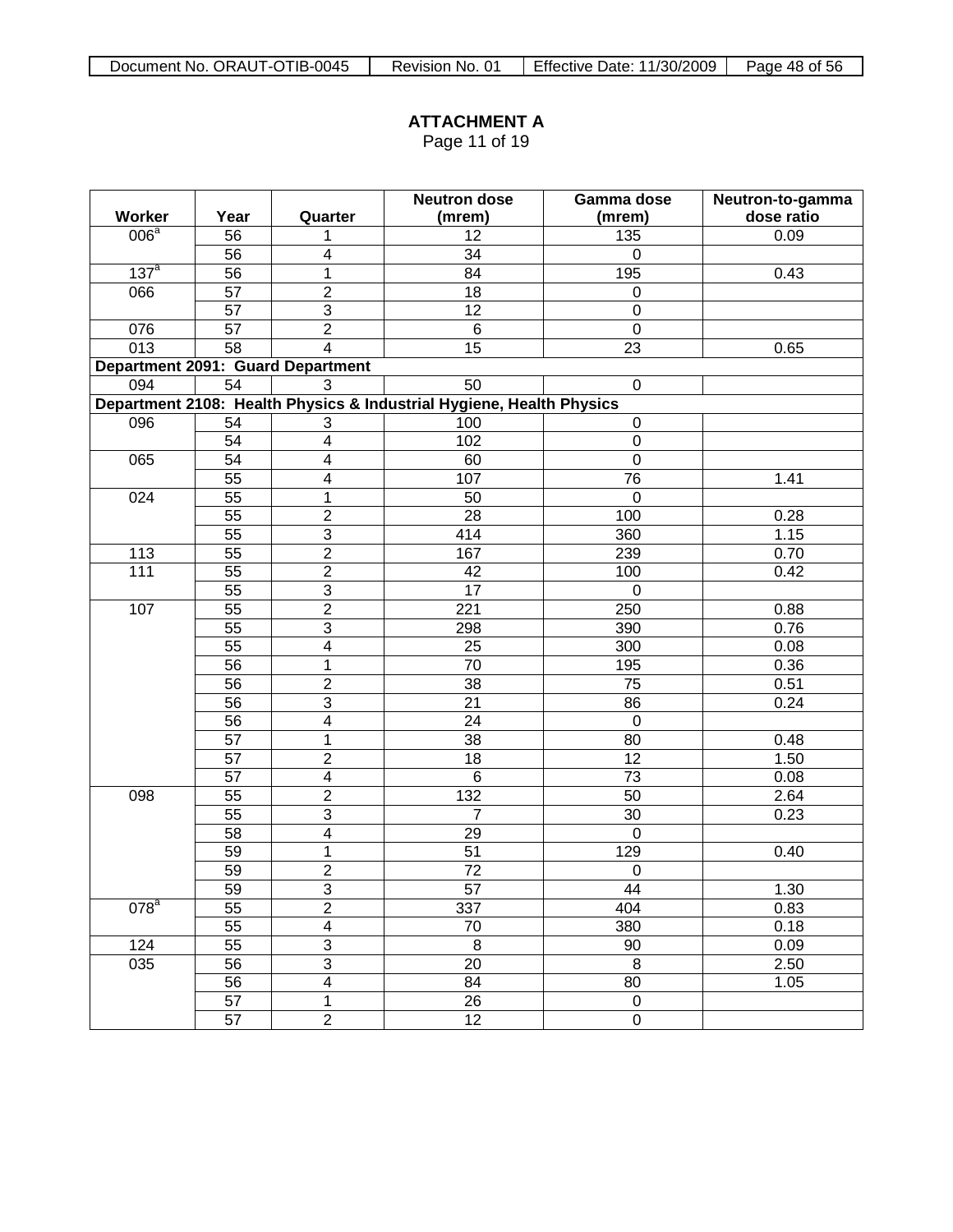Page 12 of 19

|                    |                 | <b>Neutron dose</b>                            |                 | Gamma dose     | Neutron-to-gamma |  |  |  |  |
|--------------------|-----------------|------------------------------------------------|-----------------|----------------|------------------|--|--|--|--|
| Worker             | Year            | Quarter                                        | (mrem)          | (mrem)         | dose ratio       |  |  |  |  |
| 040                | 57              | $\overline{c}$                                 | 9               | $\Omega$       |                  |  |  |  |  |
|                    | 57              | $\overline{3}$                                 | 21              | 34             | 0.62             |  |  |  |  |
|                    | 57              | $\overline{4}$                                 | $\overline{12}$ | $\overline{0}$ |                  |  |  |  |  |
|                    | $\overline{58}$ | 1                                              | $\overline{12}$ | 16             | 0.75             |  |  |  |  |
| 043                | 59              | $\overline{\mathbf{4}}$                        | $\overline{36}$ | $\mathbf 0$    |                  |  |  |  |  |
| 130                | 59              | $\overline{4}$                                 | $\overline{43}$ | 34             | 1.26             |  |  |  |  |
|                    |                 | Department 2158: Area 5 Maintenance Department |                 |                |                  |  |  |  |  |
| $\overline{054}^a$ | 56              | 1                                              | 56              | 195            | 0.29             |  |  |  |  |
| 080 <sup>a</sup>   | 56              | 1                                              | 48              | 195            | 0.25             |  |  |  |  |
| $087$ <sup>a</sup> | $\overline{56}$ | 1                                              | 84              | 195            | 0.43             |  |  |  |  |
| 116 <sup>a</sup>   | $\overline{56}$ | 1                                              | $\overline{72}$ | 195            | 0.37             |  |  |  |  |
| $\overline{117^a}$ | $\overline{56}$ | 1                                              | 28              | 195            | 0.14             |  |  |  |  |
|                    | $\overline{57}$ | 1                                              | $\overline{12}$ | $\mathbf 0$    |                  |  |  |  |  |
|                    | 57              | $\overline{2}$                                 | 57              | $\mathbf 0$    |                  |  |  |  |  |
|                    | 57              | $\overline{3}$                                 | $9\,$           | $\mathbf 0$    |                  |  |  |  |  |
|                    | $\overline{57}$ | $\overline{4}$                                 | 24              | 30             | 0.80             |  |  |  |  |
| $052^a$            | 57              | $\overline{2}$                                 | $6\phantom{1}$  | $\overline{0}$ |                  |  |  |  |  |
|                    | 57              | $\overline{4}$                                 | 60              | 44             | 1.36             |  |  |  |  |
|                    | $\overline{58}$ | 1                                              | $\overline{12}$ | $\mathbf 0$    |                  |  |  |  |  |
|                    |                 | Department 2159: Alloy Maintenance Department  |                 |                |                  |  |  |  |  |
| 029                | 55              | $\mathbf{2}$                                   | 505             | 300            | 1.68             |  |  |  |  |
|                    | 55              | $\overline{3}$                                 | 120             | 60             | 2.00             |  |  |  |  |
| 053                | $\overline{55}$ | $\overline{2}$                                 | 340             | 400            | 0.85             |  |  |  |  |
|                    | $\overline{55}$ | $\overline{3}$                                 | 344             | 390            | 0.88             |  |  |  |  |
|                    | $\overline{55}$ | $\overline{4}$                                 | 110             | 360            | 0.31             |  |  |  |  |
|                    | $\overline{56}$ | $\overline{1}$                                 | 52              | 195            | 0.27             |  |  |  |  |
|                    | $\overline{56}$ | $\overline{2}$                                 | 85              | 75             | 1.13             |  |  |  |  |
|                    | $\overline{56}$ | $\overline{3}$                                 | $\overline{7}$  | 30             | 0.23             |  |  |  |  |
| 064                | 55              | $\overline{2}$                                 | 512             | 300            | 1.71             |  |  |  |  |
|                    | $\overline{55}$ | $\overline{3}$                                 | 258             | 390            | 0.66             |  |  |  |  |
|                    | $\overline{55}$ | $\overline{4}$                                 | 76              | 360            | 0.21             |  |  |  |  |
|                    | $\overline{56}$ | $\overline{1}$                                 | 18              | 75             | 0.24             |  |  |  |  |
| 068                | 55              | $\overline{2}$                                 | 28              | 400            | 0.07             |  |  |  |  |
|                    | $\overline{55}$ | $\overline{3}$                                 | 114             | 60             | 1.90             |  |  |  |  |
| 069                | 55              | $\overline{2}$                                 | 38              | 400            | 0.10             |  |  |  |  |
|                    | 55              | $\overline{3}$                                 | 298             | 390            | 0.76             |  |  |  |  |
|                    | 55              | $\overline{4}$                                 | 54              | 360            | 0.15             |  |  |  |  |
|                    | 56              | 1                                              | $\overline{55}$ | 195            | 0.28             |  |  |  |  |
|                    | $\overline{56}$ | $\overline{2}$                                 | $\overline{30}$ | 75             | 0.40             |  |  |  |  |
| 073                | $\overline{55}$ | $\overline{2}$                                 | 102             | 300            | 0.34             |  |  |  |  |
|                    | $\overline{55}$ | $\overline{3}$                                 | 156             | 300            | 0.52             |  |  |  |  |
| 080 <sup>a</sup>   | $\overline{55}$ | $\overline{2}$                                 | 878             | 400            | 2.20             |  |  |  |  |
|                    | $\overline{55}$ | $\overline{3}$                                 | 334             | 390            | 0.86             |  |  |  |  |
|                    | 55              | $\overline{4}$                                 | 84              | 360            | 0.23             |  |  |  |  |
|                    | $\overline{56}$ | $\overline{2}$                                 | $\overline{70}$ | 75             | 0.93             |  |  |  |  |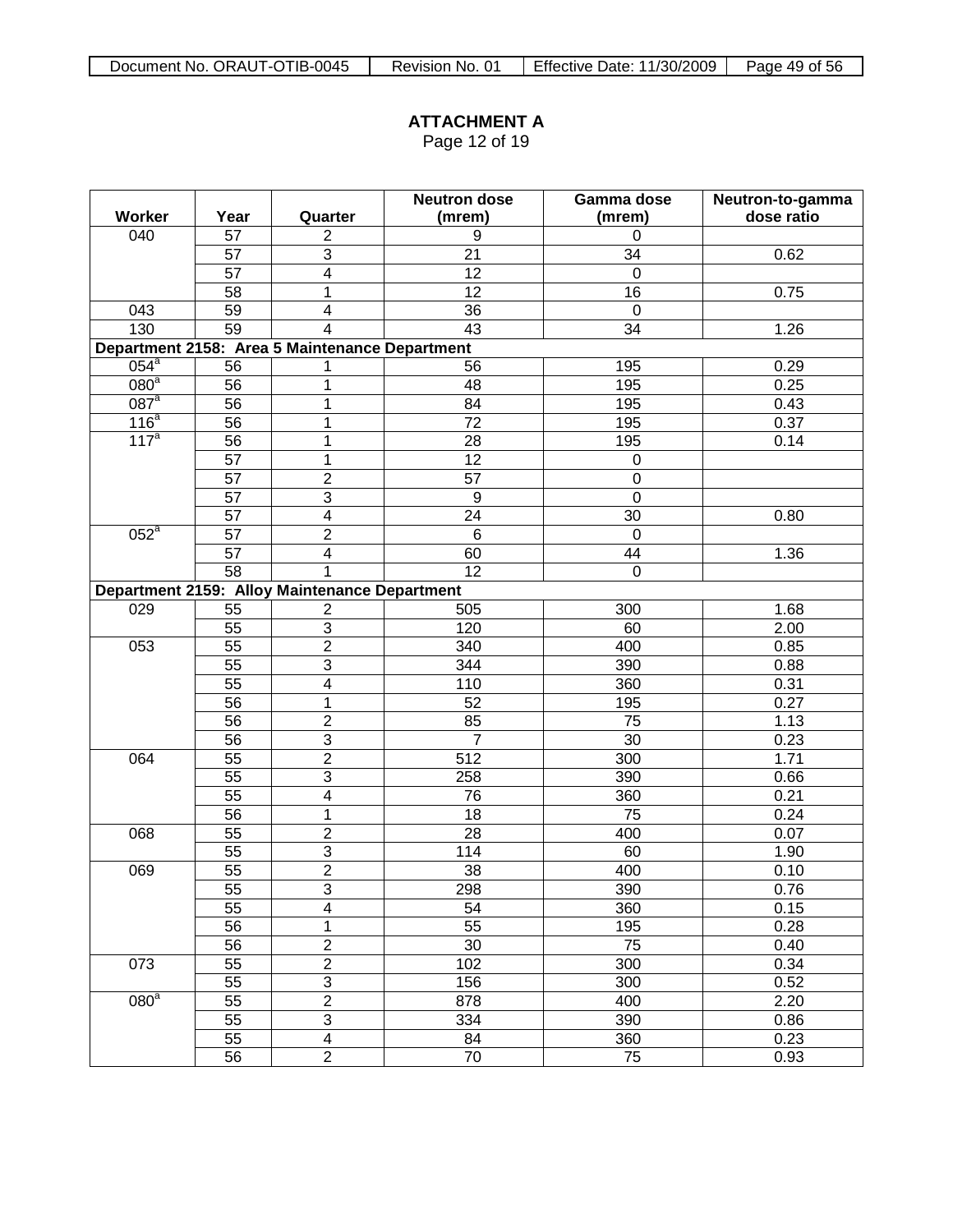Page 13 of 19

|                    |                 |                                                  | <b>Neutron dose</b>     | Gamma dose | Neutron-to-gamma |  |  |  |  |
|--------------------|-----------------|--------------------------------------------------|-------------------------|------------|------------------|--|--|--|--|
| Worker             | Year            | Quarter                                          | (mrem)                  | (mrem)     | dose ratio       |  |  |  |  |
| $087$ <sup>a</sup> | 55              | $\overline{2}$                                   | 268                     | 400        | 0.67             |  |  |  |  |
|                    | 55              | $\overline{3}$                                   | 180                     | 60         | 3.00             |  |  |  |  |
|                    | 56              | $\overline{2}$                                   | 24                      | 75         | 0.32             |  |  |  |  |
| 137 <sup>a</sup>   | 55              | $\overline{2}$                                   | 582                     | 400        | 1.46             |  |  |  |  |
|                    | 55              | $\overline{3}$                                   | 322                     | 390        | 0.83             |  |  |  |  |
|                    | 55              | $\overline{4}$                                   | 95                      | 300        | 0.32             |  |  |  |  |
|                    | 56              | $\overline{2}$                                   | 18                      | 75         | 0.24             |  |  |  |  |
| 116 <sup>a</sup>   | 55              | $\overline{3}$                                   | 52                      | 150        | 0.35             |  |  |  |  |
|                    | 55              | $\overline{4}$                                   | 54                      | 474        | 0.11             |  |  |  |  |
|                    | 56              | $\overline{2}$                                   | 60                      | 75         | 0.80             |  |  |  |  |
| 127 <sup>a</sup>   | 55              | $\overline{3}$                                   | 278                     | 390        | 0.71             |  |  |  |  |
|                    | 55              | $\overline{\mathbf{4}}$                          | 60                      | 360        | 0.17             |  |  |  |  |
|                    | 56              | 1                                                | 30                      | 195        | 0.15             |  |  |  |  |
|                    | 56              | $\overline{2}$                                   | 30                      | 85         | 0.35             |  |  |  |  |
| $055^{\circ}$      | 56              | 1                                                | 29                      | 135        | 0.21             |  |  |  |  |
|                    | 56              | $\overline{2}$                                   | 20                      | 60         | 0.33             |  |  |  |  |
| $054^a$            | 56              | $\overline{2}$                                   | 42                      | 75         | 0.56             |  |  |  |  |
|                    | 56              | $\overline{3}$                                   | $\overline{\mathbf{4}}$ | 30         | 0.13             |  |  |  |  |
| 060                | 56              | $\overline{2}$                                   | $\overline{32}$         | 15         | 2.13             |  |  |  |  |
| $074^a$            | 56              | $\overline{2}$                                   | 46                      | 60         | 0.77             |  |  |  |  |
| 083                | 56              | $\overline{2}$                                   | 34                      | 56         | 0.61             |  |  |  |  |
|                    | 56              | $\overline{3}$                                   | 25                      | 71         | 0.35             |  |  |  |  |
| 086                | 56              | $\overline{2}$                                   | 14                      | 15         | 0.93             |  |  |  |  |
| 117 <sup>a</sup>   | 56              | $\overline{2}$                                   | 20                      | 75         | 0.27             |  |  |  |  |
|                    | 56              | $\overline{3}$                                   | 14                      | 30         | 0.47             |  |  |  |  |
|                    |                 | Department 2160: Material Engineering Department |                         |            |                  |  |  |  |  |
| 044                | 55              | $\overline{2}$                                   | 306                     | 400        | 0.77             |  |  |  |  |
|                    | 55              | $\overline{3}$                                   | 174                     | 60         | 2.90             |  |  |  |  |
| $052^a$            | 55              | $\overline{2}$                                   | 654                     | 400        | 1.64             |  |  |  |  |
|                    | 55              | $\overline{3}$                                   | 166                     | 60         | 2.77             |  |  |  |  |
| $054^a$            | 55              | $\overline{2}$                                   | 322                     | 350        | 0.92             |  |  |  |  |
|                    | 55              | $\overline{3}$                                   | 134                     | 60         | 2.23             |  |  |  |  |
|                    | 55              | $\overline{4}$                                   | 11                      | 90         | 0.12             |  |  |  |  |
| $117^a$            | 55              | $\overline{2}$                                   | 232                     | 200        | 1.16             |  |  |  |  |
|                    | 55              | $\overline{3}$                                   | 140                     | 60         | 2.33             |  |  |  |  |
|                    | $\overline{55}$ | $\overline{4}$                                   | $\overline{3}$          | 90         | 0.03             |  |  |  |  |
| 127 <sup>a</sup>   | 55              | $\overline{2}$                                   | 343                     | 350        | 0.98             |  |  |  |  |
| 006 <sup>a</sup>   | 55              | $\overline{4}$                                   | 11                      | 90         | 0.12             |  |  |  |  |
| $055^a$            | 55              | $\overline{\mathbf{4}}$                          | 14                      | 90         | 0.16             |  |  |  |  |
| $074^a$            | 55              | $\overline{\mathbf{4}}$                          | $\overline{8}$          | 90         | 0.09             |  |  |  |  |
| 077                | 55              | $\overline{\mathbf{4}}$                          | 11                      | 90         | 0.12             |  |  |  |  |
|                    | 56              | 1                                                | 30                      | 195        | 0.15             |  |  |  |  |
|                    | 56              | $\overline{2}$                                   | $\sqrt{3}$              | 15         | 0.20             |  |  |  |  |
| $087$ <sup>a</sup> | 55              | $\overline{4}$                                   | $\overline{27}$         | 90         | 0.30             |  |  |  |  |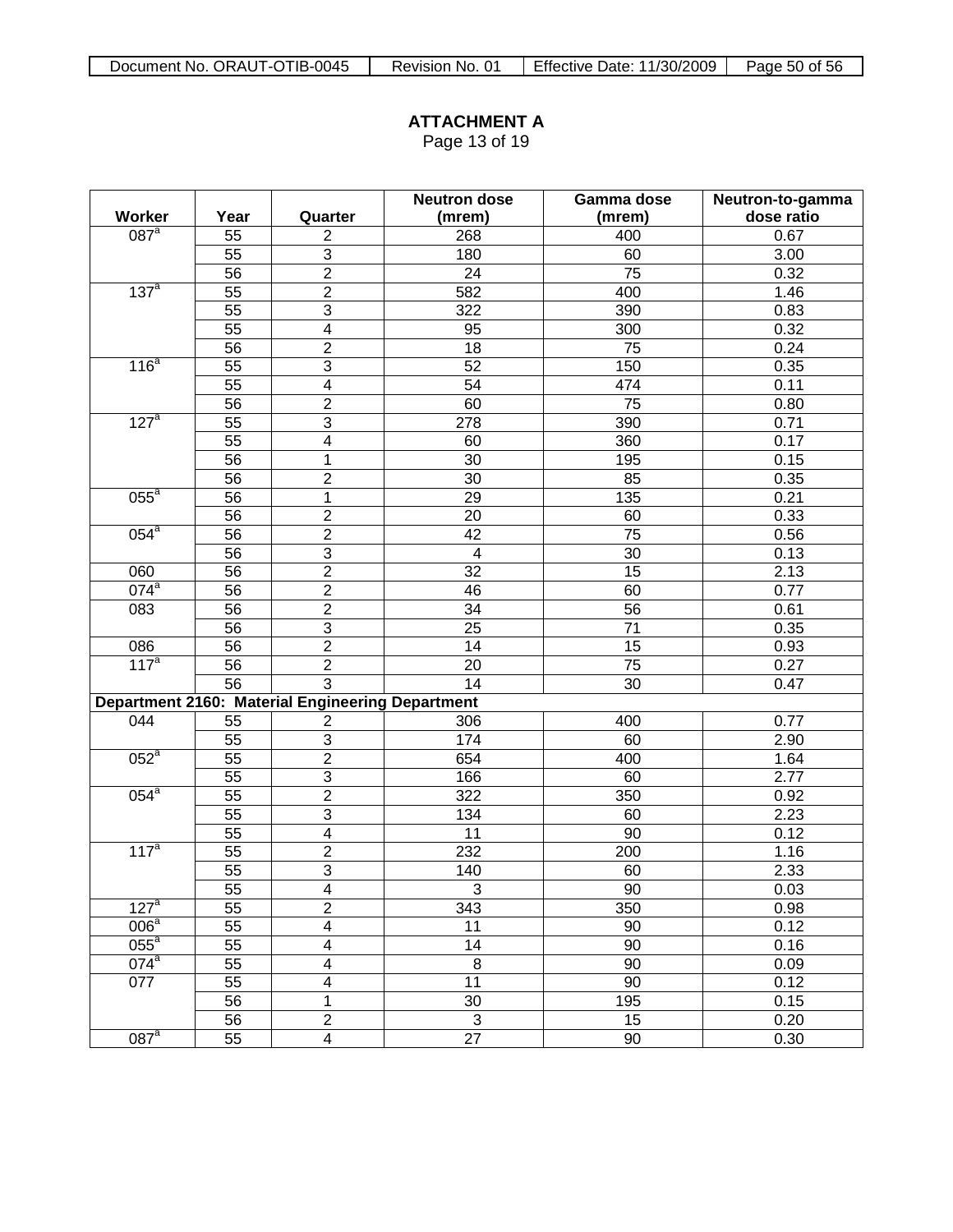Page 14 of 19

|                                         |                      |                                                | <b>Neutron dose</b> | Gamma dose       | Neutron-to-gamma |  |  |
|-----------------------------------------|----------------------|------------------------------------------------|---------------------|------------------|------------------|--|--|
| Worker                                  | Year                 | Quarter                                        | (mrem)              | (mrem)           | dose ratio       |  |  |
| <b>Department 2231: Special Testing</b> |                      |                                                |                     |                  |                  |  |  |
| 007                                     | 54                   | 3                                              | 50                  | 675              | 0.07             |  |  |
| $\overline{081}$                        | 54                   | $\overline{3}$                                 | 50                  | 779              | 0.06             |  |  |
|                                         | $\overline{57}$      | $\overline{1}$                                 | 16                  | 149              | 0.11             |  |  |
|                                         | 57                   | $\overline{2}$                                 | 20                  | 176              | 0.11             |  |  |
| 090                                     | 54                   | $\overline{3}$                                 | 50                  | 683              | 0.07             |  |  |
| 132                                     | 54                   | $\overline{3}$                                 | 50                  | 708              | 0.07             |  |  |
| 042                                     | 57                   | $\overline{1}$                                 | 24                  | 104              | 0.23             |  |  |
|                                         | $\overline{57}$      | $\overline{2}$                                 | 32                  | 198              | 0.16             |  |  |
| 089                                     | $\overline{57}$      | $\overline{1}$                                 | 20                  | 152              | 0.13             |  |  |
| 102                                     | $\overline{57}$      | $\mathbf{1}$                                   | 28                  | 35               | 0.80             |  |  |
| 103                                     | 57                   | $\mathbf{1}$                                   | 32                  | 170              |                  |  |  |
|                                         | $\overline{57}$      | $\overline{2}$                                 | 18                  | 186              | 0.10             |  |  |
| 119                                     | $\overline{57}$      | $\mathbf{1}$                                   | 28                  | 76               | 0.37             |  |  |
|                                         | $\overline{57}$      | $\overline{2}$                                 | 14                  | 102              | 0.14             |  |  |
| 122                                     | 57                   | $\overline{1}$                                 | 20                  | 162              | 0.12             |  |  |
|                                         | $\overline{57}$      | $\overline{2}$                                 | 18                  | 162              | 0.11             |  |  |
| 136                                     | 57                   | $\overline{1}$                                 | $\overline{32}$     | 140              | 0.23             |  |  |
| 036                                     | $\overline{2}$<br>57 |                                                | 20                  | 118              | 0.17             |  |  |
| 071                                     | 57                   | $\overline{2}$                                 | $\overline{\omega}$ | 65               | 0.05             |  |  |
|                                         | 57                   | $\overline{3}$                                 | $\overline{3}$      | 140              | 0.02             |  |  |
| 133                                     | 57                   | $\overline{2}$                                 | $\,6\,$             | 128              | 0.05             |  |  |
|                                         |                      | <b>Department 2260: Laboratory Operations</b>  |                     |                  |                  |  |  |
| 033                                     | 54                   | 3                                              | 50                  | $\boldsymbol{0}$ |                  |  |  |
|                                         |                      | <b>Department 2301: Development Operations</b> |                     |                  |                  |  |  |
| 051 <sup>a</sup>                        | 55                   | 3                                              | 114                 | 390              | 0.29             |  |  |
|                                         | 55                   | $\overline{4}$                                 | 88                  | 450              | 0.20             |  |  |
|                                         | $\overline{56}$      | 1                                              | $\overline{73}$     | 195              | 0.37             |  |  |
|                                         | 56                   | $\overline{2}$                                 | $\boldsymbol{8}$    | 135              | 0.06             |  |  |
|                                         | $\overline{56}$      | $\overline{3}$                                 | $\overline{42}$     | $\boldsymbol{0}$ |                  |  |  |
|                                         | 56                   | $\overline{4}$                                 | 51                  | $\boldsymbol{0}$ |                  |  |  |
|                                         | $\overline{57}$      | $\mathbf{1}$                                   | 53                  | 30               | 1.77             |  |  |
|                                         | $\overline{57}$      | $\overline{2}$                                 | $\overline{12}$     | 54               | 0.22             |  |  |
|                                         | 57                   | $\overline{3}$                                 | 18                  | $\boldsymbol{0}$ |                  |  |  |
|                                         | 57                   | $\overline{4}$                                 | $\overline{24}$     | $\mathbf 0$      |                  |  |  |
|                                         | $\overline{58}$      | 1                                              | $\overline{6}$      | 16               | 0.38             |  |  |
|                                         | 58                   | $\overline{\mathbf{4}}$                        | 29                  | 268              | 0.11             |  |  |
|                                         | 59                   | 1                                              | 65                  | 62               | 1.05             |  |  |
|                                         | 59                   | $\overline{2}$                                 | 79                  | $\pmb{0}$        |                  |  |  |
|                                         | 59                   | $\overline{3}$                                 | $\overline{51}$     | 30               | 1.70             |  |  |
|                                         | 59                   | $\overline{4}$                                 | 50                  | $\mathbf 0$      |                  |  |  |
| 062 <sup>a</sup>                        | 55                   | $\overline{3}$                                 | 302                 | 390              | 0.77             |  |  |
|                                         | $\overline{55}$      | $\overline{4}$                                 | 56                  | 400              | 0.14             |  |  |
|                                         | 56                   | $\mathbf{1}$                                   | 81                  | 195              | 0.42             |  |  |
|                                         | $\overline{56}$      | $\overline{2}$                                 | 40                  | $\overline{75}$  | 0.53             |  |  |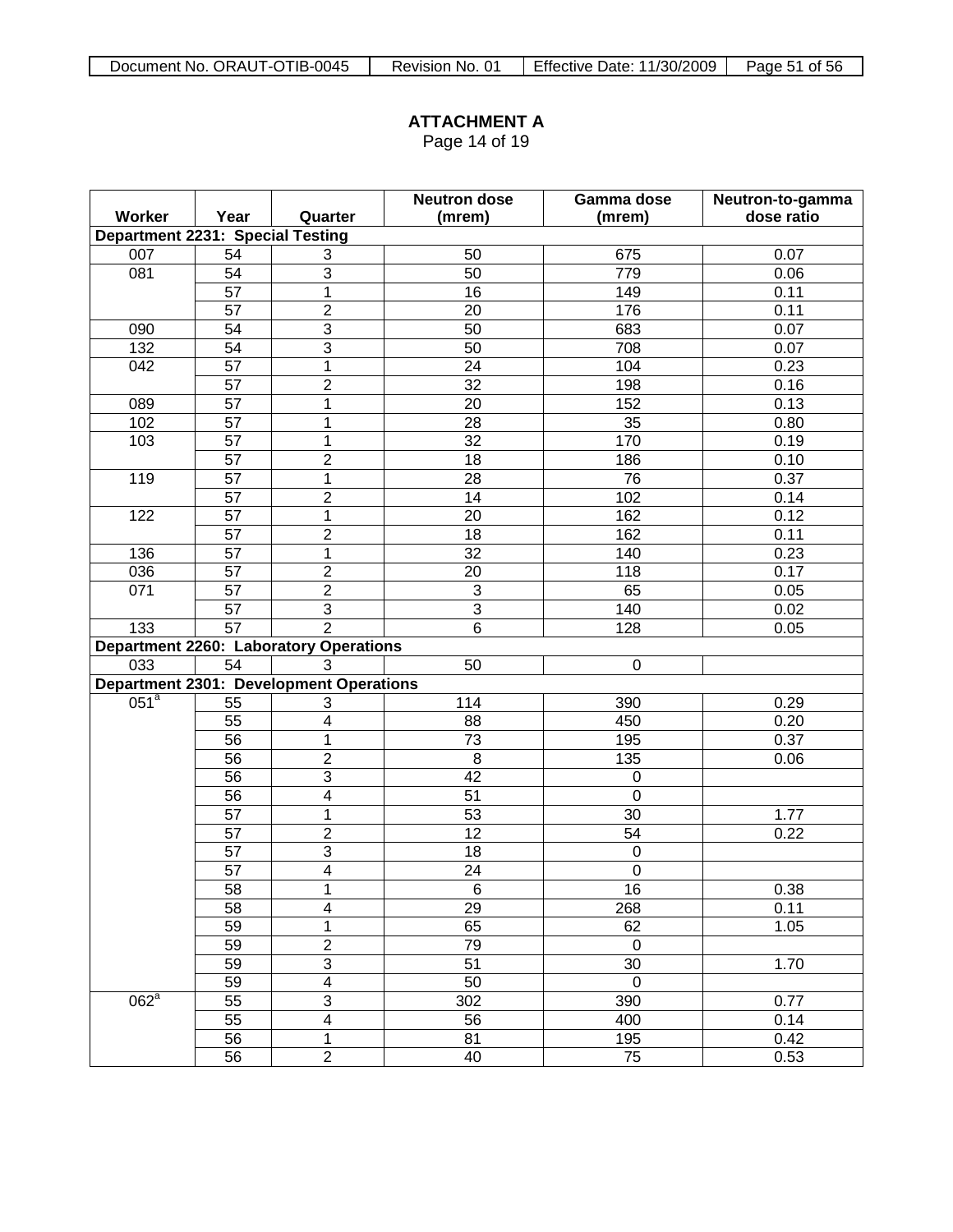Page 15 of 19

|                  |                 |                         | <b>Neutron dose</b>     | Gamma dose       | Neutron-to-gamma |  |  |  |  |
|------------------|-----------------|-------------------------|-------------------------|------------------|------------------|--|--|--|--|
| <b>Worker</b>    | Year            | Quarter                 | (mrem)                  | (mrem)           | dose ratio       |  |  |  |  |
| 135              | 55              | 3                       | 232                     | 390              | 0.59             |  |  |  |  |
|                  | 55              | $\overline{\mathbf{4}}$ | 46                      | 422              | 0.11             |  |  |  |  |
|                  | 56              | 1                       | 58                      | 195              | 0.30             |  |  |  |  |
|                  | 56              | $\overline{2}$          | 94                      | 75               | 1.25             |  |  |  |  |
|                  | 56              | $\overline{3}$          | 18                      | 92               | 0.20             |  |  |  |  |
|                  | 56              | $\overline{4}$          | 26                      | $\mathbf 0$      |                  |  |  |  |  |
|                  | 57              | 1                       | 40                      | 30               | 1.33             |  |  |  |  |
|                  | 57              | $\overline{2}$          | 47                      | 12               | 3.92             |  |  |  |  |
|                  | 57              | $\overline{3}$          | $\overline{3}$          | 48               | 0.06             |  |  |  |  |
|                  | 57              | $\overline{\mathbf{4}}$ | $\overline{42}$         | $\boldsymbol{0}$ |                  |  |  |  |  |
|                  | 58              | 1                       | $\,6$                   | $\mathbf 0$      |                  |  |  |  |  |
|                  | 58              | $\overline{\mathbf{4}}$ | $\overline{7}$          | 210              | 0.03             |  |  |  |  |
|                  | 59              | $\mathbf{1}$            | 79                      | 62               | 1.27             |  |  |  |  |
|                  | 59              | $\overline{2}$          | 50                      | $\mathbf 0$      |                  |  |  |  |  |
|                  | 59              | $\overline{3}$          | 71                      | 24               | 2.96             |  |  |  |  |
|                  | 59              | $\overline{4}$          | 71                      | $\mathbf 0$      |                  |  |  |  |  |
| 141 <sup>a</sup> | 55              | $\overline{3}$          | 283                     | 390              | 0.73             |  |  |  |  |
|                  | 55              | $\overline{\mathbf{4}}$ | $\overline{7}$          | 30               | 0.23             |  |  |  |  |
| 078              | 56              | 1                       | $\overline{7}$          | 15               | 0.47             |  |  |  |  |
|                  | 56              | $\overline{\mathbf{4}}$ | $\overline{\mathbf{4}}$ | 110              | 0.04             |  |  |  |  |
|                  | 57              | 1                       | 22                      | 62               | 0.35             |  |  |  |  |
| $074^a$          | 56              | 1                       | 40                      | 195              | 0.21             |  |  |  |  |
|                  | 57              | $\mathbf{1}$            | 28                      | $\pmb{0}$        |                  |  |  |  |  |
|                  | 57              | $\overline{2}$          | $\overline{35}$         | $\mathbf 0$      |                  |  |  |  |  |
|                  | 57              | $\overline{3}$          | $\boldsymbol{9}$        | $\mathbf 0$      |                  |  |  |  |  |
|                  | 57              | $\overline{\mathbf{4}}$ | 27                      | $\boldsymbol{0}$ |                  |  |  |  |  |
|                  | 58              | 1                       | 15                      | $\mathbf 0$      |                  |  |  |  |  |
|                  | 59              | 1                       | 144                     | 56               | 2.57             |  |  |  |  |
|                  | 59              | $\overline{2}$          | 50                      | $\boldsymbol{0}$ |                  |  |  |  |  |
|                  | 59              | $\overline{3}$          | 51                      | $\boldsymbol{0}$ |                  |  |  |  |  |
|                  | 59              | $\overline{4}$          | 35                      | $\mathbf 0$      |                  |  |  |  |  |
| 034              | 56              | $\overline{3}$          | 16                      | 46               | 0.35             |  |  |  |  |
|                  | 56              | $\overline{4}$          | $\,8\,$                 | $\mathbf 0$      |                  |  |  |  |  |
| 049              | 56              | $\overline{3}$          | 48                      | 74               | 0.65             |  |  |  |  |
| 084              | 56              | $\overline{3}$          | $\bf 8$                 | $\pmb{0}$        |                  |  |  |  |  |
|                  | 56              | $\overline{4}$          | 65                      | $\overline{0}$   |                  |  |  |  |  |
|                  | 57              | 1                       | 15                      | $\pmb{0}$        |                  |  |  |  |  |
|                  | $\overline{57}$ | $\overline{3}$          | $\overline{6}$          | $\pmb{0}$        |                  |  |  |  |  |
|                  | 57              | $\overline{4}$          | 24                      | $\mathbf 0$      |                  |  |  |  |  |
|                  | 58              | $\overline{4}$          | $\overline{58}$         | 217              | 0.27             |  |  |  |  |
|                  | 59              | $\mathbf{1}$            | 65                      | 54               | 1.20             |  |  |  |  |
|                  | 59              | $\overline{2}$          | $\frac{115}{115}$       | $\mathbf 0$      |                  |  |  |  |  |
|                  | 59              | $\overline{3}$          | $\overline{7}$          | $\mathbf 0$      |                  |  |  |  |  |
| 104              | 56              | $\overline{3}$          | 16                      | 44               | 0.36             |  |  |  |  |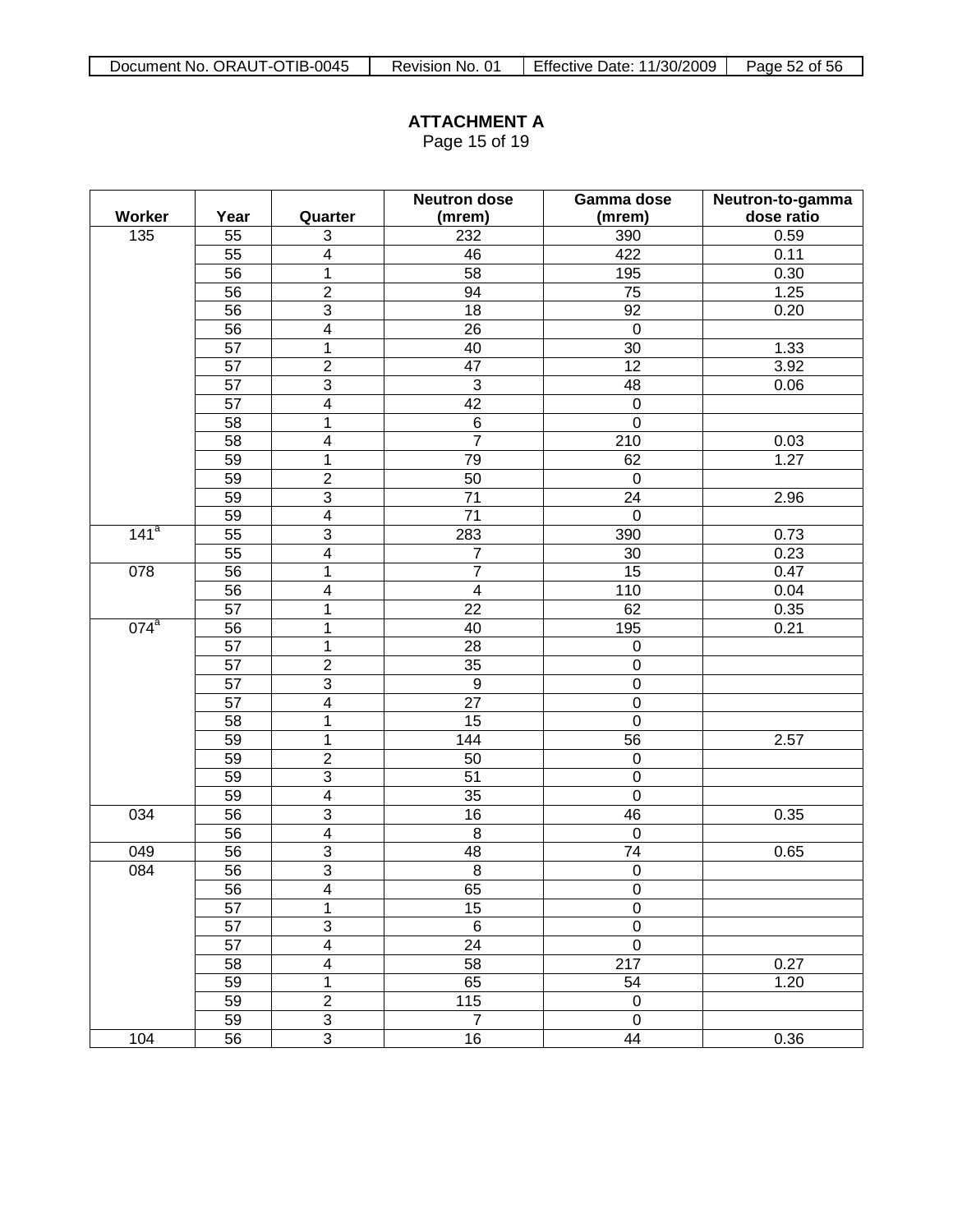Page 16 of 19

|         |      |                         | <b>Neutron dose</b> | Gamma dose<br>Neutron-to-gamma |            |  |  |  |  |
|---------|------|-------------------------|---------------------|--------------------------------|------------|--|--|--|--|
| Worker  | Year | Quarter                 | (mrem)              | (mrem)                         | dose ratio |  |  |  |  |
| 020     | 57   | 1                       | 6                   | 88                             | 0.07       |  |  |  |  |
|         | 57   | $\overline{2}$          | $\overline{35}$     | $\mathbf 0$                    |            |  |  |  |  |
|         | 57   | $\overline{3}$          | $\boldsymbol{9}$    | $\mathbf 0$                    |            |  |  |  |  |
|         | 57   | $\overline{\mathbf{4}}$ | $\,6$               | $\mathbf 0$                    |            |  |  |  |  |
|         | 58   | $\mathbf{1}$            | $\,6$               | $\mathbf 0$                    |            |  |  |  |  |
| $022^a$ | 57   | $\mathbf{1}$            | 20                  | $\mathbf 0$                    |            |  |  |  |  |
|         | 57   | $\overline{2}$          | 33                  | 29                             | 1.14       |  |  |  |  |
|         | 57   | $\overline{3}$          | $\overline{15}$     | 17                             | 0.88       |  |  |  |  |
|         | 57   | $\overline{\mathbf{4}}$ | 30                  | 30                             | 1.00       |  |  |  |  |
|         | 58   | $\overline{\mathbf{4}}$ | 50                  | 177                            | 0.28       |  |  |  |  |
|         | 59   | $\mathbf{1}$            | 50                  | 101                            | 0.50       |  |  |  |  |
|         | 59   | $\overline{2}$          | $\overline{57}$     | 100                            | 0.57       |  |  |  |  |
|         | 59   | $\mathfrak{S}$          | 29                  | 236                            | 0.12       |  |  |  |  |
|         | 59   | $\overline{\mathbf{4}}$ | 28                  | 139                            | 0.20       |  |  |  |  |
| 038     | 57   | $\mathbf{1}$            | 20                  | $\boldsymbol{0}$               |            |  |  |  |  |
|         | 57   | $\overline{2}$          | 18                  | $\mathbf 0$                    |            |  |  |  |  |
|         | 57   | $\mathfrak{S}$          | 30                  | 18                             | 1.67       |  |  |  |  |
|         | 57   | $\overline{\mathbf{4}}$ | $\overline{36}$     | $\boldsymbol{0}$               |            |  |  |  |  |
|         | 58   | $\overline{\mathbf{4}}$ | 36                  | $\mathbf 0$                    |            |  |  |  |  |
|         | 59   | $\mathbf{1}$            | 22                  | 60                             | 0.37       |  |  |  |  |
|         | 59   | $\overline{2}$          | $\overline{36}$     | 30                             | 1.20       |  |  |  |  |
|         | 59   | $\overline{3}$          | 36                  | 21                             | 1.71       |  |  |  |  |
|         | 59   | $\overline{\mathbf{4}}$ | $\overline{35}$     | 119                            | 0.29       |  |  |  |  |
| $072^a$ | 57   | $\overline{2}$          | 17                  | $\mathbf 0$                    |            |  |  |  |  |
|         | 57   | $\overline{3}$          | 3                   | $\boldsymbol{0}$               |            |  |  |  |  |
|         | 57   | $\overline{\mathbf{4}}$ | $\overline{24}$     | $\mathbf 0$                    |            |  |  |  |  |
|         | 58   | $\mathbf{1}$            | $\,6$               | 16                             | 0.38       |  |  |  |  |
|         | 58   | $\overline{\mathbf{4}}$ | 14                  | 215                            | 0.07       |  |  |  |  |
|         | 59   | $\mathbf{1}$            | $\overline{36}$     | 77                             | 0.47       |  |  |  |  |
| 041     | 57   | $\overline{\mathbf{4}}$ | 36                  | $\mathbf 0$                    |            |  |  |  |  |
|         | 59   | $\mathbf{1}$            | 130                 | 60                             | 2.17       |  |  |  |  |
|         | 59   | $\overline{2}$          | 79                  | $\mathbf 0$                    |            |  |  |  |  |
|         | 59   | $\overline{3}$          | $\overline{21}$     | 63                             | 0.33       |  |  |  |  |
|         | 59   | $\overline{\mathbf{4}}$ | 28                  | 59                             | 0.47       |  |  |  |  |
| 079     | 58   | $\overline{\mathbf{4}}$ | 29                  | $\boldsymbol{0}$               |            |  |  |  |  |
|         | 59   | $\overline{1}$          | 93                  | $\overline{41}$                | 2.27       |  |  |  |  |
|         | 59   | $\overline{2}$          | 43                  | $\mathbf 0$                    |            |  |  |  |  |
|         | 59   | $\overline{3}$          | $\overline{21}$     | 36                             | 0.58       |  |  |  |  |
|         | 59   | $\overline{4}$          | 56                  | 34                             | 1.65       |  |  |  |  |
| 097     | 58   | $\overline{\mathbf{4}}$ | 14                  | 25                             | 0.56       |  |  |  |  |
|         | 59   | $\overline{1}$          | 101                 | 39                             | 2.59       |  |  |  |  |
|         | 59   | $\overline{2}$          | 72                  | $\mathbf 0$                    |            |  |  |  |  |
|         | 59   | $\overline{3}$          | 50                  | 33                             | 1.52       |  |  |  |  |
|         | 59   | $\overline{4}$          | 21                  | 28                             | 0.75       |  |  |  |  |
| 099     | 58   | $\overline{\mathbf{4}}$ | $\overline{7}$      | $\mathbf 0$                    |            |  |  |  |  |
|         | 59   | $\mathbf{1}$            | $\overline{36}$     | 29                             | 1.24       |  |  |  |  |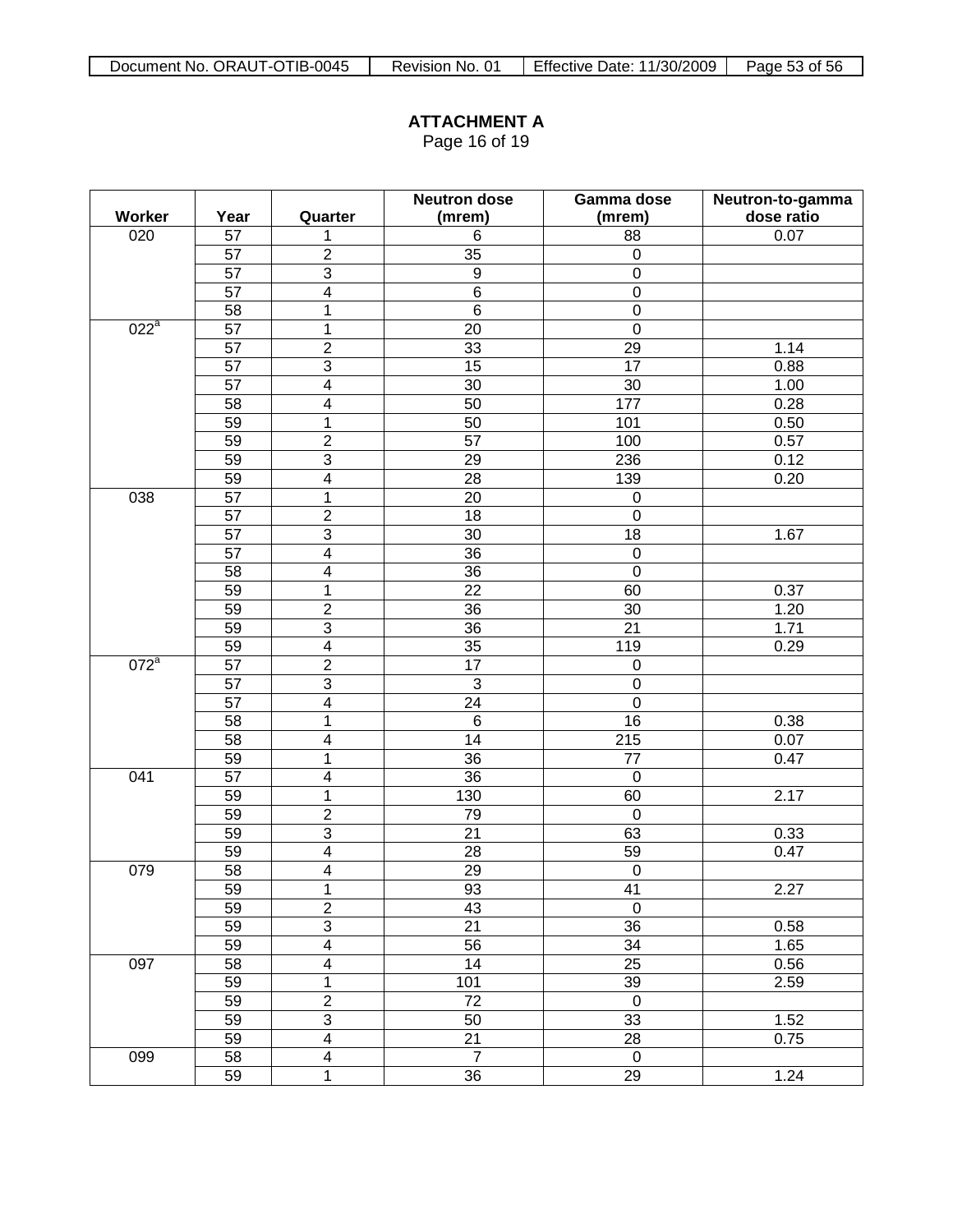Page 17 of 19

|                               |                 |                                                        | <b>Neutron dose</b> | Gamma dose<br>Neutron-to-gamma<br>dose ratio<br>(mrem)                                                      |      |  |  |  |  |  |  |  |  |
|-------------------------------|-----------------|--------------------------------------------------------|---------------------|-------------------------------------------------------------------------------------------------------------|------|--|--|--|--|--|--|--|--|
| Worker                        | Year            | Quarter                                                | (mrem)              |                                                                                                             |      |  |  |  |  |  |  |  |  |
| 048                           | 59              | 1                                                      | 21                  | 54                                                                                                          | 0.39 |  |  |  |  |  |  |  |  |
|                               | 59              | $\overline{2}$                                         | 94                  | $\mathbf 0$                                                                                                 |      |  |  |  |  |  |  |  |  |
|                               | 59              | $\overline{3}$                                         | 29                  | 114                                                                                                         | 0.25 |  |  |  |  |  |  |  |  |
|                               | 59              | $\overline{\mathbf{4}}$                                | 14                  | 32                                                                                                          | 0.44 |  |  |  |  |  |  |  |  |
| 050                           | 59              | 1                                                      | $\overline{78}$     | 41                                                                                                          | 1.90 |  |  |  |  |  |  |  |  |
|                               | 59              | $\overline{2}$                                         | 36                  | $\mathbf 0$                                                                                                 |      |  |  |  |  |  |  |  |  |
| 058                           | 59              | 1                                                      | 58                  | 375                                                                                                         | 0.15 |  |  |  |  |  |  |  |  |
| 142                           | 59              | $\mathbf{1}$                                           | 64                  | 62                                                                                                          | 1.03 |  |  |  |  |  |  |  |  |
|                               | 59              | $\overline{2}$                                         | $\overline{50}$     | $\Omega$                                                                                                    |      |  |  |  |  |  |  |  |  |
|                               | 59              | $\overline{3}$                                         | 107                 | 15                                                                                                          | 7.13 |  |  |  |  |  |  |  |  |
|                               | 59              | $\overline{\mathbf{4}}$                                | 57                  | $\mathbf 0$                                                                                                 |      |  |  |  |  |  |  |  |  |
| 045                           | 59              | $\overline{4}$                                         | $\overline{79}$     | $\Omega$                                                                                                    |      |  |  |  |  |  |  |  |  |
|                               |                 |                                                        |                     |                                                                                                             |      |  |  |  |  |  |  |  |  |
| $\overline{051}^a$            | 55              | $\overline{2}$                                         | 350                 | Department 2303: Project Design Development, Analytical Development Department<br>400<br>0.88<br>196<br>300 |      |  |  |  |  |  |  |  |  |
| $062^a$                       | 55              | $\overline{2}$                                         |                     |                                                                                                             | 0.65 |  |  |  |  |  |  |  |  |
| $135^a$                       | $\overline{55}$ | $\overline{2}$                                         | 382                 | 450                                                                                                         | 0.85 |  |  |  |  |  |  |  |  |
| 141 <sup>a</sup>              | $\overline{55}$ | $\overline{2}$                                         | 88                  | 200                                                                                                         | 0.44 |  |  |  |  |  |  |  |  |
|                               |                 | <b>Department 2345: Laboratory Development</b>         |                     |                                                                                                             |      |  |  |  |  |  |  |  |  |
|                               | 021<br>62       |                                                        | 126                 | 18                                                                                                          | 7.00 |  |  |  |  |  |  |  |  |
| $022^a$<br>62<br>1            |                 |                                                        | 84                  | 61                                                                                                          | 1.38 |  |  |  |  |  |  |  |  |
|                               |                 | <b>Department 2616: Product Chemical Department</b>    |                     |                                                                                                             |      |  |  |  |  |  |  |  |  |
| 092                           | 52              | 3                                                      | 18                  | $\mathbf 0$                                                                                                 |      |  |  |  |  |  |  |  |  |
| $\overline{025}$              | 54              | $\overline{\mathbf{4}}$                                | 200                 | $\mathbf 0$                                                                                                 |      |  |  |  |  |  |  |  |  |
| $027$ <sup>a</sup>            | 54              | $\overline{\mathbf{4}}$                                | 150                 | $\mathbf 0$                                                                                                 |      |  |  |  |  |  |  |  |  |
| 057                           | 54              | $\overline{\mathbf{4}}$                                | 324                 | $\mathbf 0$                                                                                                 |      |  |  |  |  |  |  |  |  |
| 105 <sup>a</sup>              | $\overline{54}$ | $\overline{\mathbf{4}}$                                | 592                 | $\mathbf 0$                                                                                                 |      |  |  |  |  |  |  |  |  |
| 109 <sup>a</sup>              | $\overline{54}$ | $\overline{\mathbf{4}}$                                | 250                 | $\mathbf 0$                                                                                                 |      |  |  |  |  |  |  |  |  |
| 112                           | 54              | $\overline{\mathbf{4}}$                                | 338                 | $\mathbf 0$                                                                                                 |      |  |  |  |  |  |  |  |  |
| 115 <sup>a</sup>              | 54              | $\overline{\mathbf{4}}$                                | 50                  | $\mathbf 0$                                                                                                 |      |  |  |  |  |  |  |  |  |
| $\overline{118}$ <sup>a</sup> | $\overline{54}$ | $\overline{\mathbf{4}}$                                | 238                 | $\mathbf 0$                                                                                                 |      |  |  |  |  |  |  |  |  |
| 123                           | 54              | $\overline{\mathbf{4}}$                                | 260                 | $\mathbf 0$                                                                                                 |      |  |  |  |  |  |  |  |  |
| 134                           | $\overline{54}$ | $\overline{4}$                                         | 150                 | $\overline{0}$                                                                                              |      |  |  |  |  |  |  |  |  |
|                               |                 | <b>Department 2617: Product Processing Development</b> |                     |                                                                                                             |      |  |  |  |  |  |  |  |  |
| 028                           | 54              | 4                                                      | 100                 | $\mathbf 0$                                                                                                 |      |  |  |  |  |  |  |  |  |
|                               | 55              | 1                                                      | 100                 | $\boldsymbol{0}$                                                                                            |      |  |  |  |  |  |  |  |  |
| 032                           | 54              | $\overline{4}$                                         | 50                  | $\overline{0}$                                                                                              |      |  |  |  |  |  |  |  |  |
| 059                           | $\overline{54}$ | $\overline{\mathbf{4}}$                                | 532                 | 300                                                                                                         | 1.77 |  |  |  |  |  |  |  |  |
|                               | $\overline{55}$ | 1                                                      | 348                 | 840                                                                                                         | 0.41 |  |  |  |  |  |  |  |  |
| 091                           | $\overline{54}$ | $\overline{4}$                                         | 470                 | $\mathbf 0$                                                                                                 |      |  |  |  |  |  |  |  |  |
|                               | $\overline{55}$ | 1                                                      | 116                 | $\mathbf 0$                                                                                                 |      |  |  |  |  |  |  |  |  |
| 095                           | $\overline{54}$ | 4                                                      | 152                 | $\mathbf 0$                                                                                                 |      |  |  |  |  |  |  |  |  |
|                               | $\overline{55}$ | 1                                                      | 232                 | $\mathbf 0$                                                                                                 |      |  |  |  |  |  |  |  |  |
| 100                           | $\overline{54}$ | $\overline{4}$                                         | 258                 | $\overline{0}$                                                                                              |      |  |  |  |  |  |  |  |  |
| 101                           | $\overline{54}$ | $\overline{\mathbf{4}}$                                | 208                 | $\mathbf 0$                                                                                                 |      |  |  |  |  |  |  |  |  |
| 106                           | $\overline{54}$ | $\overline{\mathbf{4}}$                                | 100                 | $\overline{0}$                                                                                              |      |  |  |  |  |  |  |  |  |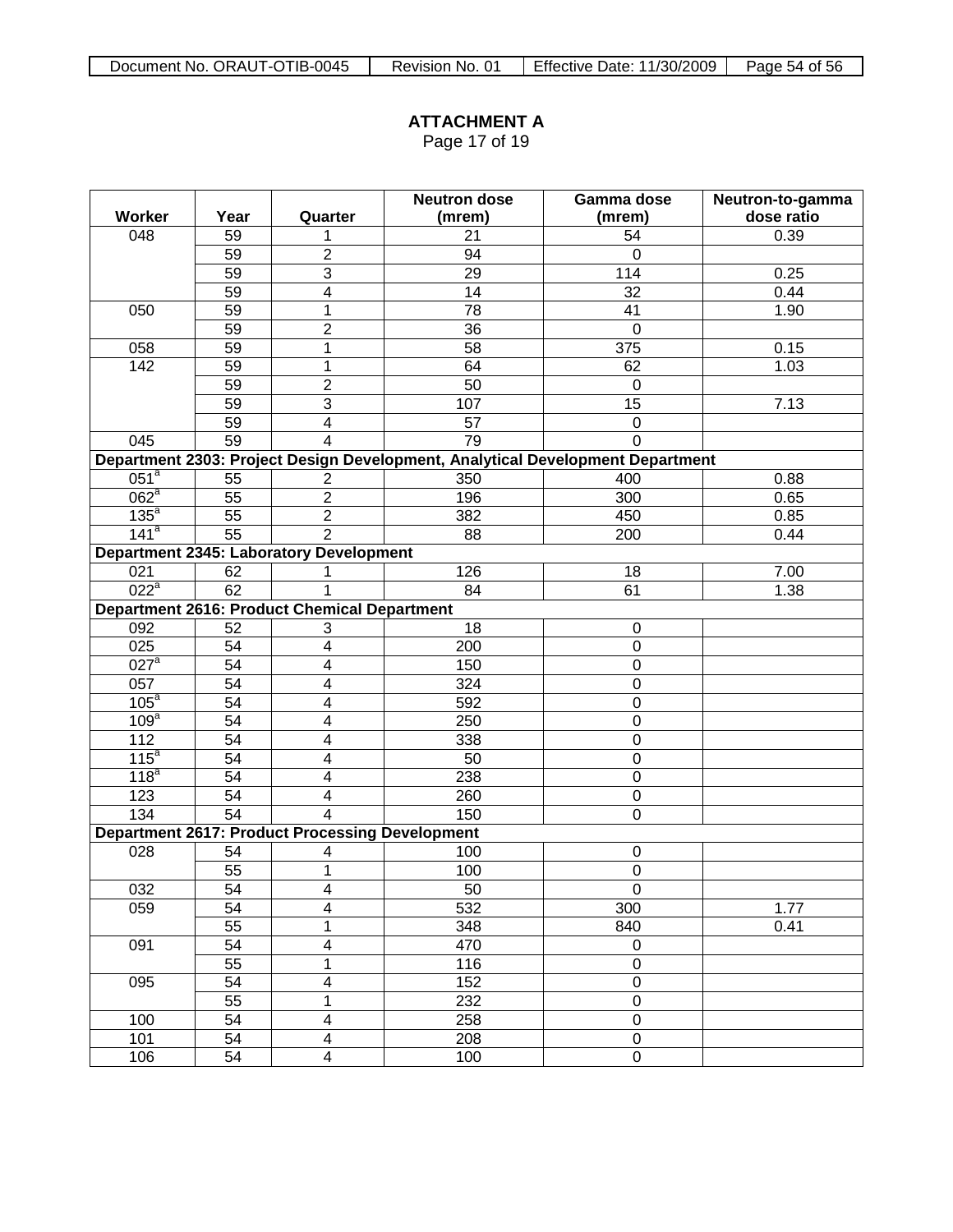Page 18 of 19

|                    |      |                                       | <b>Neutron dose</b>                                                              | Gamma dose<br>Neutron-to-gamma |                              |  |  |  |  |  |
|--------------------|------|---------------------------------------|----------------------------------------------------------------------------------|--------------------------------|------------------------------|--|--|--|--|--|
| Worker             | Year | Quarter                               | (mrem)                                                                           | (mrem)                         | dose ratio                   |  |  |  |  |  |
| 120                | 54   | 4                                     | 100                                                                              | $\Omega$                       |                              |  |  |  |  |  |
|                    | 55   | 1                                     | 50                                                                               | 279                            | 0.18                         |  |  |  |  |  |
| 129                | 54   | $\overline{\mathbf{4}}$               | 265                                                                              | 0                              |                              |  |  |  |  |  |
| 011                | 55   | 1                                     | 150                                                                              | $\mathbf 0$                    |                              |  |  |  |  |  |
| 015                | 55   | 1                                     | 100                                                                              | 220                            | 0.45                         |  |  |  |  |  |
| 019                | 55   | 1                                     | 100                                                                              | 0                              |                              |  |  |  |  |  |
| 023                | 55   | 1                                     | 100                                                                              | $\boldsymbol{0}$               |                              |  |  |  |  |  |
| $027$ <sup>a</sup> | 55   | 1                                     | 300                                                                              | $\mathbf 0$                    |                              |  |  |  |  |  |
| 031                | 55   | 1                                     | 100                                                                              | $\mathbf 0$                    |                              |  |  |  |  |  |
| 067                | 55   | $\mathbf{1}$                          | 50                                                                               | $\mathbf 0$                    |                              |  |  |  |  |  |
| 085                | 55   | $\overline{1}$                        | 50                                                                               | $\mathbf 0$                    |                              |  |  |  |  |  |
|                    | 55   | $\overline{c}$                        | 175                                                                              | 100                            | 1.75                         |  |  |  |  |  |
| 088                | 55   | 1                                     | 50                                                                               | $\mathbf 0$                    |                              |  |  |  |  |  |
| 105 <sup>a</sup>   | 55   | 1                                     | 336                                                                              | $\mathbf 0$                    |                              |  |  |  |  |  |
| 109 <sup>a</sup>   | 55   | 1                                     | 150                                                                              | 140                            | 1.07                         |  |  |  |  |  |
| 110                | 55   | 1                                     | 100                                                                              | 0                              |                              |  |  |  |  |  |
| 115 <sup>a</sup>   | 55   | 1                                     | 50                                                                               | $\mathbf 0$                    |                              |  |  |  |  |  |
| 118 <sup>a</sup>   | 55   | 1                                     | 150                                                                              | $\overline{0}$                 |                              |  |  |  |  |  |
| 128                | 55   | 1                                     | 324                                                                              | 594                            | 0.55                         |  |  |  |  |  |
| 140                | 55   | 1                                     | 100                                                                              | $\Omega$                       |                              |  |  |  |  |  |
|                    |      |                                       | Department 2618: Uranium Chip Recovery, Waste Operations                         |                                |                              |  |  |  |  |  |
| 016                | 52   | $\overline{\mathbf{c}}$               | 290                                                                              | $\mathbf 0$                    |                              |  |  |  |  |  |
| 093                | 52   | $\overline{3}$                        | 30                                                                               | $\mathbf 0$                    |                              |  |  |  |  |  |
| 009                | 53   | $\overline{1}$                        | 255                                                                              | $\mathbf 0$                    |                              |  |  |  |  |  |
| 133                | 53   | $\overline{2}$                        | 85                                                                               | $\mathbf 0$                    |                              |  |  |  |  |  |
| 010                | 54   | $\overline{3}$                        | 50                                                                               | $\mathbf 0$                    |                              |  |  |  |  |  |
| 070                | 60   | $\mathbf{1}$                          | 66                                                                               | 58                             | 1.14                         |  |  |  |  |  |
|                    |      |                                       | Department 2685: Colex Operations, Alpha-5 Cascade Operations                    |                                |                              |  |  |  |  |  |
| 063                | 55   | $\overline{2}$                        | 50                                                                               | 50                             | 1.00                         |  |  |  |  |  |
|                    |      |                                       | Department 2687: Beta-2 Department, Chemical Services                            |                                |                              |  |  |  |  |  |
| 014                | 57   | 2                                     | 21                                                                               | $\boldsymbol{0}$               |                              |  |  |  |  |  |
|                    | 57   | 3                                     | 3                                                                                | $\boldsymbol{0}$               |                              |  |  |  |  |  |
| 026                | 57   | $\overline{2}$                        | 12                                                                               | $\mathbf 0$                    |                              |  |  |  |  |  |
| 056                | 57   | $\overline{2}$                        | $\boldsymbol{9}$                                                                 | $\mathbf 0$                    | 0.91<br>0.10<br>0.14<br>0.54 |  |  |  |  |  |
|                    | 57   | $\overline{3}$                        | $\overline{15}$                                                                  | $\boldsymbol{0}$               |                              |  |  |  |  |  |
|                    |      |                                       | Department 2701: Assembly Operations, D Mechanical Operations, Z-Area Operations |                                |                              |  |  |  |  |  |
| 126                | 58   | 4                                     | 131                                                                              | 144                            |                              |  |  |  |  |  |
|                    |      | Department 2703: A Wing, H2 & F Areas |                                                                                  |                                |                              |  |  |  |  |  |
| 139                | 60   |                                       | 15                                                                               | $\Omega$                       |                              |  |  |  |  |  |
|                    |      |                                       | Department 2791: Mechanical Operations Department, Special Chemical Services     |                                |                              |  |  |  |  |  |
| 039                | 56   |                                       | 30                                                                               | 303                            |                              |  |  |  |  |  |
| 075                | 56   | 1                                     | 30                                                                               | 212                            |                              |  |  |  |  |  |
| 125                | 56   | 1                                     | 30                                                                               | 56                             |                              |  |  |  |  |  |

a. This worker had doses from more than one department.